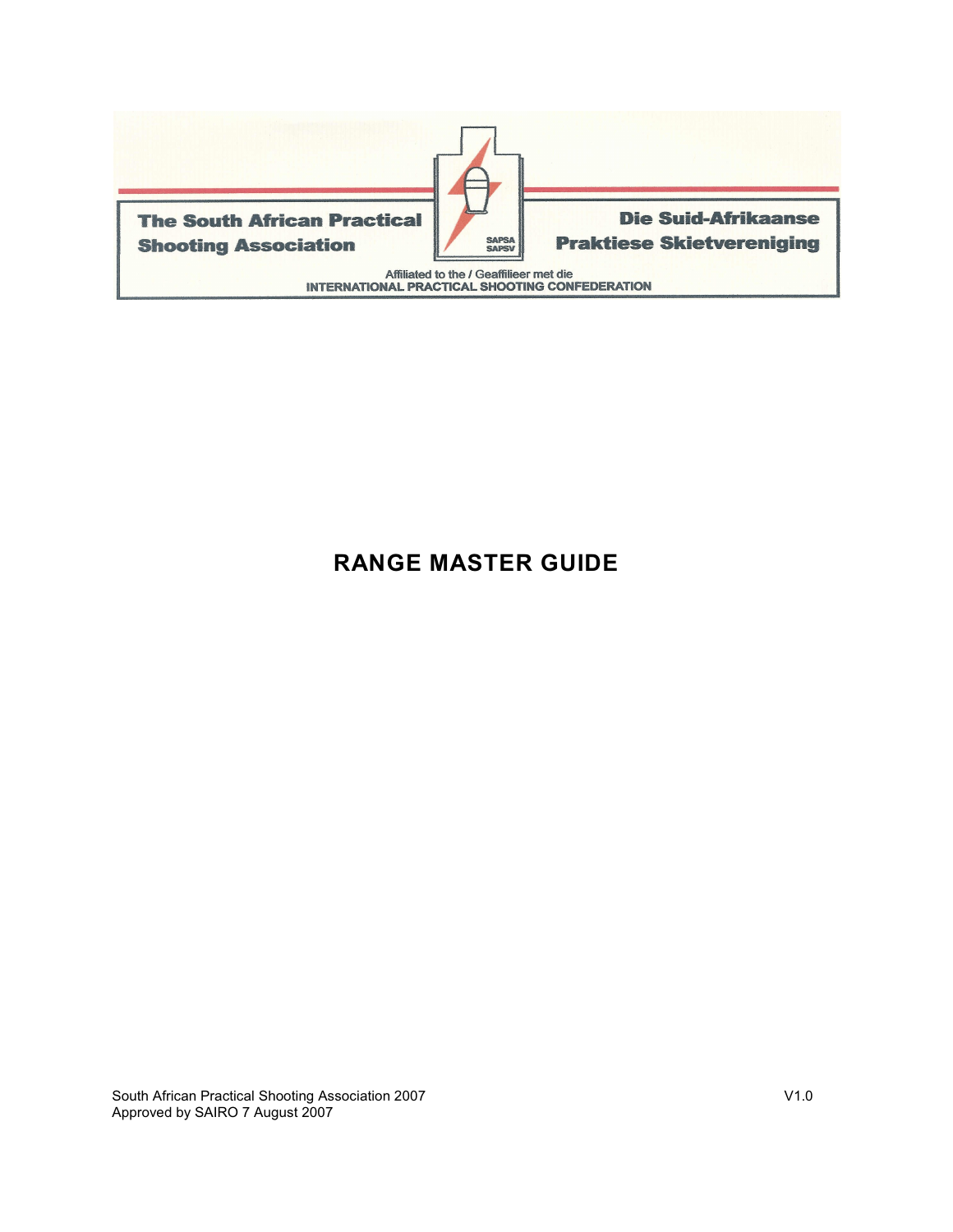#### **FOREWORD**

This guide started out as a set of guidelines to the Range Master on how to manage a competition but took over and grew by itself to what you read below. There is intentional duplication with other SAPSA guides, manuals, etc as much of the information is applicable to many other competition appointments. This guide is intended to be complete by itself so that the minimum of reference to other documents is necessary.

This is, of course, only a guide and does not claim to be the one and only answer to the Range Master's questions. There is nothing that can replace common sense. Any and all inputs to improve this guide will be appreciated and can be directed to the SAIRO Executive.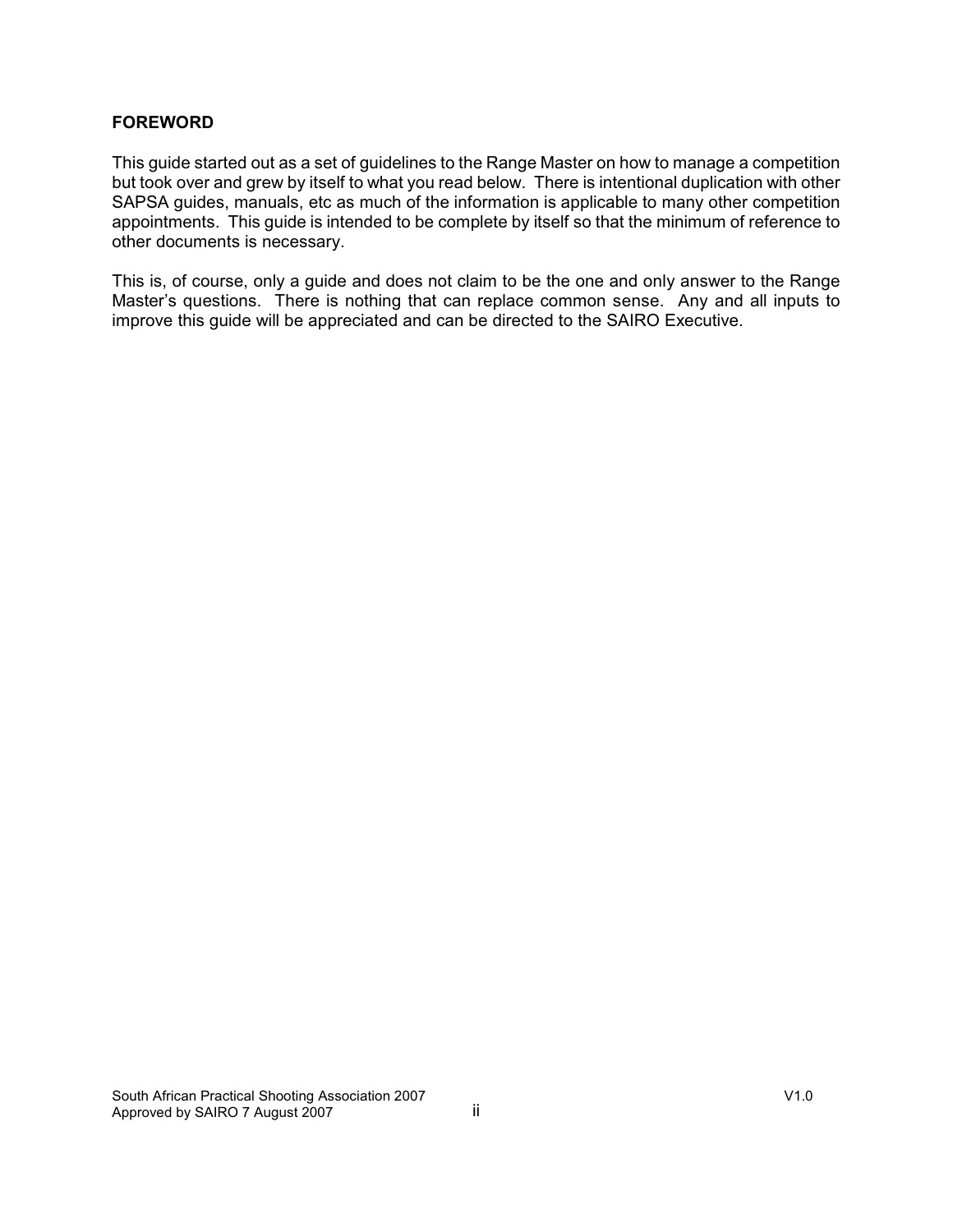# **TABLE OF CONTENTS**

| INTERNATIONAL RANGE OFFICERS ASSOCIATION (IROA)  15                                                                                                                                                                                                                                                |  |
|----------------------------------------------------------------------------------------------------------------------------------------------------------------------------------------------------------------------------------------------------------------------------------------------------|--|
| THE SOUTH AFRICAN INSTITUTE OF RANGE OFFICERS (SAIRO)  16                                                                                                                                                                                                                                          |  |
| CHAPTER 5: MATCH PLANNING AND ADMINISTRATION  18<br>Time required for Planning (and accommodation of the contract of the contract of the contract of the contract o                                                                                                                                |  |
| MATCH ORGANIZATION FOR LEVEL III TO V MATCHES  18<br>Format of the Debrief (and according to the control of the Debrief of the control of the Debrief (and the control of the Debrief of the Debrief of the Debrief of the Debrief of the Debrief of the Debrief of the Debrief of<br>RO allowance |  |
| STAGE ADMINISTRATION FOR LEVEL III AND HIGHER MATCHES  22                                                                                                                                                                                                                                          |  |
|                                                                                                                                                                                                                                                                                                    |  |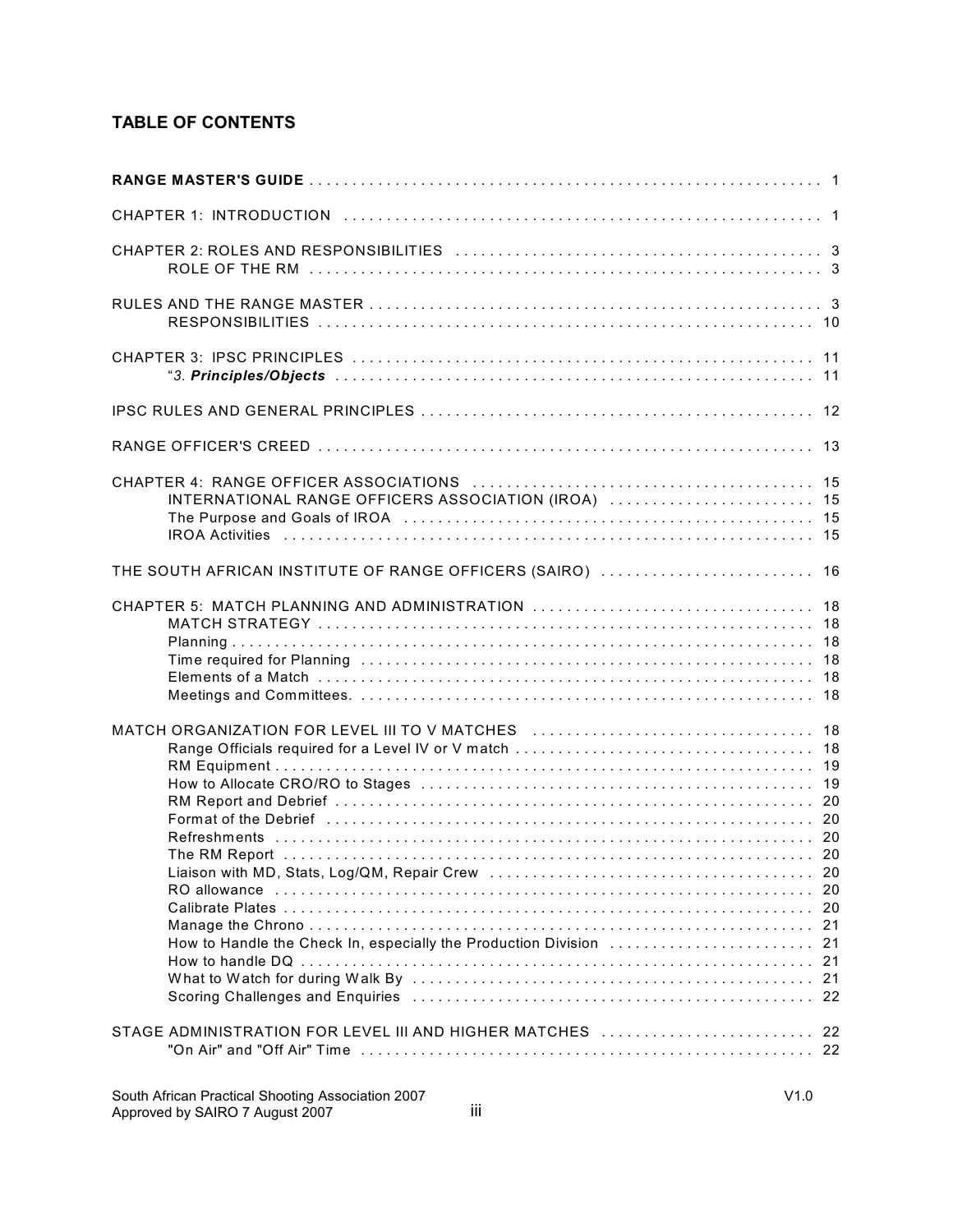| CHEPIT'S TIPS FOR STAGE PLANNING AND CONSTRUCTION  A-2<br>COURSE OF FIRE CONSTRUCTION AND VETTING CHECKLIST  C-1 |  |
|------------------------------------------------------------------------------------------------------------------|--|

### **Acknowledgement**

This guide has drawn extensively on existing SAPSA documents that have been edited, with lots of other stuff added. It escaped and has grown to cover much more than was originally intended. Sources have been indicated as far as possible.

Compiled and edited by Daan Kemp, 2007.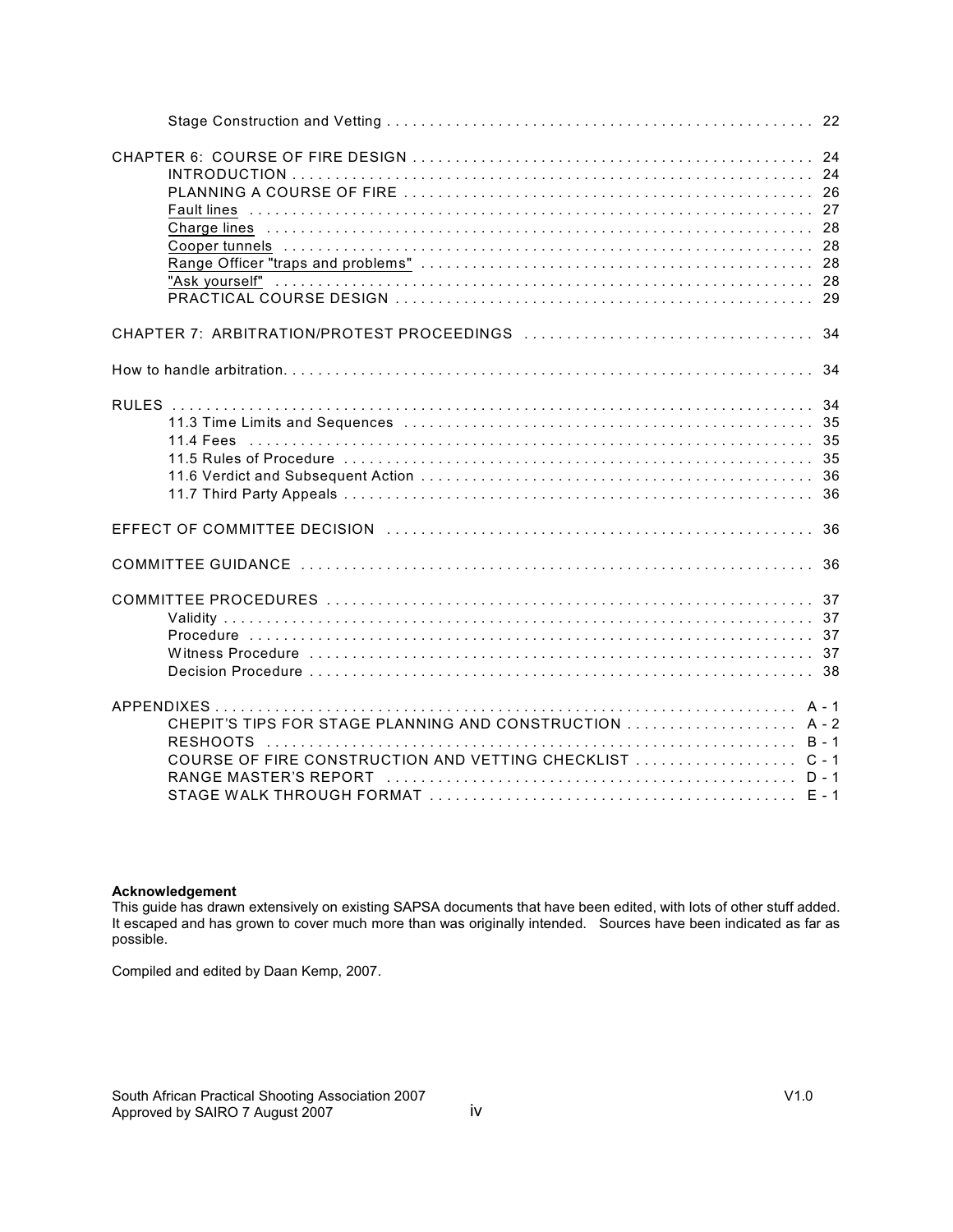### **RANGE MASTER'S GUIDE**

Appendix A: Chepit's Tips

- B: Reshoots
- C: Course of Fire Vetting Checklist
- D: Range Master's Report
- E: Stage Walkthrough Format

### **CHAPTER 1: INTRODUCTION**

A range master in IPSC is both a rank and an appointment. On the one hand it is the senior rank you can attain in IROA and SAIRO and on the other hand the most senior appointment at an IPSC competition is that of range master. This causes some ambivalence in the role of both as the range master of a match may be an ordinary RO with IROA and SAIRO range masters on his crew. This example may seem absurd but that is also the way that we develop the skills and capacity of the RO body.

With the above in mind the reader must realise that this guide is intended on the one hand for those ROs who have reached the most senior rank and on the other hand for those ROs appointed as the range master for a competition, from IPSC level I to level V, no matter how large or small.

On the one hand this guide aims to assist you in taking the next step in the natural progression of IPSC Officials, ie the transition from Chief Range Officer to Range Master. You will find that your responsibilities expand dramatically, although much of the work remains the same. This guide will ia address the roles and duties of various range officials, multi match management skills, the procedures of match planning and the guidelines and regulations of course design.

On the other hand this guide is also designed to provide the range officer with the knowledge and guidance to run and manage an IPSC competition as the range master of that competition.

The development of a Chief Range Officer to become a Range Master is vital for the continued safety and efficient conduct of IPSC shooting. Officials are the backbone of IPSC competition, and **good** officials always bring desire, enthusiasm, and commitment to the sport. There is a direct relationship between the quality of the officiating and the quality of the competition: the better the officials and the officiating, the better the match.

The *International Range Officer Association* and the many National Range Officer Associations, including SAIRO, were established to provide in this requirement for quality range officials. They are intended to provide the structure for the appointment, recognition, and administration of Range Officers. These organizations ensure that IPSC Range Officers are the best trained, the best qualified, and the best prepared range officials there are, all to a world wide standard.

Final thought: Remember the reasons why competitors shoot large important matches.

Proficiency. To see how they compare to the best. This is why it is important to show all the scores and have daily postings so competitors, no matter what level, can track their performance.

Friendship. To meet other people sharing the same interests. This happens naturally but creative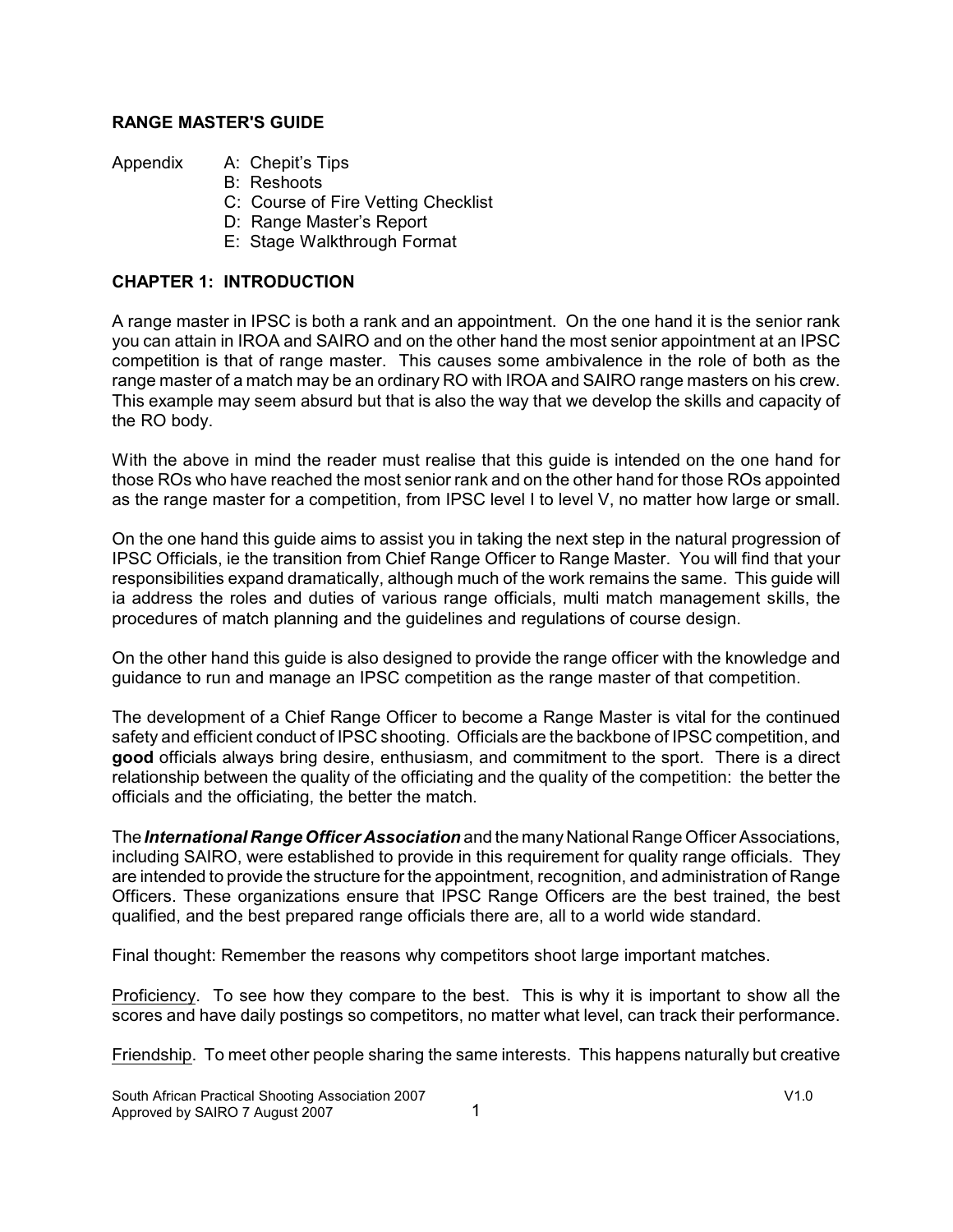squadding can help, i.e. national teams with other national teams, and not with others from their own region, etc. This is one reason why a general lunch break is recommended.

Education. Learn more about the sport. For this reason it is important to consider what competitors will learn from this match and take back with them.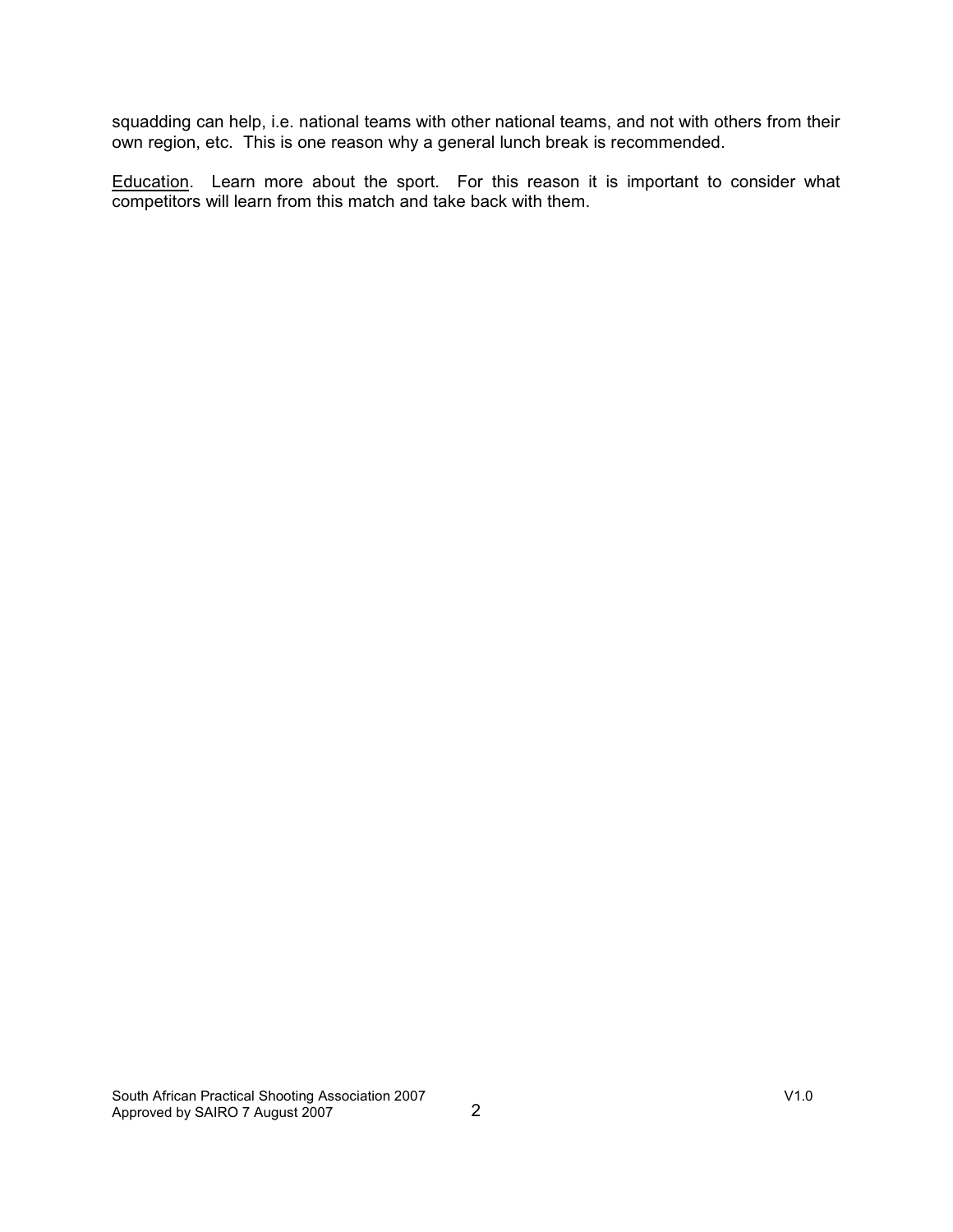# **CHAPTER 2: ROLES AND RESPONSIBILITIES**

# **ROLE OF THE RM**

1. The role of the RM is defined in the IPSC rule book in Section 7.1.5:

7.1.5 Range Master ("RM") – has overall authority over all persons and activities within the entire range, including range safety, the operation of all courses of fire and the application of these rules. All match disqualifications and appeals to arbitration must be brought to his attention. The Range Master is usually appointed by and works with the Match Director, however, in respect of IPSC sanctioned Level IV or higher matches, the appointment of the Range Master is subject to the prior written approval of the IPSC Executive Council.

2. As experienced Range Officers, you will take on new responsibilities on becoming a Range Master. Certainly, you will still act as the primary official (who does it all) at league and club matches but you will also be placed in charge of a complete range team in larger competitions or in charge of the competition. You will very likely be required to manage a number of stages and teams at Level III and higher matches. You will become a manager of sorts. Your job will include the planning and preparation of safe high-quality courses of fire as well as the direction of other officials and the smooth "on time" operation of a number of stages. Other officials will look to you to provide competent decisions on rulings they will have to make as part of your team. Experienced CROs are often appointed as Range Master at level I and II matches, providing experience and development.

# **RULES AND THE RANGE MASTER**

3. All the IPSC Rules 2006 Edition relevant to the Range Master are quoted below. This is quite lengthy but will give you an idea of what the duties of the RM are. Some aspects are highlighted to indicate the specific authority of the RM. It is in many ways an eye opener to see what the RM's duties actually are and what authority and responsibility he really has.

4. The rules are not in number order but start at the beginning of the competition and continues through it to arbitration and calibration. Only the relevant part of the rule is quoted to keep it as short as possible.

# "Appointment

7.3.1 Match organizers must, prior to commencement of a match, appoint a Match Director and a Range Master to carry out the duties detailed in these rules. The nominated Range Master should preferably be the most competent and experienced certified Range Official present (also see Rule 7.1.5). For Level I and II matches a single person may be appointed to be both the Match Director and the Range Master. [Note: If we always appoint the most competent and experienced official when will the rest get the opportunity to be competent and experienced? There should always be an understudy that is appointed to learn]

7.1.5 Range Master ("RM") – **has overall authority over all persons and activities within the entire range, including range safety, the operation of all courses of fire and the application of these rules.** All match disqualifications and appeals to arbitration must be brought to his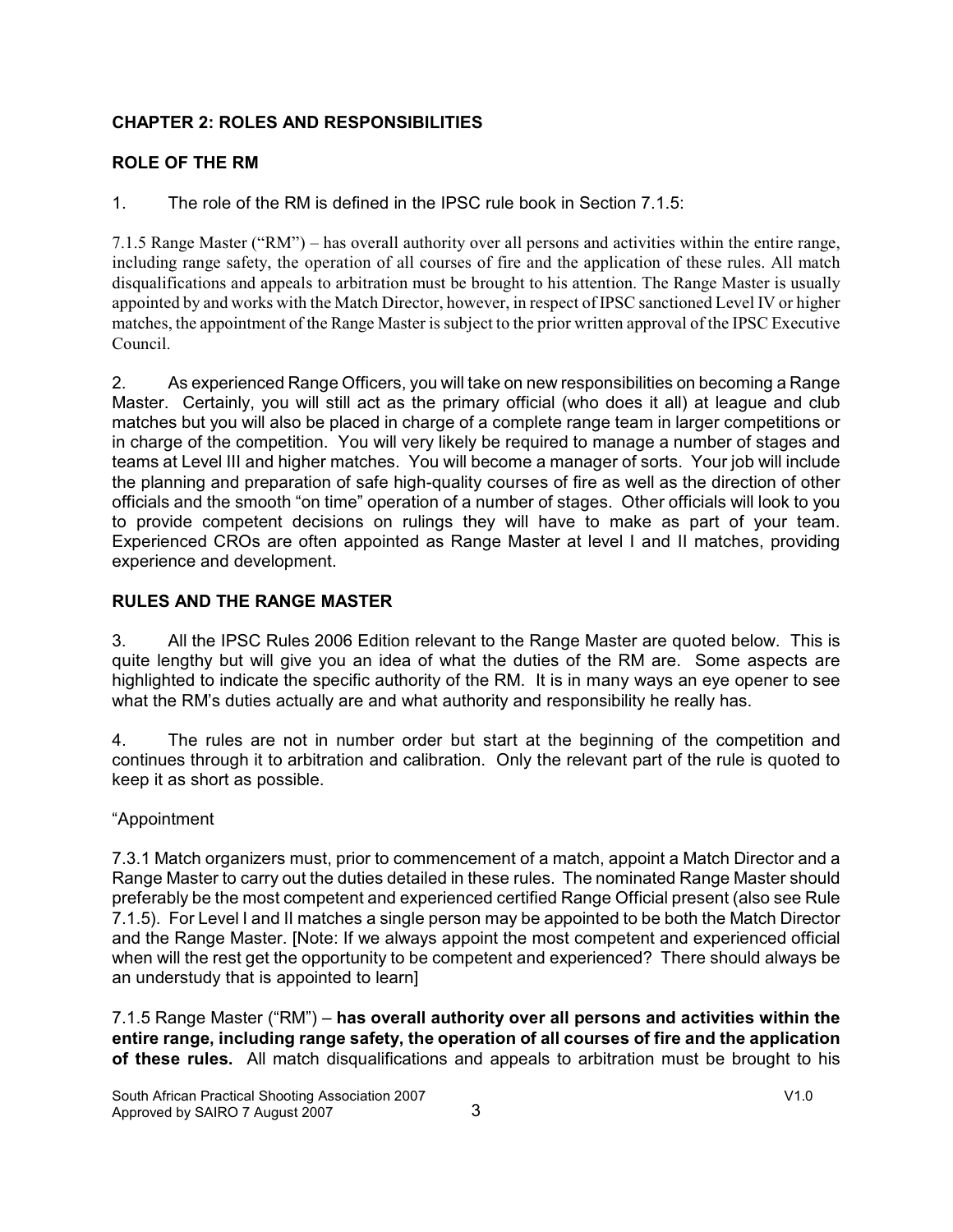attention. The Range Master is usually appointed by and works with the Match Director, however, in respect of IPSC sanctioned Level IV or higher matches, the appointment of the Range Master is subject to the prior written approval of the IPSC Executive Council.

7.2.1 The Range Master has **authority over all match officials** other than the Match Director (except when the Match Director is actually participating as a competitor at the match), and is responsible for decisions in matters concerning conduct and discipline.

### Match Officials

7.1.1 Range Officer ("RO") – issues range commands, oversees competitor compliance with the written stage briefing and closely monitors safe competitor action. He also declares the time, scores and penalties achieved by each competitor and verifies that these are correctly recorded on the competitor's score sheet (under the authority of a Chief Range Officer and Range Master).

7.1.2 Chief Range Officer ("CRO") – is the primary authority over all persons and activities in the courses of fire under his control, and oversees the fair, correct and consistent application of these rules (under the authority of the Range Master).

7.1.3 Stats Officer ("SO") – collects, sorts, verifies, tabulates and retains all score sheets and ultimately produces provisional and final results. Any incomplete or inaccurate score sheets must be promptly referred to the Range Master (under direct authority of the Range Master).

7.1.4 Quartermaster ("QM") – distributes, repairs and maintains all range equipment (e.g. targets, patches, paint, props etc.), Range Officer appliances (e.g. timers, batteries, staplers, staples, clipboards etc.) and Range Officer rations (under direct authority of the Range Master).

7.1.6 Match Director ("MD") – handles overall match administration including squadding, scheduling, range construction, the coordination of all support staff and the provision of services. His authority and decisions will prevail with regard to all matters except in respect of matters in these rules which are the domain of the Range Master. The Match Director is appointed by the host organization and works with the Range Master.

7.2.2 In the event that a Match Official is disciplined, the Range Master must send a report of the incident and details of the disciplinary action to the Match Official's Regional Director, the Regional Director of the Region hosting the match, and to the President of the International Range Officers Association (IROA).

7.2.3 A Match Official who is disqualified from a match for a safety infraction while competing will continue to be eligible to serve as a Match Official for the match. The Range Master will make any decision related to an official's participation.

7.3.2 References in these rules to Range Officials (e.g. "Range Officer", "Range Master" etc.), mean personnel who have been officially appointed by match organizers to actually serve in an official capacity at the match.

Stage administration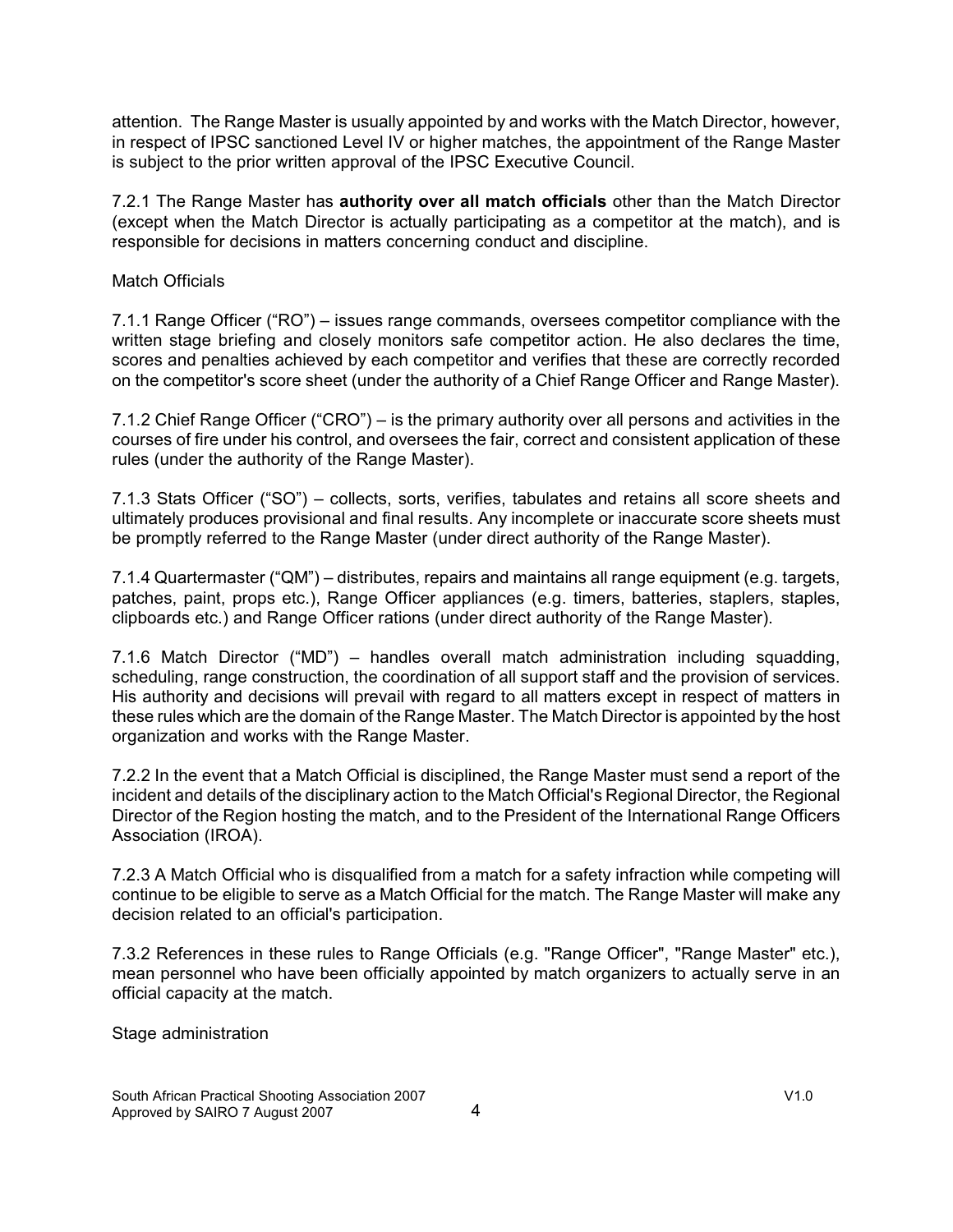**2.1.1 Physical Construction – Safety considerations in the design, physical construction, and stated requirements for any course of fire are the responsibility of the host organization subject to the approval of the Range Master.**

**2.3.1 Match Officials may, for any reason, modify the physical construction or stage procedure for a course of fire, provided that such changes are approved in advance by the Range Master.**

2.3.3 If the Range Master approves any such action after the match begins he must either:

2.3.3.1 Allow the course of fire to continue with the modification affecting only those competitors who have not already completed the stage. If a competitor's actions caused the change, that competitor must be required to reshoot the altered course of fire; or

2.3.3.2 If possible, require all competitors to complete the course of fire as revised with all previous attempts removed from the match scores.

2.3.3.3 A competitor who refuses to reshoot a course of fire, under this or any other Section, when so ordered by a Range Official, will receive a zero score for that stage, irrespective of any previous attempt.

2.3.4 If the Range Master (in consultation with the Match Director) determines that the physical or procedural change results in a loss of competitive equity and it is impossible for all competitors to attempt the revised stage, or if the stage has been rendered unsuitable or unworkable for any reason, that stage and all associated competitor scores must be deleted from the match.

2.3.5 During **inclement weather**, the Range Master may order that paper targets be fitted with transparent protective covers and/or overhead shelters, and this order is not subject to appeal by competitors (see Rule 6.6.1). Such items must be applied and remain fitted to all affected targets for the same period of time, until the order is rescinded by the Range Master.

2.3.6 If the Range Master (in consultation with the Match Director) deems that **climatic or other** conditions have, or are likely to, seriously affect the safety and/or conduct of a match, he may order that all shooting activities be suspended, until he issues a "resume shooting" directive.

8.7.5 No person is permitted to enter or **move through a course of fire** without the prior approval of a Range Officer assigned to that course of fire or the Range Master. ..

Vendor Area

2.5.2 The Range Master (in consultation with the Match Director) must clearly delineate the **vendor area**, and he may issue "Acceptable Practice Guidelines" to all vendors, who are responsible for their implementation in respect of their own merchandise.

Stage briefing

### **3.2.1 A written stage briefing approved by the Range Master must be posted at each course**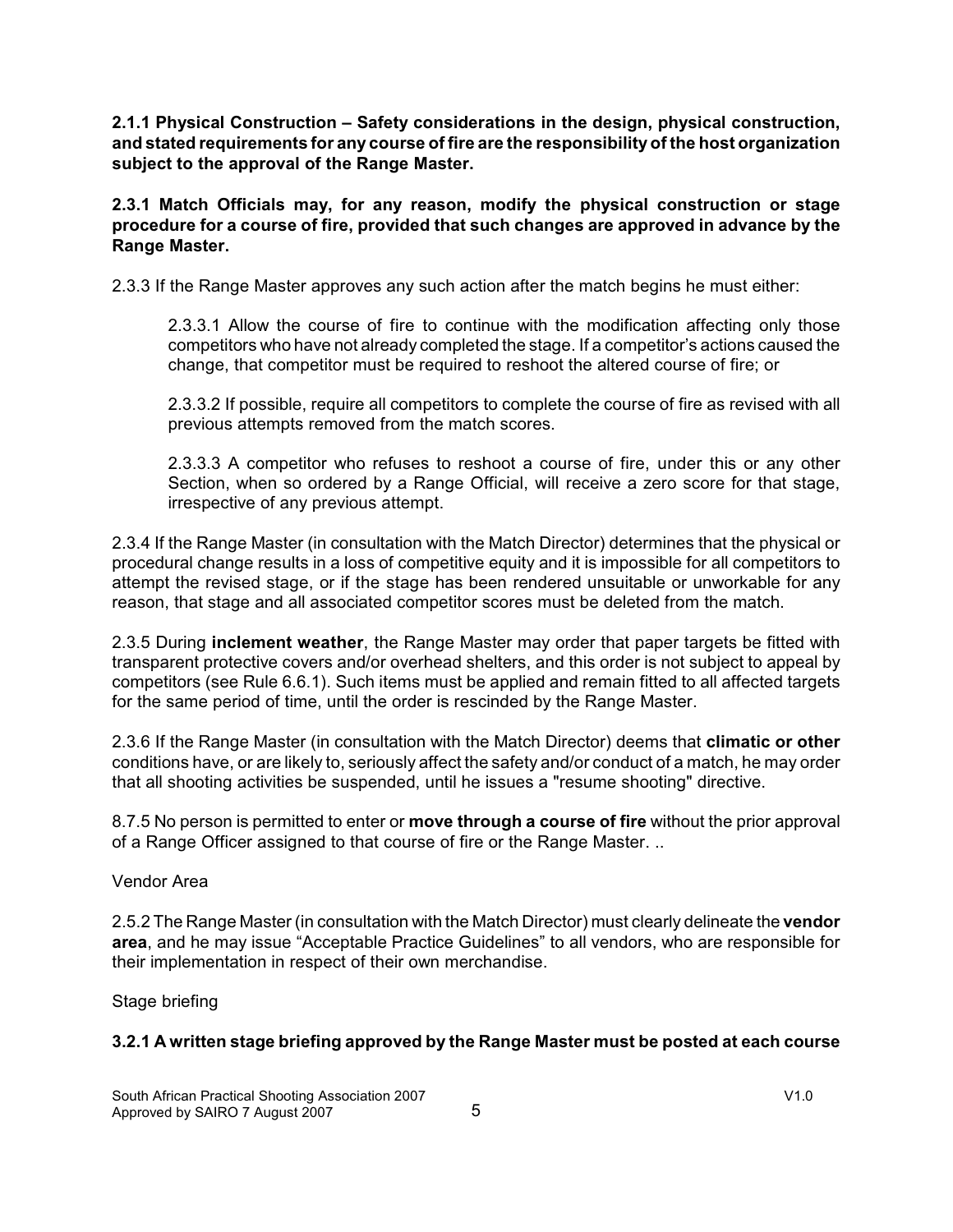**of fire prior to commencement of the match.**

### **3.2.3 The Range Master may modify a written stage briefing at any time for reasons of clarity, consistency or safety (see Section 2.3).**

Range

4.2.2.1 The face of paper no-shoots must include a sufficiently distinguishable non-scoring border. In the absence of perforations or other suitable markings, the Range Master must order that all affected targets have a replacement non-scoring border drawn or fitted thereon.

4.5.2 The competitor may request that Match Officials take corrective actions to ensure **consistency in respect of the range surface**, the presentation of targets and/or any other matter. The Range Master will have final authority concerning all such requests.

Firearms

5.1.3.3 The Range Master is the final authority in respect of the **classification of any sights** used in an IPSC match and/or their compliance with these rules, including the Divisions in Appendix D.

5.1.6 Firearms must be serviceable and safe. Range Officers may demand examination of a competitor's firearm or related equipment, at any time, to check they are functioning safely. If any such item is declared **unserviceable or unsafe by a Range Officer**, it must be withdrawn from the match until the item is repaired to the satisfaction of the Range Master.

5.1.7 Competitors must use the same handgun and type of sights for all courses of fire in a match. However, in the event that a competitor's original rifle and/or sights become unserviceable or unsafe during a match, the competitor must, before using a substitute rifle and/or sights, seek permission from the **Range Master who may approve the substitution** provided he is satisfied:

5.1.8 A competitor who substitutes or significantly modifies a handgun during a match without the prior approval of the Range Master will be subject to the provisions of Section 10.6.

5.4.6 If a Range Officer deems that a competitor about to make an attempt at a course of fire is **wearing inadequate eye or ear protection**, the Range Officer may order the competitor to rectify the situation before allowing the competitor to continue. The Range Master is the final authority on this matter.

5.7.1.1 A competitor who experiences a firearm malfunction while responding to the "Load And Make Ready" or "Make Ready" command, but prior to issuance of the "Start Signal", is entitled to retire, under the authority and supervision of the officiating Range Officer, to repair his firearm, without penalty, subject to the provisions of Rule 5.7.4, Rule 8.3.1.1 and all other safety rules. Once the repairs have been completed (and the provisions of Rule 5.1.7 have been satisfied, if applicable), the competitor may return to attempt the course of fire, subject to **scheduling** as determined by the officiating Range Officer or Range Master.

**Chronograph**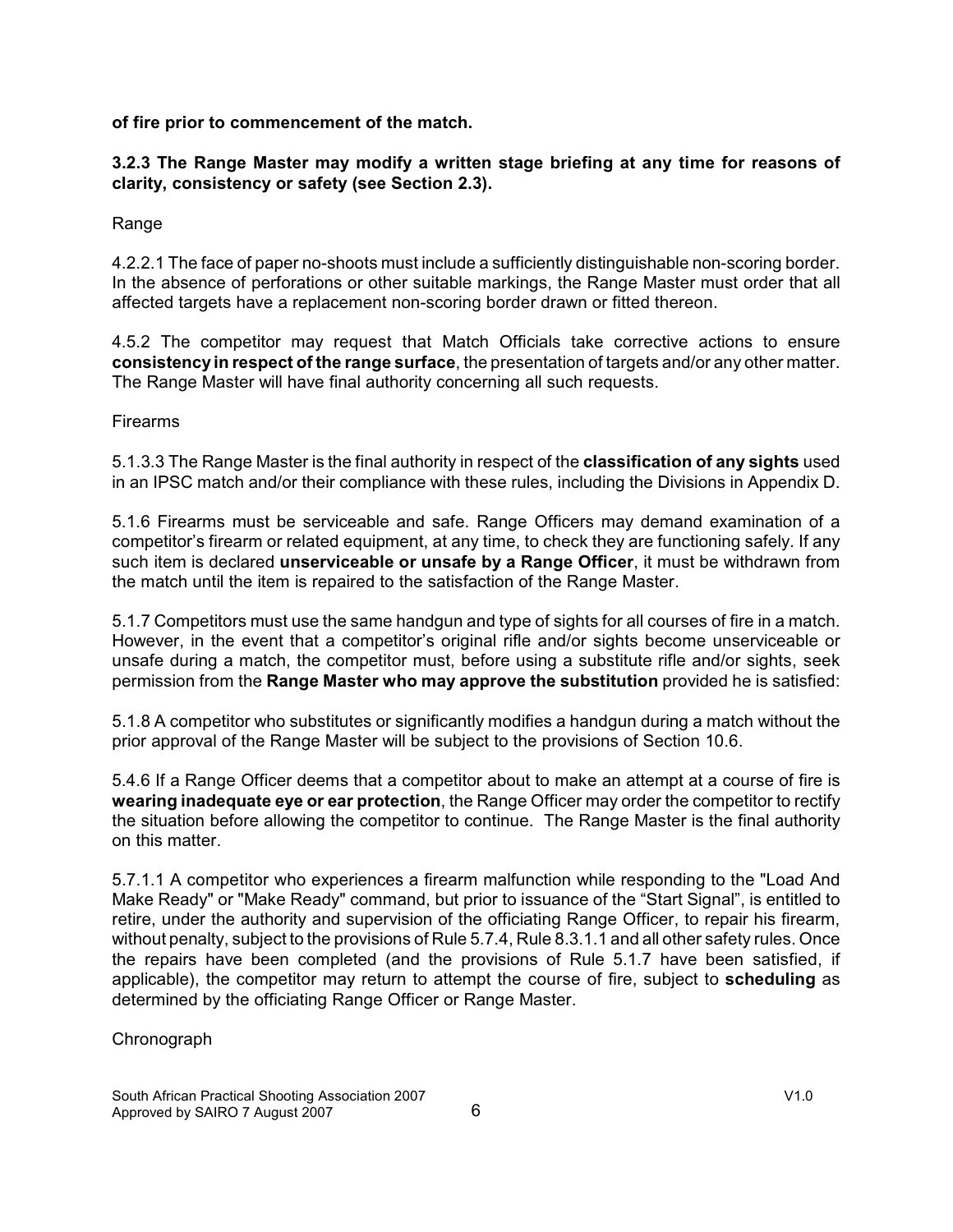5.6.2.4 Should a **daily variance** exceed the allowable tolerance stated above, the Range Master will take whatever steps he deems necessary to rectify the situation.

5.6.3.11 If the Range Master deems that a match **chronograph** has become inoperative, and further testing of competitor's ammunition is not possible, the power factors of competitors which have been successfully tested will stand, and the "Major" or "Minor" power factors declared by all other competitors who have not been tested will be accepted without challenge, subject to any applicable Division requirements (see Appendices).

Division

6.2.5 **Where a Division is unavailable or deleted**, or where a competitor fails to declare a specific Division prior to the commencement of a match, the competitor will be placed in the Division which, in the opinion of the Range Master, most closely identifies with the competitor's equipment. If, in the opinion of the Range Master, no suitable Division is available, the competitor will shoot the match for no score.

6.2.5.2 A competitor who is classified or reclassified as above must be notified as soon as possible. The Range Master's decision on these matters is final.

### **Scoring**

9.6.5 In the event that the Range Officer upholds the original score or penalty and the competitor is dissatisfied, he may **appeal** to the Chief Range Officer and then to the Range Master for a ruling.

9.6.6 The **Range Master's ruling will be final**. No further appeals are allowed with respect to the scoring decision.

9.6.8 **Scoring overlays** approved by the Range Master must be used exclusively, as and when required, to verify and/or determine the applicable scoring zone of hits on paper targets.

9.7.3 Should a competitor refuse to **sign or initial a score sheet**, for any reason, the matter must be referred to the Range Master. If the Range Master is satisfied that the course of fire has been conducted and scored correctly the unsigned score sheet will be submitted as normal for inclusion in the match scores.

9.7.6.5 If the identity of the competitor is missing from a score sheet, it must be referred to the Range Master, who must take whatever action he deems necessary to rectify the situation.

9.7.7 In the event that an original **score sheet is lost** or otherwise unavailable, the competitor's duplicate copy, or any other written or electronic record acceptable to the Range Master, will be used. If the competitor's copy, or any other written or electronic record, is unavailable, or is deemed by the Range Master to be insufficiently legible the competitor will be required to reshoot the course of fire. If the Range Master deems that a reshoot is not possible for any reason, the competitor will incur a zero time and score for the affected course of fire.

10.1.3 A competitor **disputing the application or number of procedural penalties** may appeal to the Chief Range Officer and/or Range Master. A competitor who continues to be aggrieved may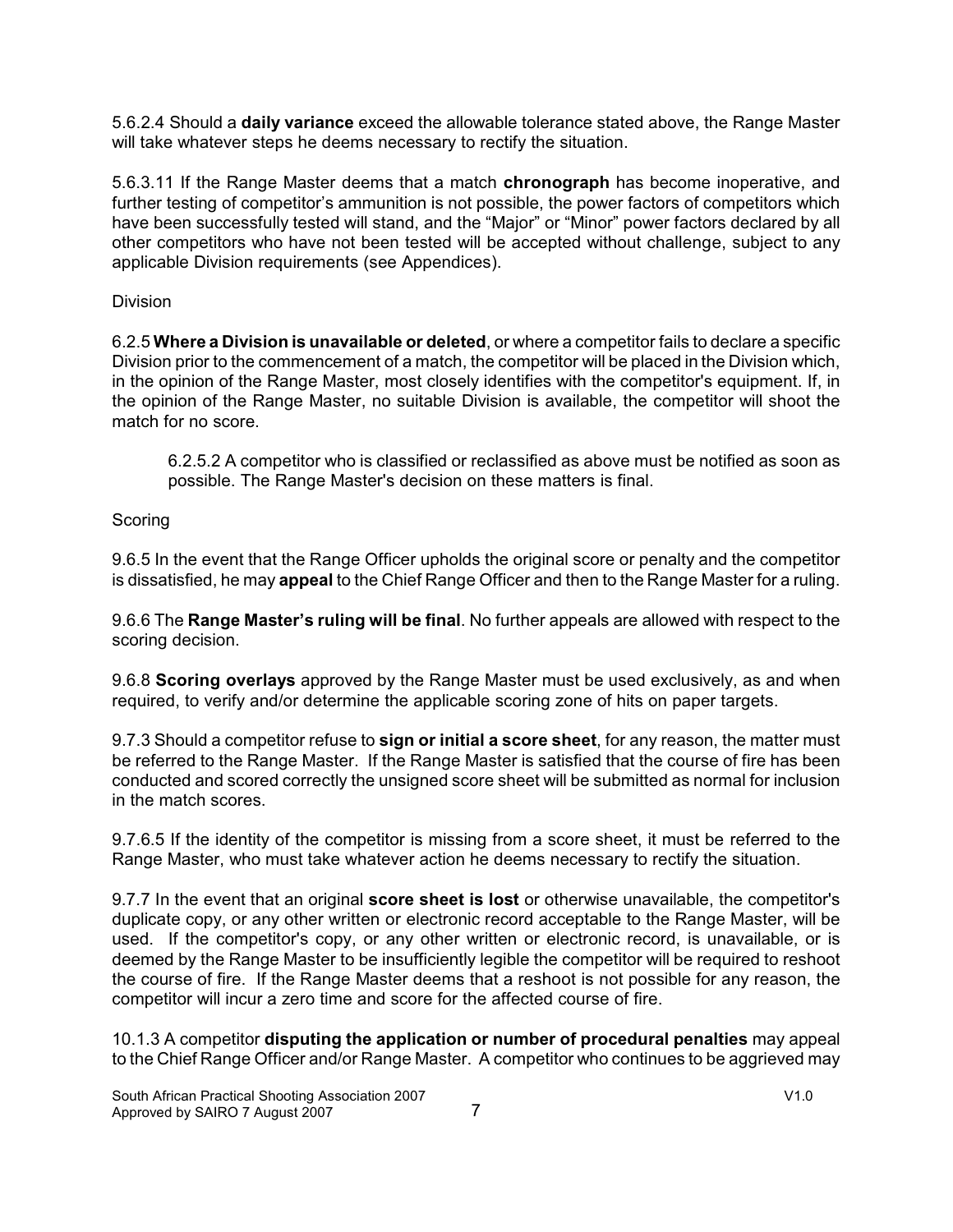then lodge an appeal for arbitration.

Special dispensation and penalty

8.6.1.1 Competitors confined to wheelchairs or similar devices may be given **special dispensation** by the Range Master in respect of mobility assistance, however, the provisions of Rule 10.2.11 may still apply, at the Range Master's discretion.

10.2.11 **Special penalty**: A competitor unable to fully execute any part of a course of fire due to incapacity or injury may, prior to making his attempt at the course of fire, request that the Range Master apply a penalty in lieu of the stated course requirement.

10.2.11.1 If the request is approved by the Range Master, a minimum of one procedural penalty, up to a maximum penalty of 20% of the competitor's points "as shot" (rounded up to the nearest whole number), will be deducted from the competitor's score. For example, if 100 points are available in the course of fire and the competitor actually scores 90 points, the special penalty is a deduction of 18 points. However, the Range Master may waive any or all procedural penalties in respect of a competitor who has a significant physical disability prior to the competitor making his attempt at the course of fire.

#### **Disqualification**

10.3.2 When a **match disqualification** is issued, the Range Officer must record the reasons for the disqualification, and the time and date of the incident, on the competitor's score sheet, and the Range Master must be notified as soon as possible.

10.3.3 Scores for a competitor who has received a match disqualification must not be deleted from match results, and match results must not be declared final by the Match Director, until the time limit prescribed in Rule 11.3.1 has passed, provided no appeal to arbitration on any matter has been submitted to the Range Master (or his delegate).

10.4.9 Exception: When it can be established that the cause of the discharge is due to a broken or defective part of the firearm, the competitor has not committed any safety infraction in this Section, and a match disqualification will not be invoked, however, the competitor's scores for that course of fire will be zero. The firearm must be immediately presented for inspection to the Range Master or his delegate, who will inspect the firearm and carry out any tests necessary to establish that a broken or defective part caused the discharge. A competitor may not later appeal a match disqualification for an accidental discharge due to a broken or defective part if they fail to present the firearm for inspection prior to leaving the course of fire.

10.6.1 Competitors will be disqualified from a match for conduct which a Range Officer deems to be unsportsmanlike. Examples of unsportsmanlike conduct include, but are not limited to, cheating, dishonesty, failing to comply with the reasonable directions of a Match Official, or any behaviour likely to bring the sport into disrepute. The Range Master must be notified as soon as possible.

### Drugs

10.7.3 Except when used for medicinal purposes, competitors and officials at matches must not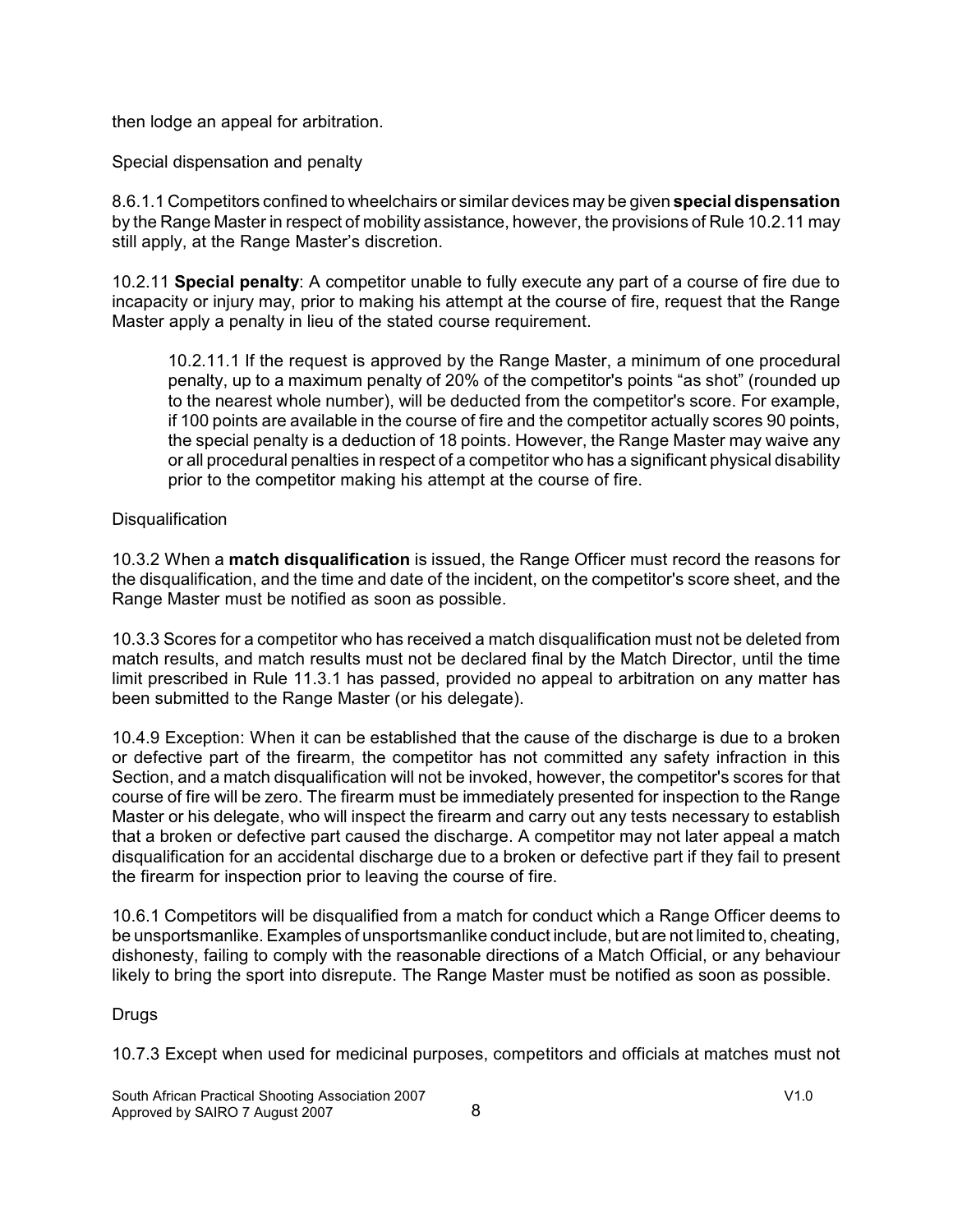be affected by drugs (including alcohol) of any sort during matches. Any person, who in the opinion of the Range Master is visibly under the influence of any of the items described herein, will be disqualified from the match and may be required to leave the range.

Appeals and arbitration

11.1.3 Appeals – the Range Officer makes decisions initially. If the appellant disagrees with a decision, the Chief Range Officer for the stage or area in question should be asked to rule. If a disagreement still exists, **the Range Master must be asked to rule**.

11.1.5 Retain Evidence – An appellant is required to inform the Range Master of his wish to present his appeal to the Arbidration Committee and may request that the officials retain any and all relevant documentary or other evidence pending the hearing. ...

11.1.6 Preparing the Appeal – The appellant is responsible for the preparation and delivery of the written submission, together with the appropriate fee. Both must be submitted to the Range Master within the specified period of time.

11.1.7 Match Official's Duty – Any Match Official in receipt of a request for arbitration must, without delay, inform the Range Master and must note the identities of all witnesses and officials involved and pass this information on to the Range Master.

11.1.8 Match Director's Duty – Upon receiving the appeal from the Range Master, the Match Director must convene the Arbitration Committee in a place of privacy as soon as possible.

11.3.1 Time Limit for Arbitration Request – Written requests for arbitration must be submitted to the Range Master within one hour of the disputed incident or occurrence. Failure to present the required documentation within the time specified will render the request invalid and no further action will be taken.

11.4.1 Amount – For Level III or higher matches, the appeal fee to enable an appellant to appeal to arbitration will be US\$100.00 or the equivalent of the maximum individual match entry fee (whichever is lower), in local currency. The appeal fee for other matches may be set by the Match Organizers, but must not exceed US\$100 or equivalent in local currency. An appeal brought by the Range Master in respect of a match issue will not incur a fee.

11.6.1 Committee Decision – When a decision is reached by the Committee, they will summon the appellant, the official and the Range Master to present their judgement.

11.6.2 Implement Decision – It will be the responsibility of the Range Master to implement the Committee's decision. The Range Master will advise the appropriate match personnel who will post the decision in a place available to all competitors. The decision is not retroactive and will not affect any incidents prior to the decision.

11.6.3 Decision is Final – The decision of the Committee is final and may not be appealed unless, in the opinion of the Range Master, new evidence received after the decision warrants reconsideration.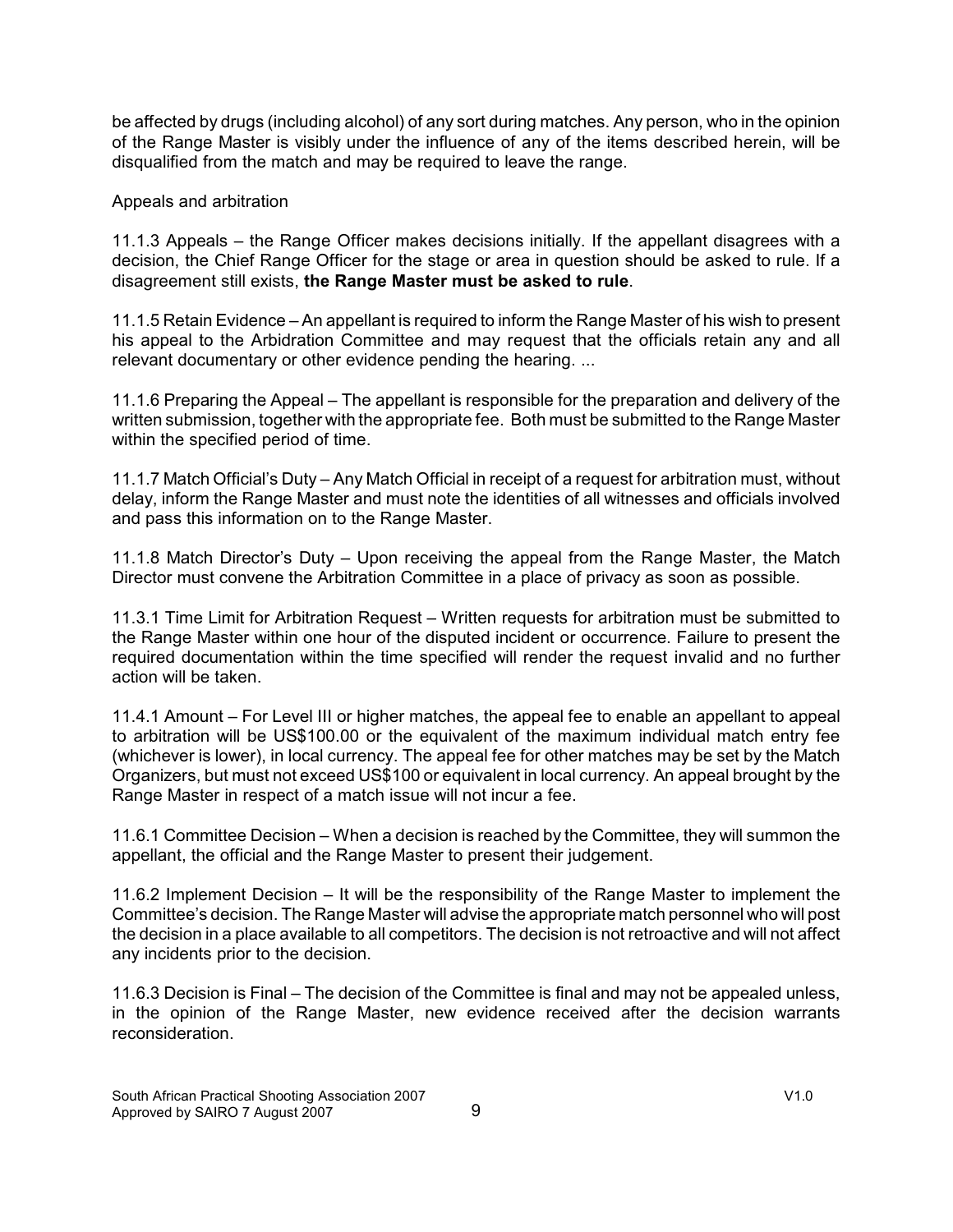### Calibration/Testing of Poppers

1. The Range Master must **designate a specific supply of ammunition** and one or more firearms to be used as official calibration tools by officials authorized by him to serve as calibration officers.

3. Once the supply of ammunition and the designated rifles have been tested and approved by the Range Master, they are not subject to challenge by competitors.

4. The Range Master must arrange for **each popper to be calibrated** prior to commencement of a match, and whenever required during a match."

### **RESPONSIBILITIES**

5. It should by now be abundantly clear that the Range Master has more authority than you thought but also has responsibilities much clearer than would seem at first glance. These responsibilities are the same no matter where you are in the world. The success of a competition lies in the way that the Rules are applied.

6. SAIRO's approach to appointing Range Masters for national level competitions is for as many range officers as possible to get the experience without sacrificing safety or the good management of the competition. This in itself requires that the most experienced person be appointed as Range Master, with an understudy to get the experience. The choice of Range Master lies primarily with the hosting province but approval is vested in the Regional Directorate [Appendix A to the Rules].

7. It is the custom in SAPSA that after appointment of the Range Master he has the responsibility to arrange the range officers. SAIRO assists in this but the primary responsibility for sufficient Range Officers for the competition now lies with the province and its range master for the competition. The Range Master must keep up to date with the movement of his Range Officers for the competition. Call those who haven't responded to the request for Range Officers. Rather be in the position of having to reduce the numbers applying than having to worry about unqualified personnel on the range.

8. The Range Master must ensure that the stage packs/RO boxes are prepared for each stage every day. This is done in conjunction with the stats staff.

9. Have a social function with all the range officers on the evening before the competition starts. Start the function with a short briefing in what is expected specifically at this competition. Go through each stage with the specific range officers to ensure that they understand what is expected, such as which way up on activators, etc. Those who can't make it that evening must be briefed the next morning before they start their stage.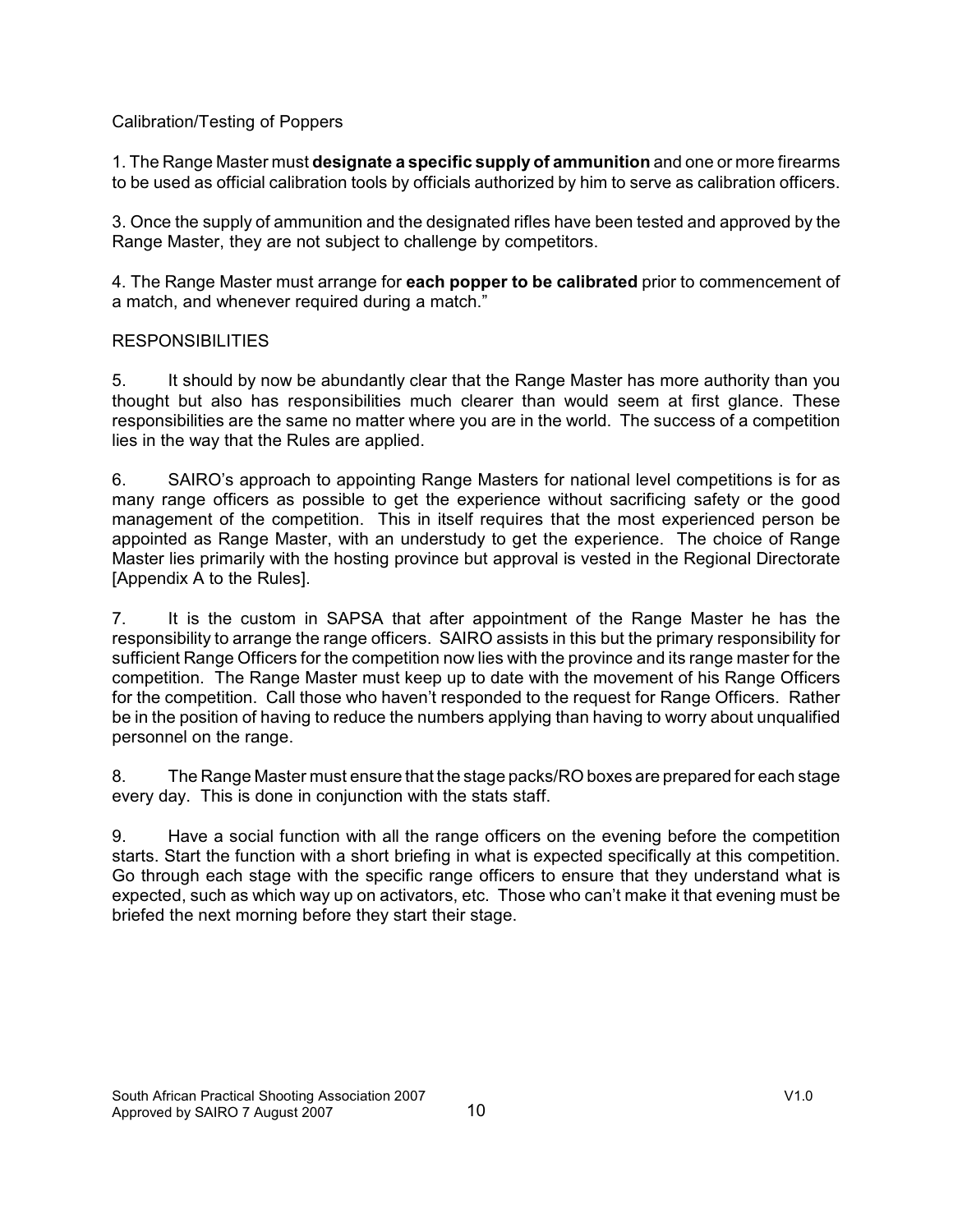### **CHAPTER 3: IPSC PRINCIPLES**

It is essential for the RM to know what the principles of his sport is. This allows him apply the rules correctly and advise competitors appropriately. The principles start with the principles of IPSC, which comes from the IPSC Constitution.

### "*3. Principles/Objects*

*The IPSC is established to promote, maintain, improve and advance practical shooting, to safeguard its principles and to regulate its conduct world wide in order to cultivate the safe and efficient use of firearms by persons of good character and in particular, but without prejudice to the generality of the foregoing, to achieve such objects by adhering to the following principles, which are established to define the nature of practical marksmanship and are embodied in the following words:- Diligentia-Vis-Celeritas, namely, Accuracy, Power and Speed. They are accepted by all members of the International Practical Shooting Confederation as conditions of membership.*

- *1. Practical competition is open to all reputable persons without regard to occupation, it may specifically not be limited to public servants.*
- *2. Accuracy, power and speed are the equivalent elements of practical shooting and practical competition must be conducted in such a way as to evaluate these elements equally.*
- *3. Firearm types are not separated, all compete together without handicap. This does not apply to the power of the firearms as power is an element to be recognised and rewarded.*
- *4. Practical shooting competition is a test of expertise in the use of practical firearms and equipment. Any item of equipment, or modification to equipment, which sacrifices practical functionality for a competitive advantage contravenes the principles of the sport.*
- *5. Practical competition is conducted using practical targets, which reflect the general size and shape of such objects as the firearm used may reasonably be called upon to hit in their primary intended use.*
- *6. The challenge presented in practical competition must be realistic. Courses of Fire must follow a practical rationale, and simulate sensible hypothetical situations in which firearms might reasonably be used.*
- *7. Practical competition is diverse. Within the limits of realism, problems are constantly changed, never permitting unrealistic specialisation of either technique or equipment. Courses of Fire may be repeated, but no course may be repeated enough to allow its use as a definitive measure of practical shooting skill.*
- *8. Practical competition is free-style. In essence, the competitive problem is posed in general and the participant is permitted the freedom to solve it in the manner he considers best within the limitations of the competitive situation as provided.*"

The IPSC constitution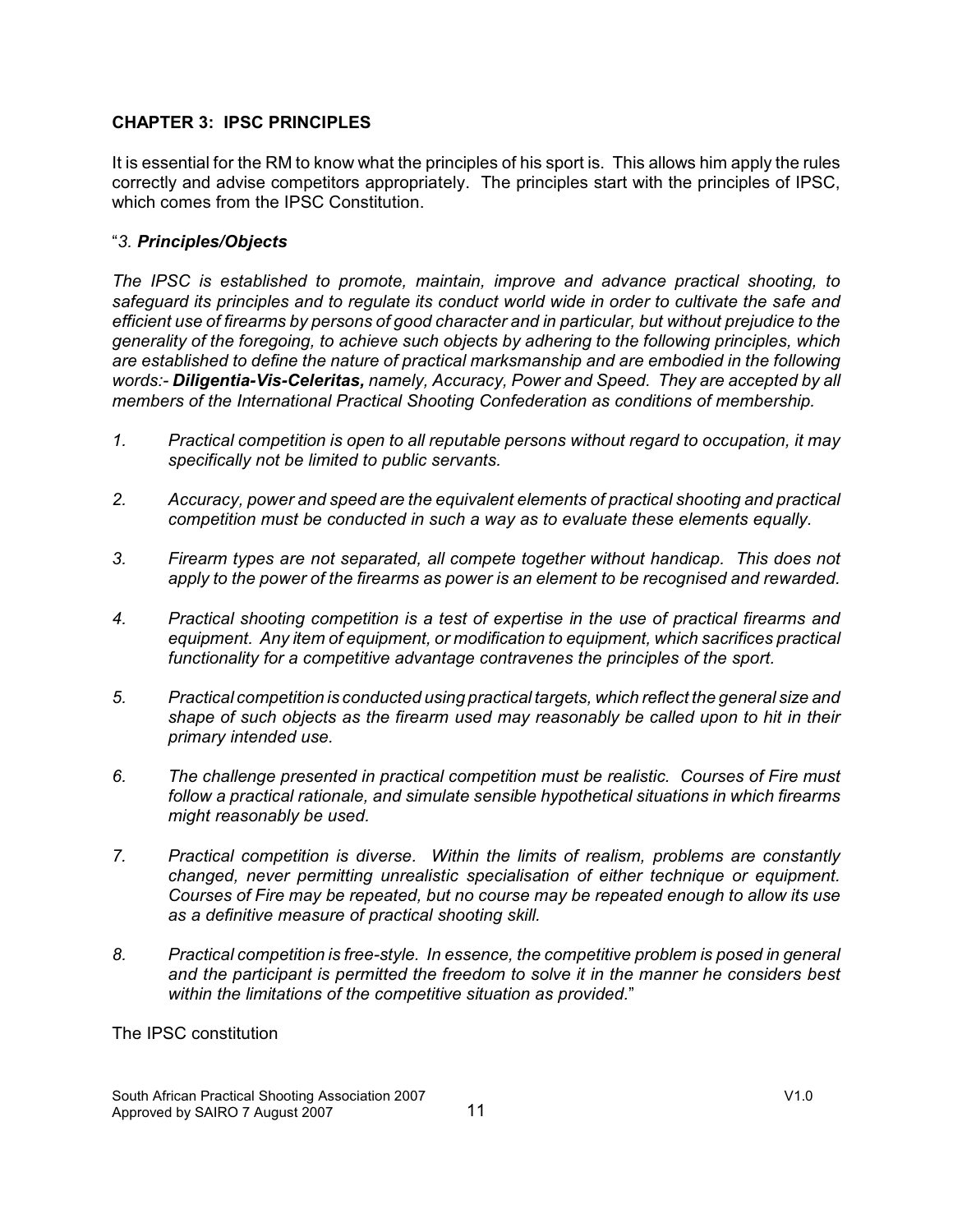### **IPSC RULES AND GENERAL PRINCIPLES**

IPSC Rules form the basis of our sport, as does the rules for any sport. The Rules set standards for competition around the world and ensure safety in a sport that is intrinsically dangerous but at the same time inherently safe. We as officials organize and run these competitions so competitors may shoot an IPSC match anywhere in the world in a safe organized manner.

Knowledge of the Principles enables the RM to apply the rules correctly.

"*The following general principles of course design list the criteria, responsibilities and restrictions governing course designers as the architects of the sport of IPSC shooting.*

#### *1.1 General Principles*

*1.1.1 Safety – IPSC matches must be designed, constructed and conducted with due consideration to safety.*

*1.1.2 Quality – The value of an IPSC match is determined by the quality of the challenge presented in the course design. Courses of fire must be designed primarily to test a competitor's IPSC shooting skills, not their physical abilities.*

*1.1.3 Balance – Accuracy, Power and Speed are equivalent elements of IPSC shooting, and are expressed in the Latin words "Diligentia, Vis, Celeritas" ("DVC"). A properly balanced course of fire will depend largely upon the nature of the challenges presented therein, however, courses must be designed, and IPSC matches must be conducted in such a way, as to evaluate these elements equally.*

*1.1.4 Diversity – IPSC shooting challenges are diverse. While it is not necessary to construct new courses for each match, no single course of fire must be repeated to allow its use to be considered a definitive measure of IPSC shooting skills.*

*1.1.5 Freestyle – IPSC matches are freestyle. Competitors must be permitted to solve the challenge presented in a freestyle manner, and to shoot targets on an "as and when visible" basis. After the start signal, courses of fire must not require mandatory reloads nor dictate a shooting position, location or stance, except as specified below. However, conditions may be created, and barriers or other physical limitations may be constructed, to compel a competitor into shooting positions, locations or stances.*

*1.1.5.1 Level I and Level II matches are not required to comply strictly with the freestyle requirements or round count limitations (see Section 1.2).*

*1.1.5.2 Standard Exercises and Classifiers may include mandatory reloads and may dictate a shooting position, location or stance, however, mandatory reloads must never be required in other Long Courses.*

*1.1.5.3 Standard Exercises and Classifiers may specify shooting with the strong hand or weak hand unsupported. The specified hand must be used exclusively from the point stipulated for the remainder of the string or stage.*

*1.1.6 Difficelty – IPSC matches present varied degrees of difficulty. No shooting challenge or time limit may be appealed as being prohibitive. This does not apply to non-shooting challenges, which should reasonably*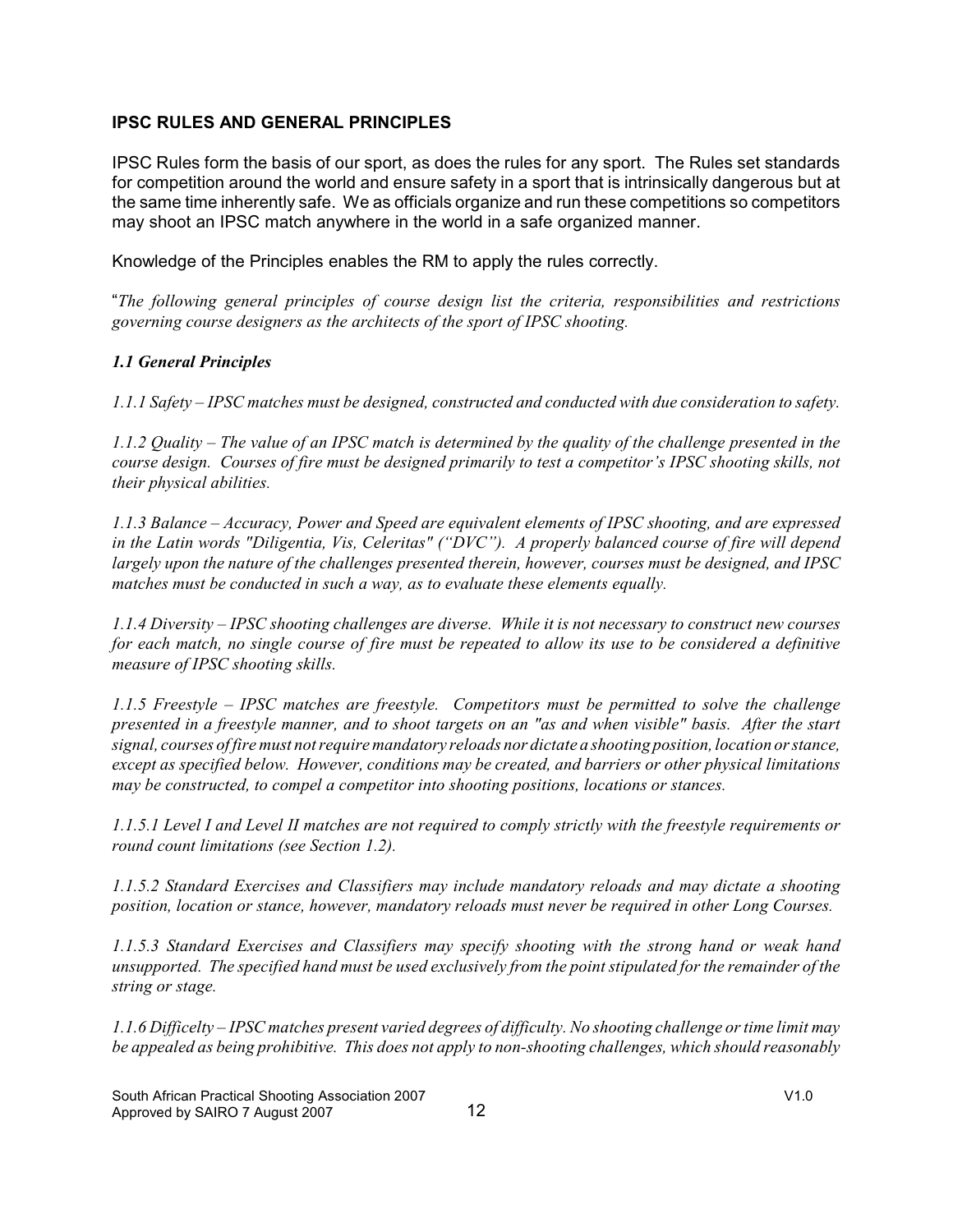*allow for differences in competitor's height and physical build.*

*1.1.7 Challenge – IPSC Handgun matches recognize the difficulty of using full power handguns in dynamic shooting, and must always employ a minimum caliber and power level to be attained by all competitors to reflect this challenge*."

### **RANGE OFFICER'S CREED**

The range officer's creed is the epitome of brevity but at the same time clarity in how to act under all competition conditions. This is taken from the IROA web page.

"*As an IPSC Range Officer, I shall conduct all competitions with the safety of the competitors, spectators and fellow Range Officials first and foremost in my thoughts and actions. I shall always be courteous while maintaining firm control over my range and areas of responsibility. I will always strive to be totally fair and impartial in my judgments.*

- *1. Safety shall always be my primary goal, with efficiency and speed of the competition as secondary factors.*
- *2. It is a privilege and an honour to serve as a Range Officer and I shall act accordingly.*
- *3. It is my duty to assist all competitors in their attempts to accomplish their goals and not to hinder them by undue harassment and authoritarian behaviour.*
- *4. I shall put aside personal prejudices and act as an impartial judge at all times.*
- *5. I shall keep my opinions to myself and shall not be critical of any individual beyond the field of contest.*
- *6. I will thoroughly familiarize myself with all current regulations, match rules and attendant subjects.*
- *7. I will be firm and fair in all judgmental calls made during the course of a stage, and be prepared to state in a clear and concise manner my reasons for such calls to the particular competitor or any Range Official.*
- *8. During the course of a stage, my attention shall be clearly focussed on the particular competitor I am assigned to observe, and I shall not permit my attention to be misdirected or lax.*
- *9. Prior to and during a stage, I shall never consume any alcoholic beverage or narcotic. I understand that if I violate this rule, I may be suspended or barred from serving as a Range Official in the future.*
- *10. I shall confer only with my fellow Range Officers and Match Officials concerning the behaviour of any competitor and any decisions to be rendered.*
- *11. I shall exercise due consideration for the personal emotions of any competitor, and shall*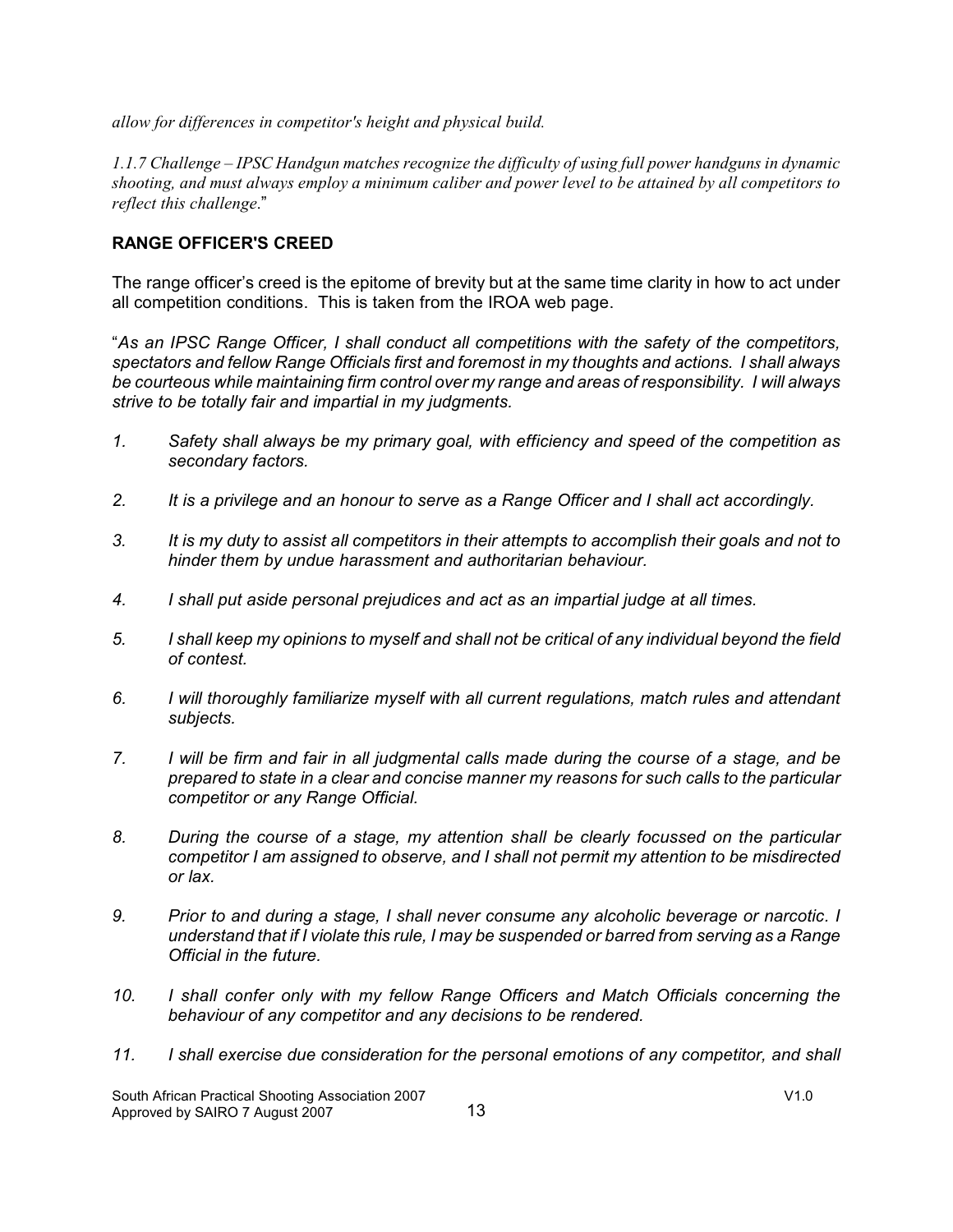*act in a manner so as not to embarrass or disturb the competitor any more than is absolutely necessary.*

# *12. I shall strive to never give even the appearance of wrongdoing.*"

The IROA web page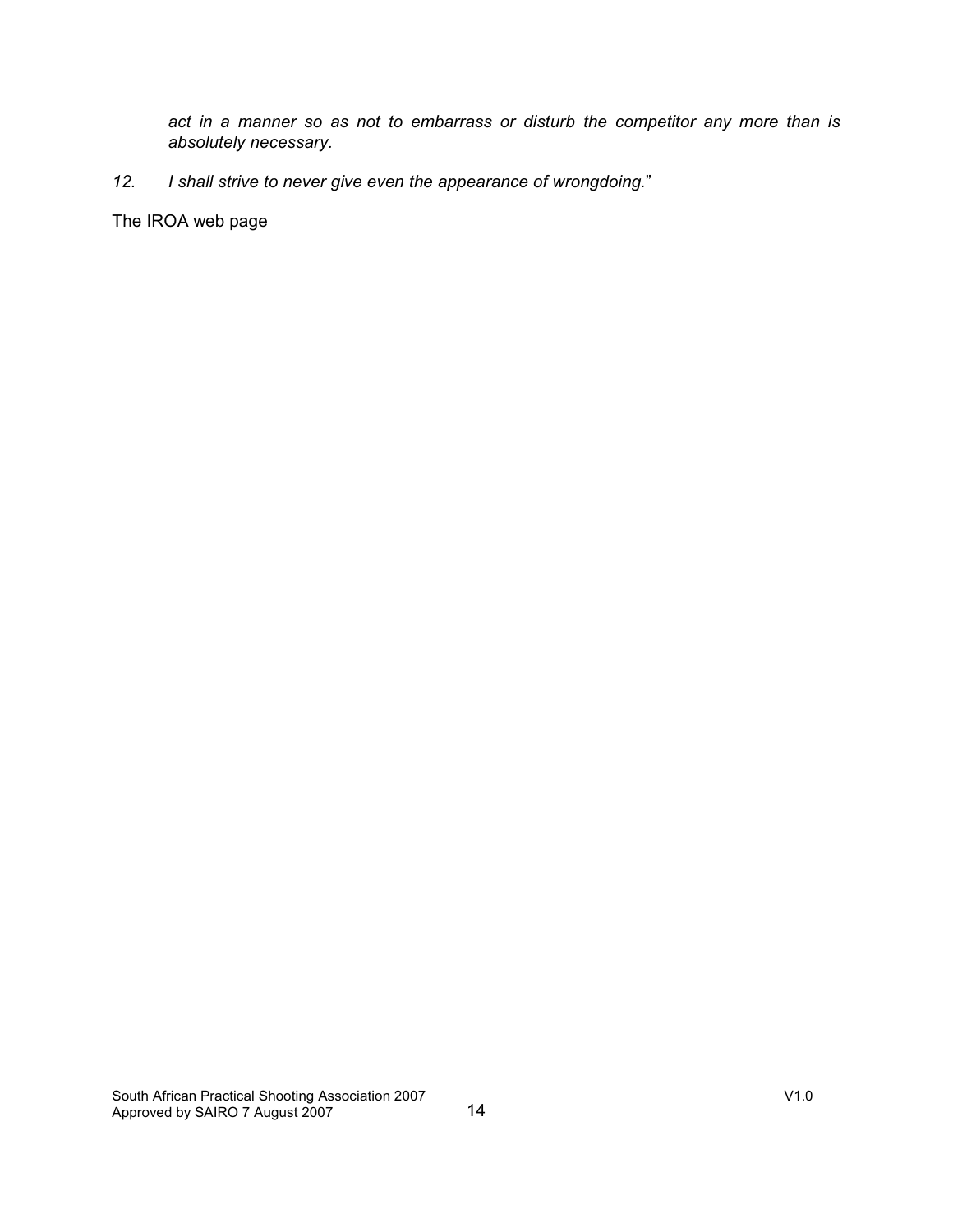# **CHAPTER 4: RANGE OFFICER ASSOCIATIONS**

# **INTERNATIONAL RANGE OFFICERS ASSOCIATION (IROA)**

1. IROA was established as part of IPSC, as is SAIRO part of SAPSA. The purpose and goals of IROA are as follows:

### "**The Purpose and Goals of IROA**

Establish international training standards for IPSC Range Officials. Advise on aspects relating to the safe conduct of competition. Advise on rules of competition and principles of good course design. Provide assistance to Regions in establishing their National Range Officer Organizations. Publish a periodic newsletter. Maintain an organized world-wide team of internationally accredited officials. Serve and support Level III, IV and Level V Matches. Advise and set recommended minimum standards, and an annual maintenance program for IPSC Officials."

The IROA web page

### **IROA Activities**

2. To carry out the purpose and goals of IROA, the IROA management will carry out the following activities:

Consider and advise on aspects relating to the safe conduct of competitions and on IPSC rules of competition.

Define the criteria and requirements for Range Officers, Chief Range Officers, and Range Masters and establishes international training standards for IPSC Range Officials.

Establish an annual maintenance program to generate a sense of pride in being an IPSC official.

Define the criteria and standards for Range Officer and Chief Range Officer training.

Define the criteria and requirements for Administrators (instructors).

Provide assistance to Regions in instituting their National Range Officers Institute.

Provide a periodic newsletter available to all IPSC Officials.

Maintain an organized, world-wide "team" of internationally recognized officials.

Maintain and update an IROA manual for officials which would contain guidelines and policy for multi-stage match administration, arbitration proceedings, course and match design, etc.

Certify International Officials only.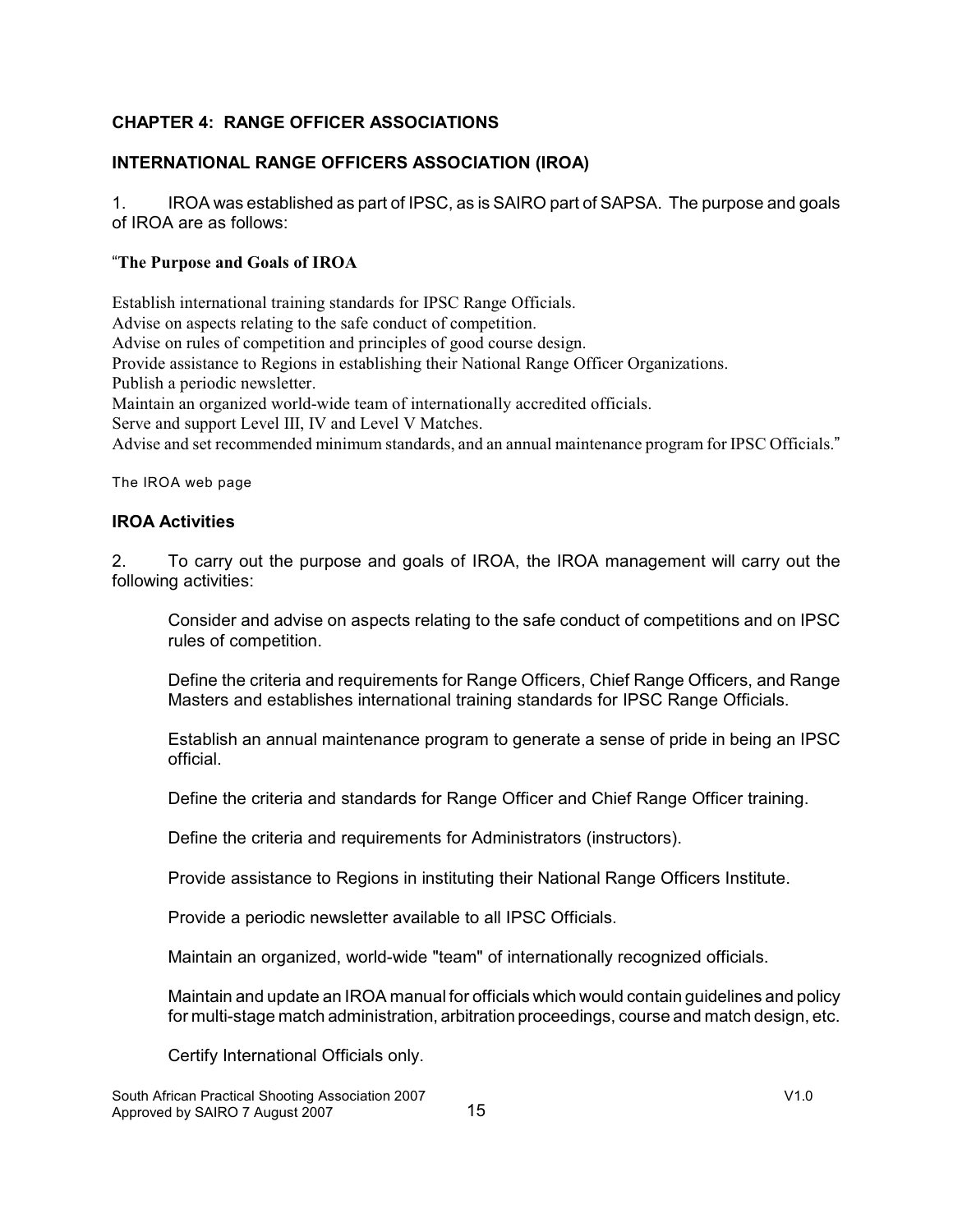### **International Range Master (RM)**

Membership Requirements:

 $\cdot$  Must be a current member of his Region.

 $\cdot$  Must be a current working member of his Region' NROI and hold a rank of RM.

 $\cdot$  Must be a current International Chief Range Officer.

· Must have accumulated a minimum of 55 match points at IPSC Level III or higher matches, including at least 1 Level IV or V as a CRO.

 $\cdot$  Must have worked as a RM at 3 or more IPSC Level III or higher matches.

 $\cdot$  Must be sufficiently fluent in English to be able to fulfil the duties of a RM in an internationally sanctioned match.

The IROA Member Handbook will provide more detail on IROA.

### **THE SOUTH AFRICAN INSTITUTE OF RANGE OFFICERS (SAIRO)**

3. The particulars of SAIRO is covered in the Range Officers' Manual and will not be covered in detail here. The objectives of SAIRO in general are to promote, maintain, train, improve and advance officials for competitions and in particular to:

- a. Provide considered opinion and recommendations to the Association for implementation.
- b. Subject to the approval of the Association:
	- i. Consider and advise on aspects relating to the safe conduct of competitions and on the IPSC Rules of competition. However, the authority to recommend amendments remains with the Association.
	- ii. Provide assistance to member organisations in instituting their own Range Officers Institutes, when requested by the chairperson of a member organisation.
	- iii. Define the criteria and requirements for National SAIRO&I Officials in the form of a policy document, in accordance with the guidelines laid down by IROA.
	- iv. Have available training tools, i.e. course outlines, teaching aids, course material and exams, etc.
	- v. Define the criteria and requirements for course administrators.
	- vi. Register all Match Officials as members of SAIRO&I.
	- vii. Establish an annual maintenance program that will promote a sense of pride in being a Match Official and endorse a program of international recognition.
	- viii. Assist the SAPSA Executive Committee with approval of national courses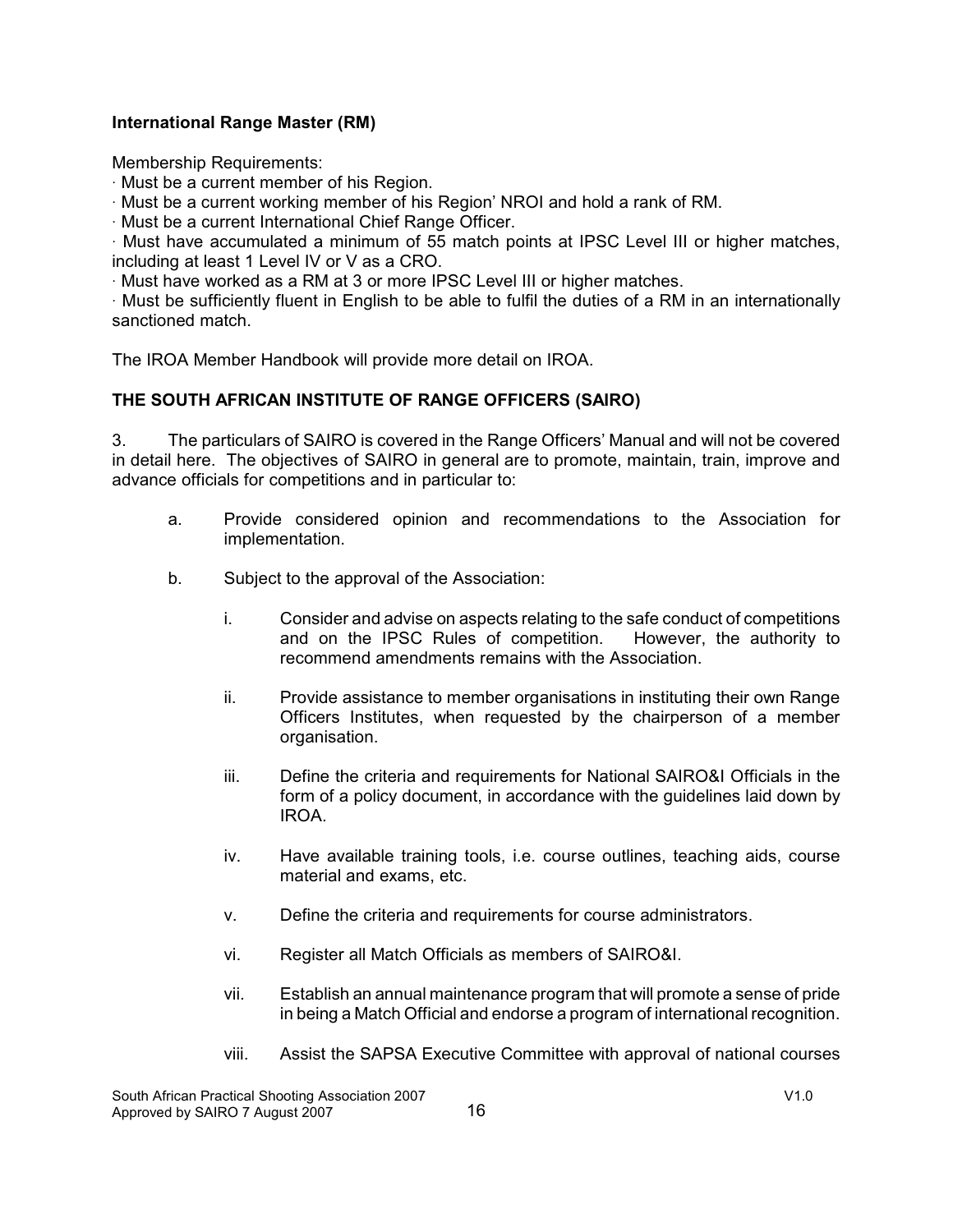of fire. However, SAIRO&I do not have the authority to approve courses of fire as such.

ix. Maintain and update an SAIRO&I manual for officials, which would contain guidelines and policy for multi-stage match administration, arbitration proceedings, course and match design, etc., in accordance with IROA guidelines SAIRO carries out the following:

Conducts range officer training seminars in accordance with international training standards.

Certifies national range officers.

Advises the Regional Director on aspects relating to the safe conduct of competitions.

Advises the Regional Director on Rules of Competition.

Maintains a register of all SAIRO officials.

Manages the SAIRO official maintenance program.

# **SAIRO Certification as National Range Master**

### **\*\****Qualification Requirements*

- 1. Must be a SAPSA member.<br>2. Must be a certified current C
- Must be a certified current CRO.

3. Must have accumulated a minimum of 35 level III and higher match points with at least one level IV or V match.

- 4. Must have worked as a Match Director or Range Master at a level III or higher match.
- 5. Must be recommended by the SAPSA and SAIRO Chairmen.
- 6. Must have candidacy upheld by a poll of the SAIRO board members.
- 7. Must have the unanimous approval of the SAIRO Executive.
- 8. Must have the approval of the SAPSA Executive.

### *Minimum Annual Maintenance Requirements*

1. Must be a SAPSA member.

2. Must accumulate 9 match points per year, of which at least one must be a level III or higher match.

3. An RM certificate is valid for a period of three years. If an RM is not active for two consecutive years, his/her name will be marked as inactive in the RO database and will not be issued with a new RM certificate on expiry of the date on the certificate.

Any official not attaining their required maintenance match points for the calendar year may recertify for the next year, at their level, by attaining 4 supervised match points.

Provincial approval **\*\*** SAPSA approval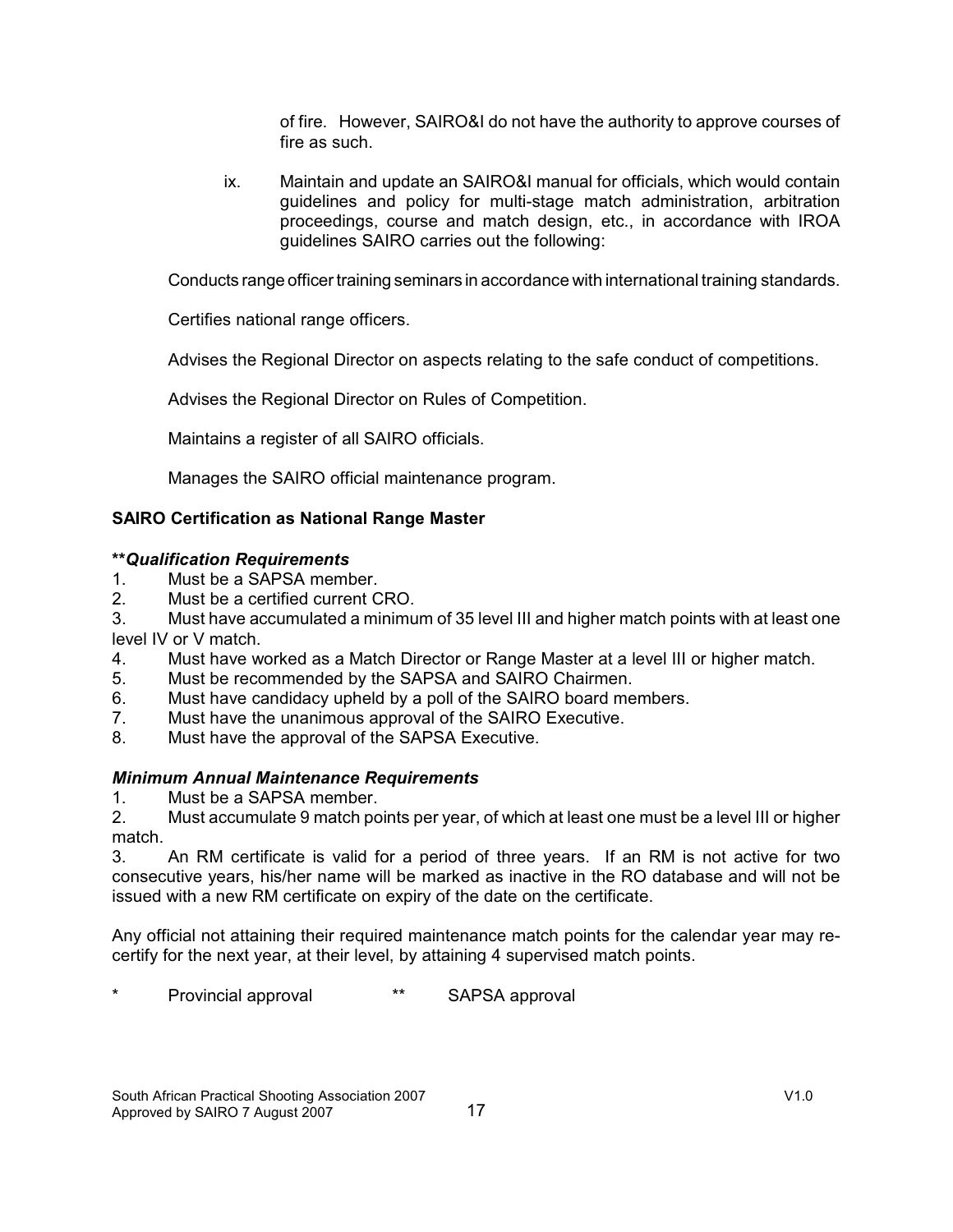### **CHAPTER 5: MATCH PLANNING AND ADMINISTRATION**

### MATCH STRATEGY

1. Planning. The most important factor in organizing a large match is PLANNING. The value of proper planning cannot be over emphasized. Remember the 4 Ps - Planning Prevents Poor Performance.

2. Time required for Planning. The recommended period for planning per stage is two weeks per stage.

3. Elements of a Match. The elements of a match are always:

**C**OURSE OF FIRE See Chapter 6. **O**RGANIZATION Discussed further in this guide. **R**ECOGNITION See the Club Administration Guide.

4. Meetings and Committees. A lot of communication and co-ordination is essential to the success of planning the match. This requires many committees if the match is of any size. The priorities of the first match meeting are:

SET COMMITTEES - what needs to be done? SET PERSONNEL - who is responsible for it getting done? SET TIME TABLE - within what time frame?

Any subsequent meetings will consist of ANY PROBLEMS AND REVIEW TIME TABLE. The various committees are described in the table below.

### **MATCH ORGANIZATION FOR LEVEL III TO V MATCHES**

5. The officials should be organized and placed to provide consistency, back-up expertise and overlapping responsibilities. This requires a system that will provide rotating coverage on the ranges where the Range Officer may be required to cover a larger area (long courses and some medium courses). Consistency is provided through the permanent placement of officials on each range. This ensures that the competitors will face the same range conditions on day 5 as on day 1 and is of absolute importance. There is no other method which provides the confidence and reliability.

6. In larger matches, there is a certain degree of physical stress. It is normal for a range official to be appointed for oversight in an area of the match to assist the stage range officials in solving any problems earlier and ease the load of the Range Master.

7. A Level IV is 24 stages arranged in 4 areas while a Level V is 35 stages arranged in 5 areas. One area or group of stages is shot each day by a number of squads. The chronograph is not included in the stage total but is a squadded stage.

8. Range Officials required for a Level IV or V match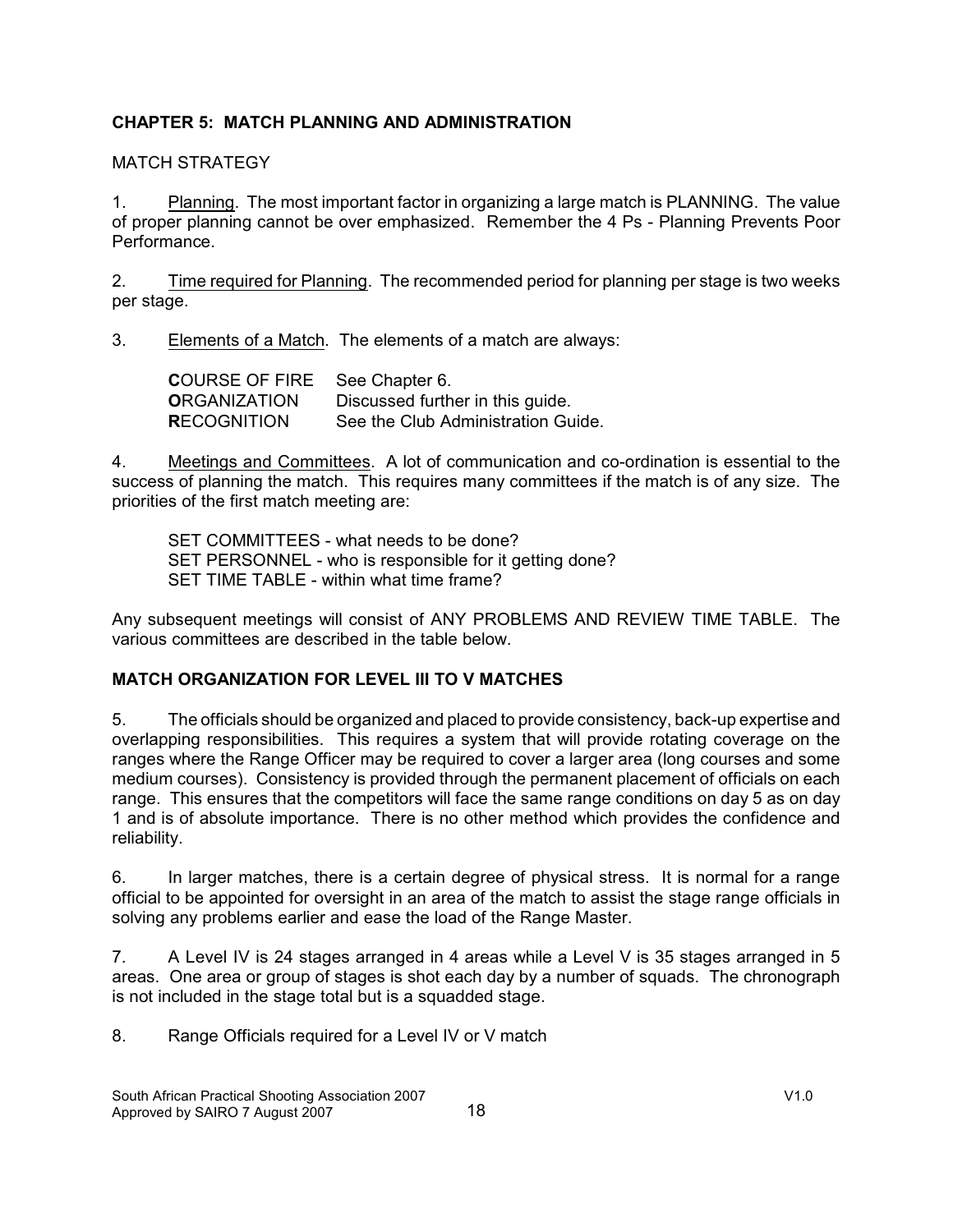| Range Master               | 2                                  |
|----------------------------|------------------------------------|
| Area Chief Range Officer   | per area<br>1                      |
| <b>Chief Range Officer</b> | per stage                          |
| Range Officer              | 1 or 2 per stage                   |
| Score keeper               | per stage<br>1                     |
| <b>Stats</b>               | crew of 6-8 (including an IROA SO) |
| Quartermaster              | 1 or 2                             |
| Range crew                 | $2$ to 5                           |

The officials list above provides considerable depth and versatility. Typically, the Range Officers and Score Keepers are provided by SAIRO. The rest of the officials for level III and higher are IROA. Smaller matches utilise similar systems by simply downsizing both the numbers and positions shown above. The structure, however, remains the same.

#### 9. RM Equipment

The RM for the match should have the following with him:

A copy of the appropriate Rules and an overlay. Several rolls of patches. A radio so that all can contact you. Complete copy of the amended and updated CoF and walk throughs.

#### 10. How to Allocate CRO/RO to Stages

The Range Master is also responsible to allocate the range officers per stage. In this he must make sure that the experience is not concentrated in one area of the range but available all over. An IROA or SAPSA range master must be allocated per area, with the chief range officers covering any gaps

Allocate a CRO per stage, first the IROA and then the SAIRO RM and CRO.

Allocate the younger and more mobile ones to the longer courses but make sure that there is enough experience close by for advice.

Place the most experienced ones on the stages most likely to cause problems.

Pair up ROs who can work together and change them as required. Do not hesitate to reallocate ROs to improve stages, for development, etc.

Allocate the Regional Director [if an RO] to a short stage with a competent assistant in case he is required for arbitration.

Put up the stage allocation per range officer in an easily visible place as soon as you get to the range.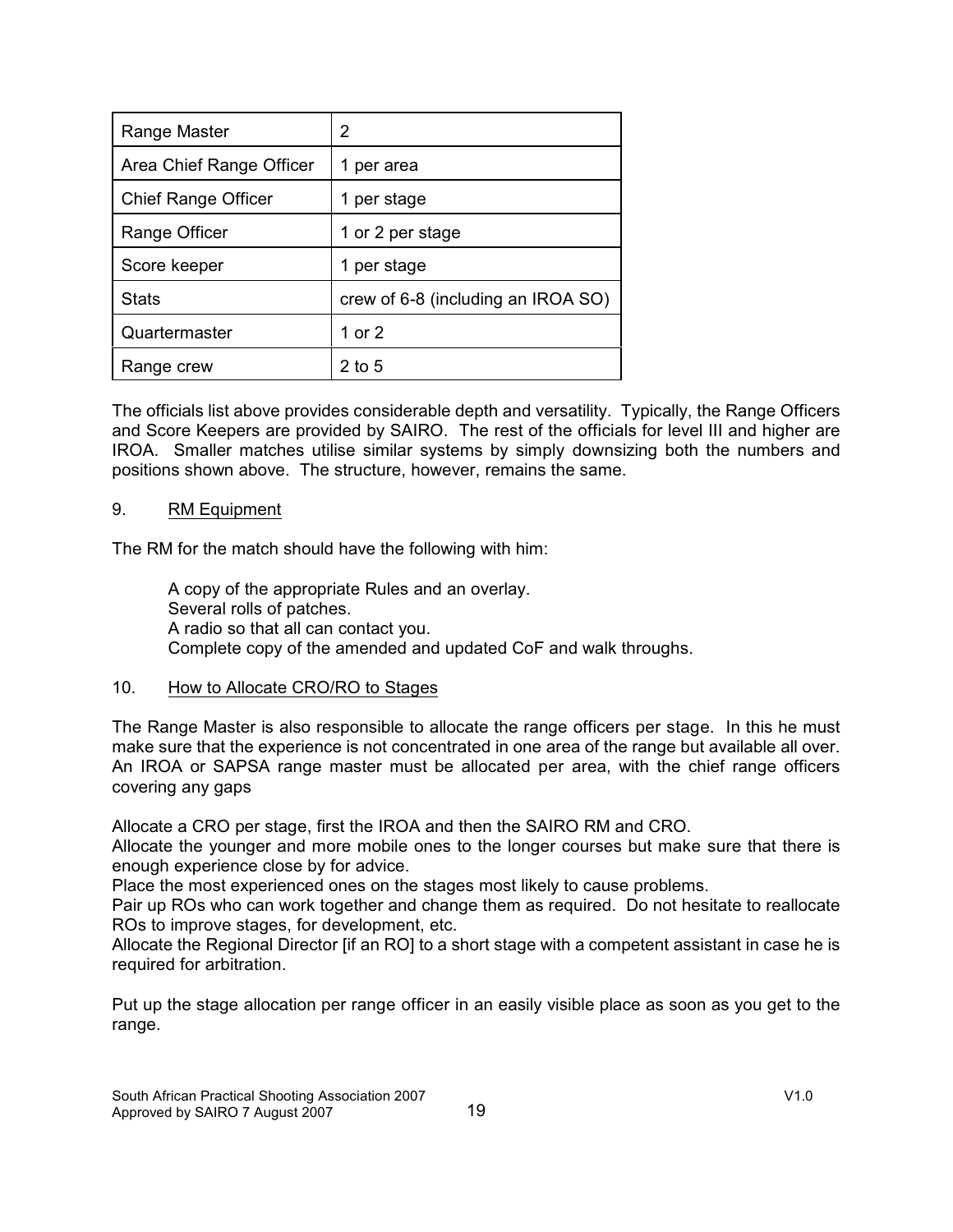### 11. RM Report and Debrief

The debriefing collates all the comment and input of the ROs about what went right and wrong in general and per stage, and what can be improved in general an in detail. Make certain that all the ROs know that there will be a debrief. It allows the ROs to cool off and defuse after some days of hard work. It affords closure so that what happened at the competition usually stays there and does not fester on.

#### Format of the Debrief

General. Ask for comments by all about general matters not stage specific. Allow them to talk and comment but keep control. This is not a bullshit session. Stop after a while and then go according to stage. Allow them to talk about the stage. It is intended that the debrief be placed on the SAPSA website in the SAIRO page for all to see and take notice.

#### Refreshments

Refreshments for the ROs at the debrief come from the entry fees. Co-ordinate with stats for the money and purchase of the refreshments. It should allow about two beers or soft drinks per RO, as a planning figure for money. Do not forget the non drinkers.

#### The RM Report

The report is intended to give feedback to SAIRO and eventually IROA about the performance of the ROs at the competition, as well as relevant happenings and activities. Include everything you think is appropriate but follow the guideline. See Appendix D for the format of the RM report. It includes the debrief of the ROs after the competition.

Send it to SAIRO within two weeks of the competition, together with the debrief.

#### 12. Liaison with MD, Stats, Log/QM, Repair Crew

The Range Master must keep close contact with the other officials at the match, as he is responsible for all personnel at the match. Be careful to determine what the Match Director's responsibilities are before the match starts. E.g. log/QM and the repair crew will fall under the Match Director, as is the registration process. It can be argued that the equipment check may also fall under the Match Director as this is part of the registration process.

Check with stats regularly for anything to follow up from the score sheets.

#### 13. RO allowance

You are responsible for the correct figures for stats to make up the pay sheet. Take personal responsibility for the ROs receiving their allowance.

#### 14. Calibrate Plates

You have to calibrate the Poppers every morning before the first detail starts. Designate specific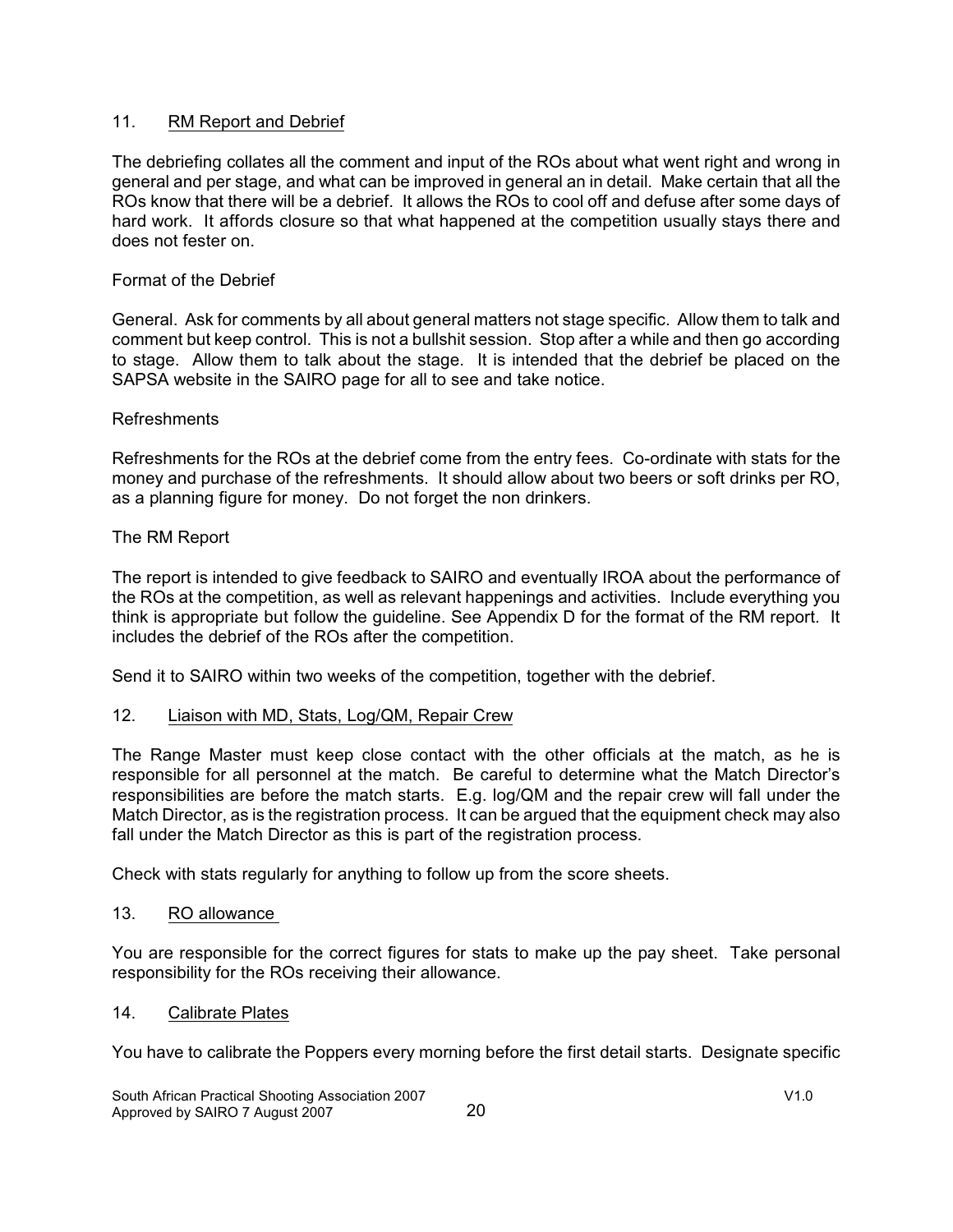ROs to calibrate if you can't do it yourself. Check the calibration ammunition and guns every day.

# 15. Manage the Chrono

Appoint a competent person to man the chrono. It is more important than it appears at first glance. Precision handling is essential at every step of the process.

Read the chrono instructions twice. Make sure the ROs in charge of the chrono also read it twice. Only the chrono staff shoot the gun.

Ensure that the shooter holds every gun the same way every time, on sand bag, etc.

Place the chrono in a box, as per photo.

Place the sky screens as per maker's instructions. Ensure that the chrono staff know this. Have the scale available and weigh the bullets.

Ensure that the gun is level and an aiming point provides consistent reference for shot to shot consistency.

# 16. How to Handle the Check In, especially the Production Division

This is a very busy time and you must plan the day before how this is going to be done. Appoint your responsible ROs already then, possibly one or more of the senior ones that have competent ROs with them on the stage, so that they can carry on with setting up the stage while he is busy with the checking in.

You cannot be too strict with the check in for production division. Appoint a competent person, preferably an CRO or RM, to be nitpicking finicky.

Every competitor should come to the registration with his equipment on him. Check them before registration so that he is in order before registering.

# 17. How to handle DQ

Instruct the stage CRO that you be informed immediately of an DQ. Have the competitor wait until you get there. Go to the stage, talk to the RO and the competitor. Make sure that all the admin is done correctly. Make certain that it was indeed a DQ, if not reinstate the competitor. Remember that you as the RM have the authority to overturn a DQ decision if you investigate and find discrepancies, before it goes to arbitration. However, do not do this lightly.

### 18. What to Watch for during Walk By (Management by walking around)

Walk the same route every time so that you spend equal time at all the stages.

Competitors practising up and down on a stage where only the next one should be. Handling of guns.

Handling of ammunition in the safe area.

Check long mags.

Check production division start correctly.

Check production division remain so.

Get ROs who have slack time to visit specific stages for specific purposes - check mags, production, draw ammo, etc.

Collect score sheets.

All equipment still working as intended the first day and placed correctly. Compare with the amended and updated CoF and walk throughs.

South African Practical Shooting Association 2007 V1.0 Approved by SAIRO 7 August 2007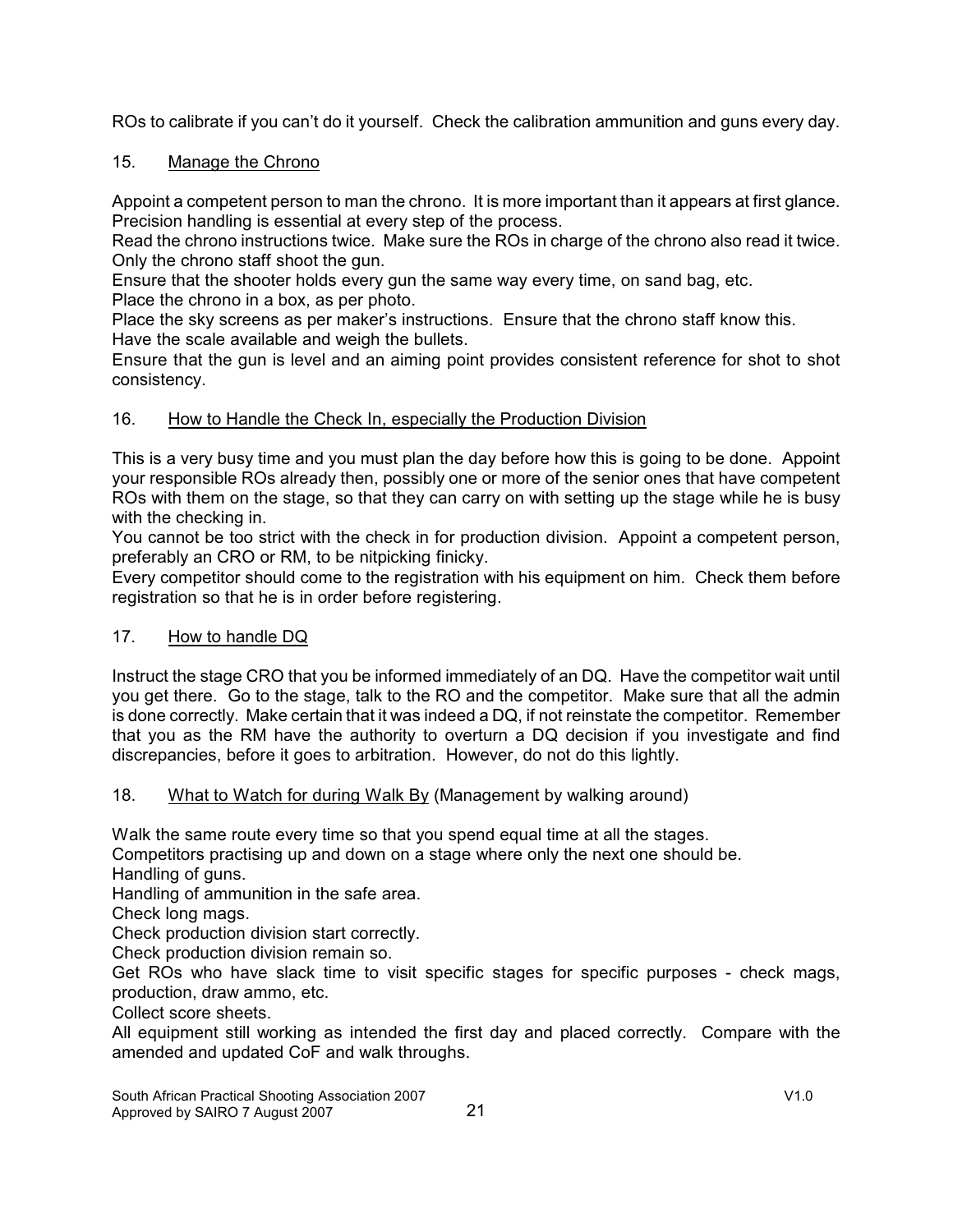Check with stats after every walk by and hand in the score sheets collected. Collect any enquiries and deliver them correctly.

### 19. Scoring Challenges and Enquiries

The Rules are clear. The scoring challenge go up from RO to CRO to RM. Be very sure that you take all the possibilities into consideration but do not award score because you feel sorry for the shooter. Be fair and consistent.

There is no such thing as the shooter gets the benefit of doubt, score only what you can see.

# **STAGE ADMINISTRATION FOR LEVEL III AND HIGHER MATCHES**

20. Range Officials. At least three range officials are required to run an efficient stage, depending on the size and complexity of the stage. [See the table above for more detail]

**Range Officer**, watches the firearm and general safety. He issues range commands, oversees competitor compliance with the written stage briefing and closely monitors safe competitor action. He also declares the time, scores and penalties achieved by each competitor and verifies that these are correctly recorded on the competitor's score sheet (under the authority of a Chief Range Officer and Range Master). The primary Range Officer will carry the timer.

**Chief Range Officer**, has primary authority over all persons and activities in the courses of fire under his control, and oversees the fair, correct and consistent application of these rules (under the authority of the Range Master).

**Scorer**, watches for faults, range equipment failure and perimeter safety, organizes and controls the paperwork, sets and maintains the shooting order. Records the score on the score sheet and ensures that the score sheet is completed correctly and fully.

### 21. "On Air" and "Off Air" Time

"On Air" time belongs to the competitor from "Load and Make Ready" to "Range is Clear" (normally 1 - 2 minutes).

"Off Air" time belongs to the Range Officer. This time is used for all other activities such as scoring, patching, painting, repairing, etc. (4 - 5 minutes). A good rule of thumb is 10 competitors per hour or 6 minutes per competitor. It might be more for a long stage and less for a short stage.

Management tips. Announce the shooting order and get the next competitor on the line and briefed before the RO returns from scoring.

# 22. Stage Construction and Vetting

Rule 1.3 determines IPSC Sanctioning. The Regional Director, Range Master, Match Director, assisted by any other knowledgeable and competent shooters as determined by the organisers, vet and approve each of the stages before the first shot of the competition may be fired.

The Match Director must ensure that sufficient labour and material are available to fix, correct, set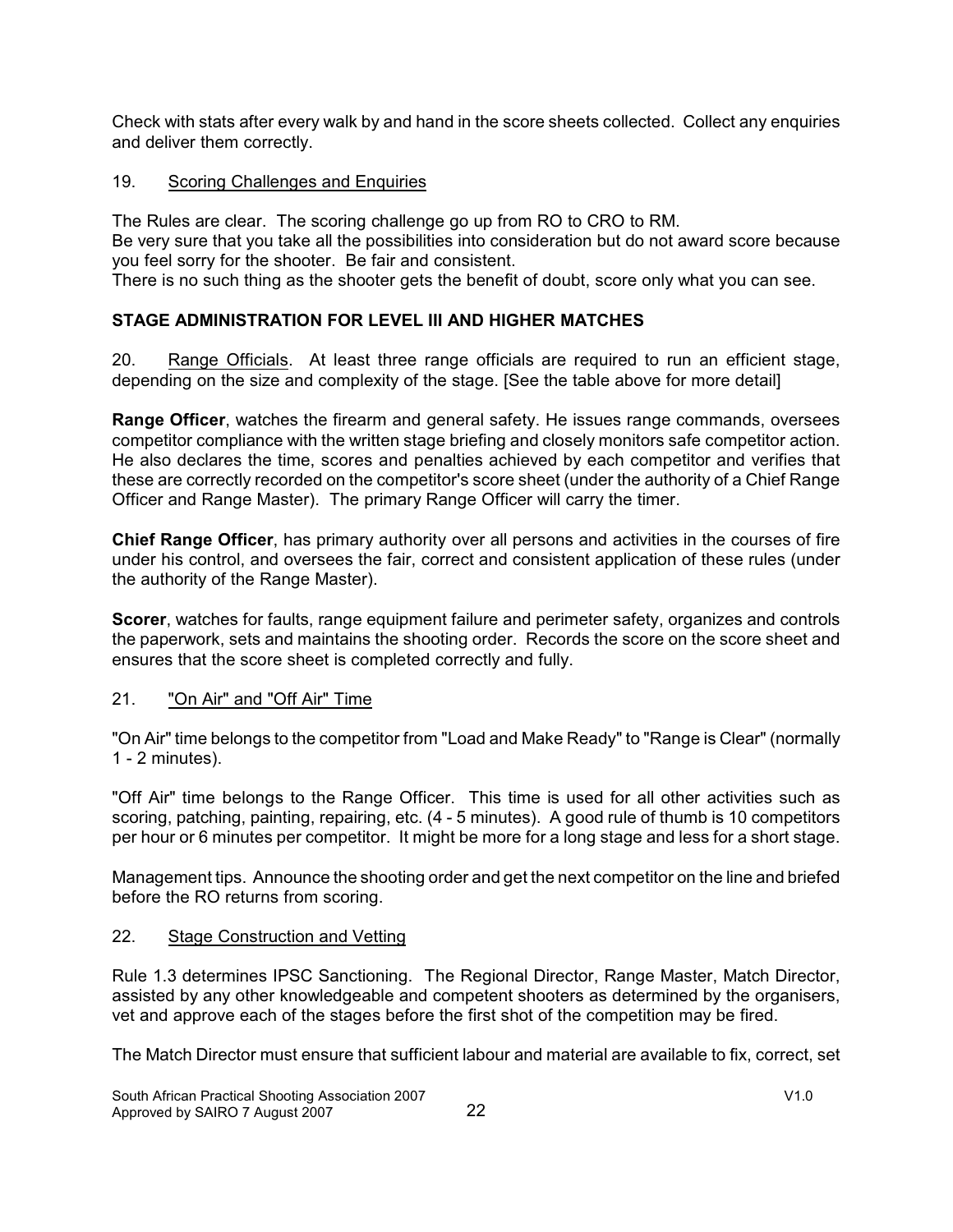up, change, etc any of the stage construction before the first shot is fired. ee Appendix C for the checklist.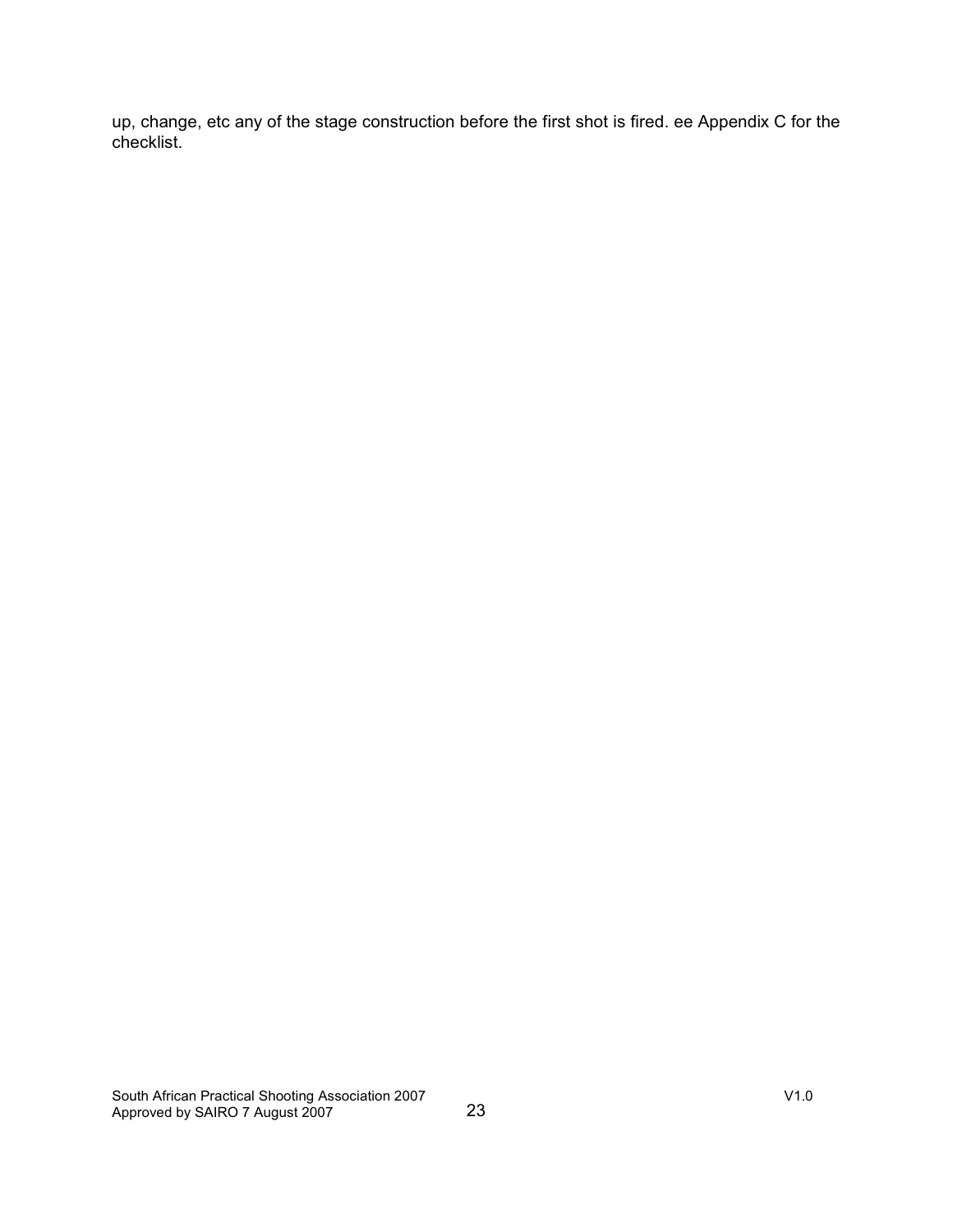# **CHAPTER 6: COURSE OF FIRE DESIGN**

### INTRODUCTION

1. Good course design can make or break any match. The principles set in IPSC Rule 1.1 General Principles are the basis of course design. Adhering to these principles in designing and vetting a course of fire will ensure that the course is challenging, interesting and fun. It is essential that an RM has at least a basic knowledge of course design to be able to:

design courses of fire for his club or province,

set up a course of fire that is safe in respect of containing all shots but also that there is minimal risk of injury to competitors,

set up a course of fire so that it is fun and challenging,

vet a course of fire to ensure that it is safe, conforms to IPSC Rules, and can be easily administered,

build in alternatives to cater for the beginner and expert, safely and easily "range" it.

### 2. Course Designer's Mission

To create a course of fire that is safe, exciting, that fairly tests the competitors' skills and equipment.

#### 3. Principal Courses of Fire

Note that any course of fire shall not allow the opportunity for more than the specified number of scoring hits from any single position of view or shoot all targets in the CoF from any single location or view. If a competitor is not required to move their feet, it is the same view. The recommended ratio in a match is 3 short courses/2 medium courses/1 long course.

4. The following broad differences between short/medium/long courses are presented for background information and must not be seen as replacing the Rules:

| <b>Short Course</b>  | Little or no movement with a maximum of between 5 to 9 rounds and no<br>more than 2 shooting positions or locations. |
|----------------------|----------------------------------------------------------------------------------------------------------------------|
| <b>Medium Course</b> | Between 10 and 20 rounds and no more than 3 positions or locations.                                                  |
| <b>Long Course</b>   | Between 20 and 40 rounds to complete and multiple shooting positions<br>or locations.                                |

### 5. Supplementary Courses of Fire

| <b>Standard</b><br><b>Exercise</b> | Virginia Count or Fixed Time scoring              |
|------------------------------------|---------------------------------------------------|
|                                    | CoF with each string being a different challenge. |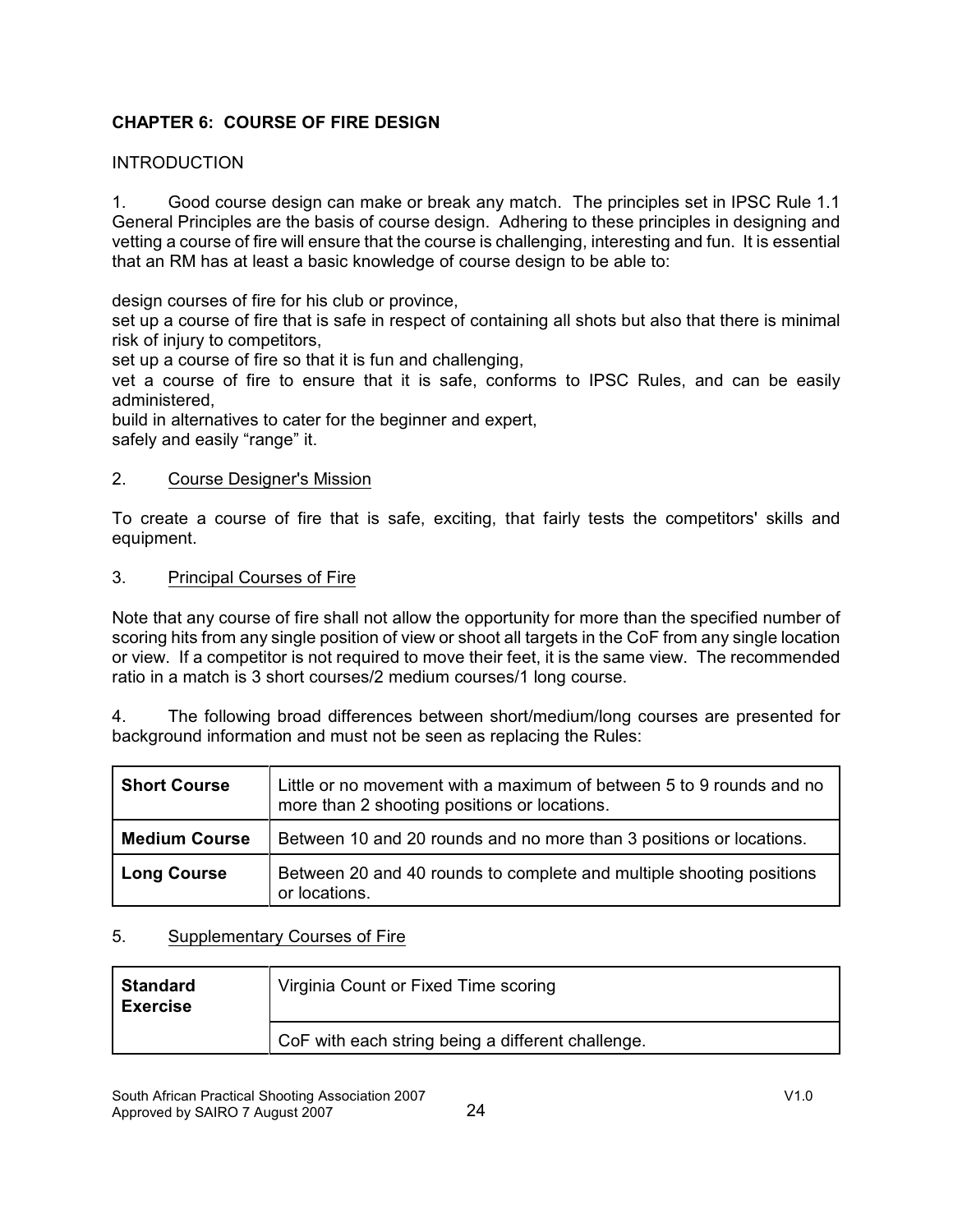|                   | Each string is scored and timed separately. Virginia Count strings must be<br>scored and <b>patched</b> separately.                                             |
|-------------------|-----------------------------------------------------------------------------------------------------------------------------------------------------------------|
|                   | Maximum of 24 rounds with each string being a maximum of 6 (or 12<br>rounds if a mandatory reload is specified).                                                |
|                   | Maximum one Standard exercise allowed in Level IV or V competitions                                                                                             |
| <b>Shoot-Off</b>  | Separate from the main match (see Rule 1.2.3).                                                                                                                  |
|                   | Process of elimination.                                                                                                                                         |
|                   | Does not affect overall match results.                                                                                                                          |
|                   | Spectator appeal.                                                                                                                                               |
|                   | A specified maximum number rounds and may include a reload, depending<br>on the discipline.                                                                     |
| <b>Classifier</b> | Courses of fire published by a Regional Directorate and/or IPSC that are<br>available to competitors seeking a regional and/or international<br>classification. |
|                   | Classifiers must be set up in accordance with IPSC Rules and be<br>conducted strictly in accordance with the notes and diagrams<br>accompanying them.           |
|                   | Results must be submitted to the publishing entity in the format required<br>(with the applicable fees, if any), in order for them to be recognized.            |

# 6. Scoring Methods

| Comstock       | Freestyle approach to measure individual performance.                                                                              |
|----------------|------------------------------------------------------------------------------------------------------------------------------------|
|                | Total score (minus penalties) divided by time.                                                                                     |
|                | No maximum on the number of rounds fired.                                                                                          |
|                | Stipulated number of shots to score.                                                                                               |
|                | Time stops on last shot.                                                                                                           |
| Virginia Count | Allowed in Standard Exercises, Classifiers and Short Courses and only in<br>Standard Exercises in Level IV and higher competitions |
|                | Paper targets only.                                                                                                                |
|                | Timed the same as Comstock.                                                                                                        |
|                | Total score (minus penalties) divided by time.                                                                                     |
|                | Fixed number of rounds to be fired.                                                                                                |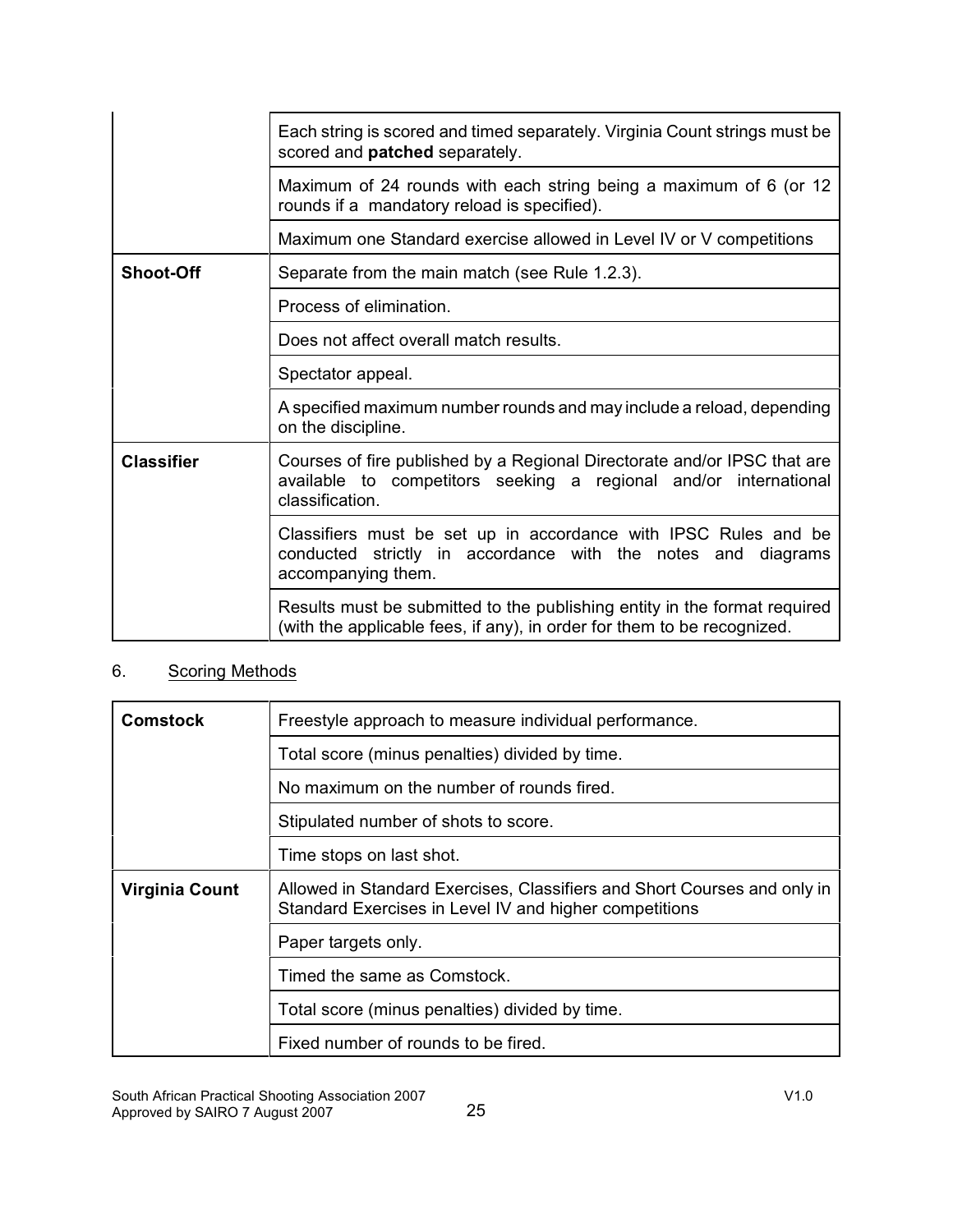|                   | Time stops on last shot.                                                                                                            |
|-------------------|-------------------------------------------------------------------------------------------------------------------------------------|
|                   | Penalties for extra shots, extra hits.                                                                                              |
| <b>Fixed Time</b> | Allowed in Standard Exercises, Classifiers and Short Courses and only in<br>Standard Exercises in Level IV and higher competitions. |
|                   | Paper targets only (they should disappear where possible).                                                                          |
|                   | Stipulated number of shots.                                                                                                         |
|                   | Fixed time.                                                                                                                         |
|                   | Total score of highest stipulated hits minus penalties.                                                                             |
|                   | Stage results are not factored (ranked by actual score).                                                                            |
|                   | No misses, penalties for extra shots, extra hits, overtime shots.                                                                   |

#### **PLANNING A COURSE OF FIRE**

7. The essence of planning a course of fire is Safety - Relevance - Clarity - Variety. Each aspect is discussed further below.

#### 8. Safety

Each stage must be viewed with complete safety as the primary objective. Watch for safe angles of fire, potential ricochets, splatter problems, as well potential 90 degree muzzle problems and traps.

Safe direction, down range, side berms, and backstop (check what's behind the backstop).

Try to eliminate the possibility of ricochets. Also remember that splatter goes in all directions. Use splatter guards on steel where possible. Do not ever use steel targets that can turn or rotate when hit. They must only fall over. Do not use steel that has been cratered or holed. This will result in ricochets at unexpected angles.

The course of fire must not trick or trap a competitor into a safety infraction such as moving the muzzle past 90 degrees. Targets should "disappear" before the angle reaches 90 degrees. Check to make sure that the officials have room to do their job and that they do not have to back out of a "trap" area.

**Range Safety Survey**. A safe range must allow four things:

it must STOP all directed rounds, stray shots must not be capable of damage, the design must permit spectator control, the range must be clearly marked as a danger area.

Berms and Backstops

The backstop is the primary impact area on a range. It should be at least 4 - 5m high and

South African Practical Shooting Association 2007 V1.0 Approved by SAIRO 7 August 2007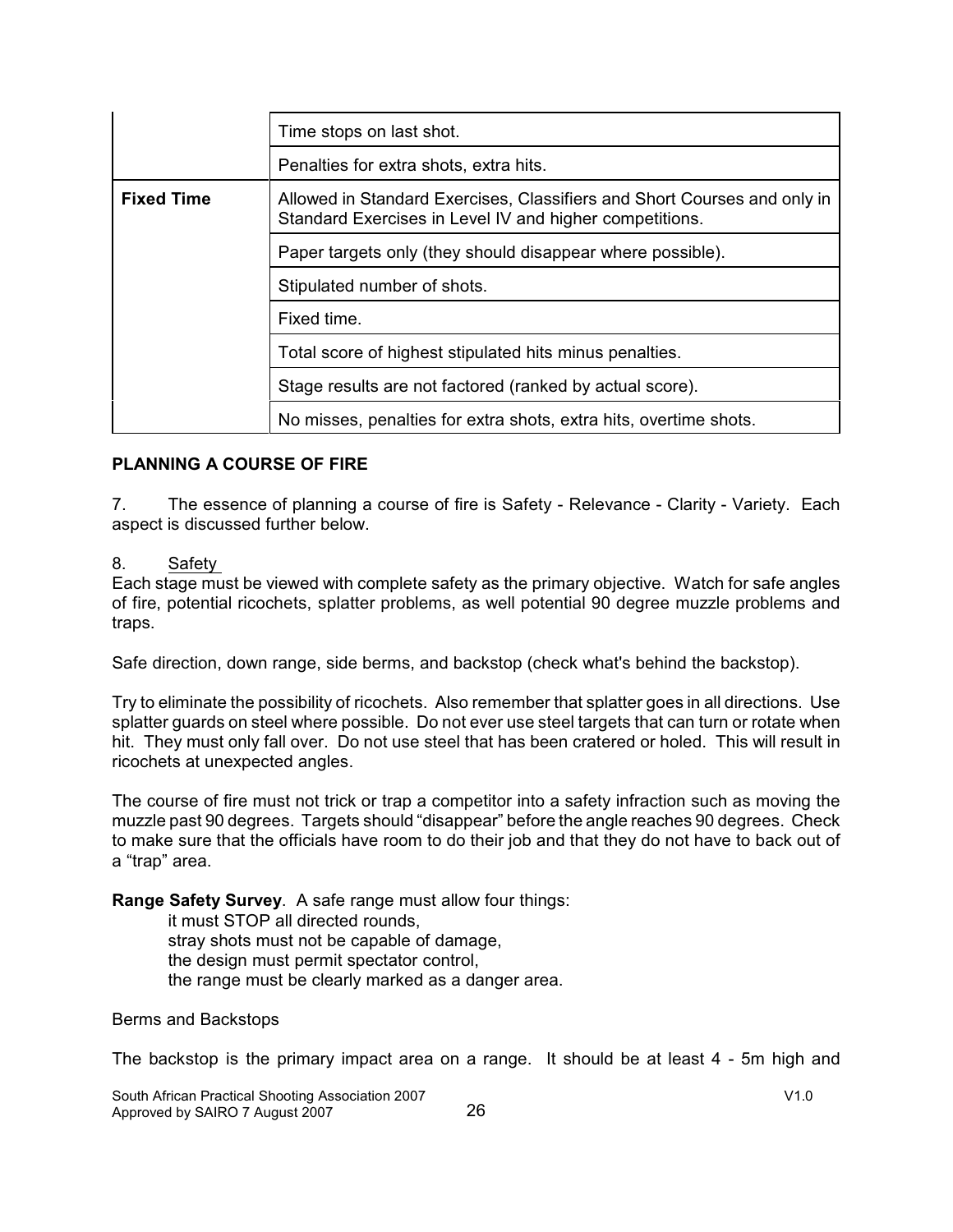constructed of bullet absorbing material. Be careful of rocky or debris laden material that can deflect bullets out of the range rather than absorbing them. Berms are earth barriers or walls designed to protect the surrounding area from direct fire.

Backstops and berms must be high enough and wide enough to stop any bullets that stray left, right or above the expected direction of fire. There should be a 10 degree 'safety fan' of berm protection above and beside all targets when shot from the most extreme angles of fire.

**Safety Fan**. Normal horizontal and vertical safety fans are 10 degrees. This angle concept requires more backstop or berm at 50 m than at 10 m. At 50 m the backstop should be 8 m or for every 2 m of down range distance, you should have about 40 cm of safety fan.

**Effective Height**. The effective height of a berm may be raised by lowering problem targets, however, you must then watch for ricochets off of the range floor. Use interim backstops to absorb bullets that pass through low midrange targets and in every case where the bullet does not strike the backstop or side berms directly.

#### 9. Relevance

Course design sets IPSC apart from all other types of shooting sports. Our courses of fire must have a relevant purpose. First set the scenario, then place the targets to give life to the scenario.

Do not provide the written scenarios as part of the stage briefing, rather give the course designer's intention to the stage CRO.

Exercises vs. stages: El Presidente is a good exercise, but IPSC matches should consist of appropriate challenges not simple exercises that can be repeated and practised to perfection.

#### 10. Clarity

Adhere to the "kiss principle" (Keep It Simple, Stupid). There is no need for gimmicks or tricks to make a stage interesting.

#### 11. Variety

Free style approach - if you can see it, you can shoot it is the principle.

Matches should test a variety of gun handling skills, i.e., strong hand and weak hand.

Starting positions should be natural and clearly defined. Ask ourselves, "why are we starting like this?"

Do not be overly restrictive but try to create an easily understood and easily repeatable position.

#### 12. Fault lines

Fault lines force competitors to shoot from behind barriers. These lines will define the limits of lateral movement by the competitor.

Fault lines used in this context may be positioned at any angle deemed relevant to the position of targets in the competitive situation. It is strongly recommended that they be of wooden planking/angle iron or other suitable material fixed in a continuous line and should be at least 2 cm.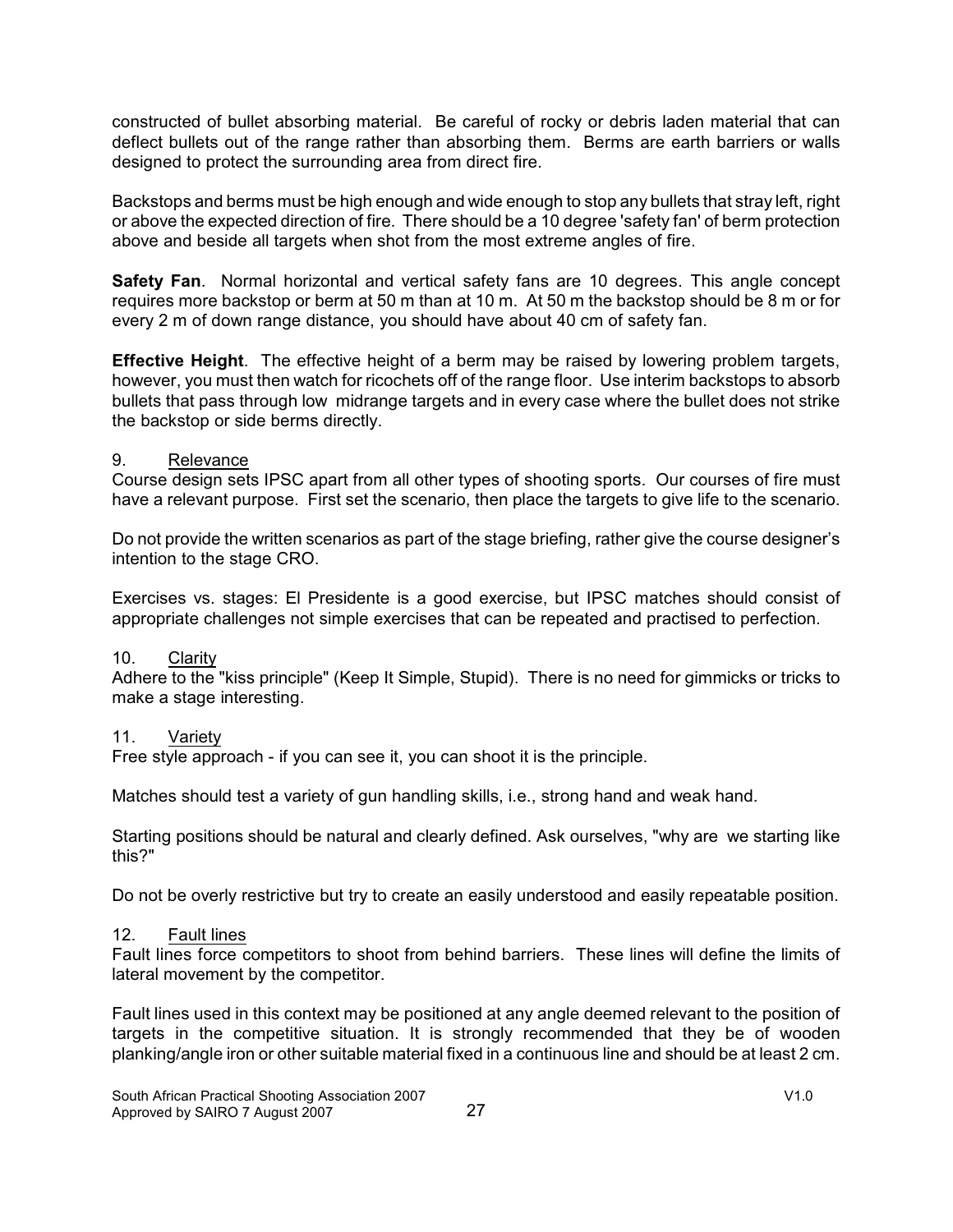high. This provides a physical reference to the competitors and helps to prevent inadvertent foot faults. These lines should be at least 1 metre in length and are deemed to extend in the direction they are laid to infinity.

Typically the requirement with regard to what constitutes a fault is defined as "no part of the competitor's body can touch the ground beyond the limits of the outside edge of the line". ON but not OVER.

### 13. Charge lines

Charge lines restrict impractical competitor movement towards or away from targets. They are commonly used where barriers are not available and are particularly useful where you must keep a competitor away from steel targets. In this case they are set at least 8 metres from the steel targets.

Charge lines are constructed the same as fault lines.

### 14. **Cooper tunnels**

Cooper tunnels will be constructed to any size using braced uprights supporting loose wooden slats overhead which may be dislodged by the competitor moving through the tunnel. Overhead material of any type shall not be heavy enough to present a safety hazard if dislodged.

### 15. Range Officer "traps and problems"

The Range Officer must watch the competitor's general safety, firearm, trigger finger and muzzle direction. The score keeper is responsible for spotting foot faults and other procedurals.

### 16. "Ask yourself"

*-Is it SAFE?*

*-Is the stage freestyle?*

*-Can you see only the targets to be engaged from each firing position?* 

*-Can it be set up and run by someone else?*

*-Can all competitors shoot the course safely?*

*-Is it SIMPLE?*

*-Is it understandable to the Range Officer?*

*-Could the non shooting public or the media be upset by the scenario?*

*-Is there a way to short circuit the stage? Can the course designer's original intent be maintained or will a competitor find a "hole".*

*-Are the shooter's movements controlled with props, charge lines, and fault lines?*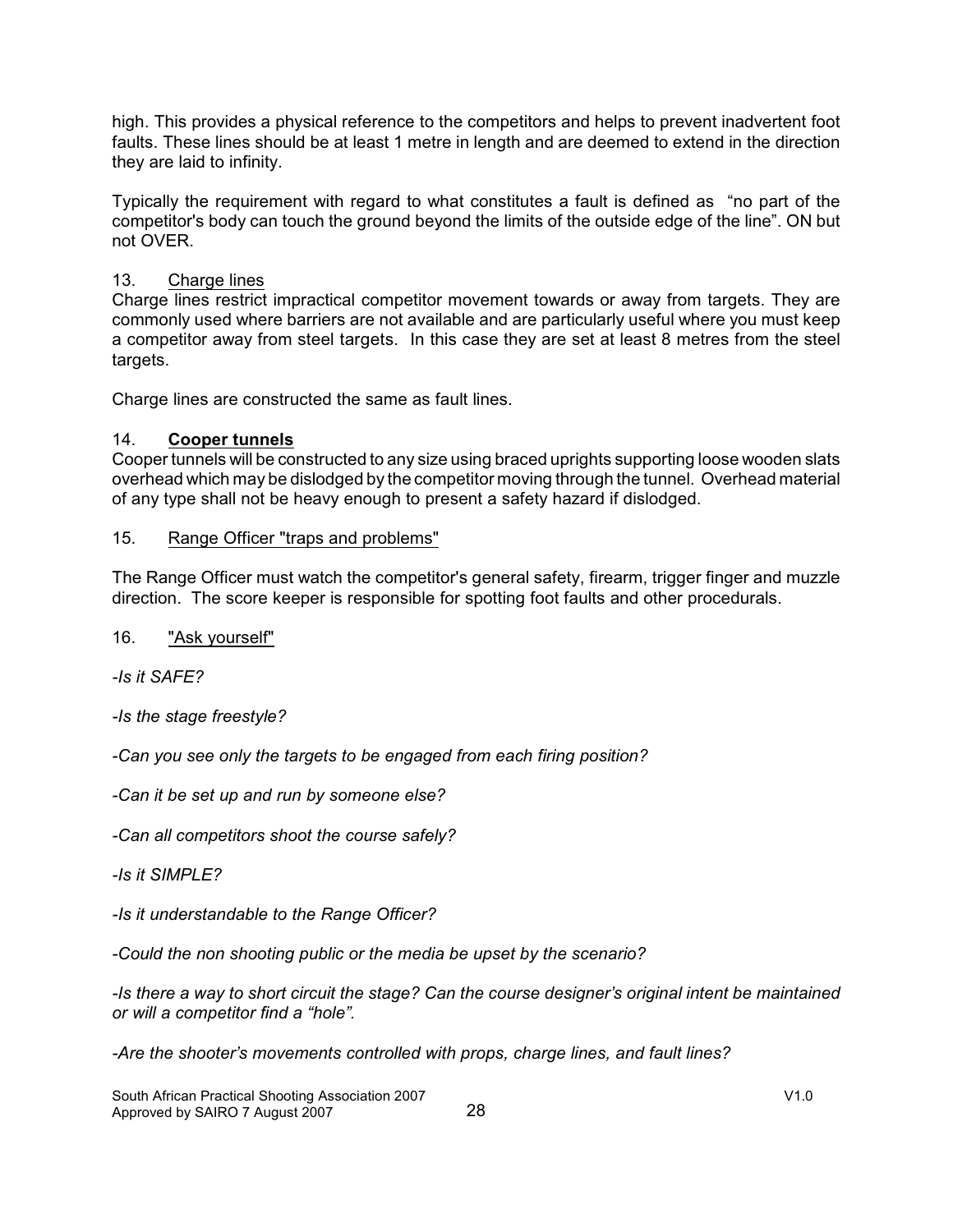*-Will any possible procedural penalties be easy to administer?*

*-What is the most likely protest? Can it be avoided?*

Again, look for: -safety, -relevance, -clarity, -variety, -freestyle,

-good props, furniture, good staging, -reasonable scenario and starting position, -runs efficiently (no waiting), -fair to all levels of shooter skill, -not a 'memory course', -presents a realistic problem with multiple solutions, -balance of shooting and athletic skill, -watch for proper use of fault lines and charge lines, -remember: if you can see the targets, you can shoot the targets, -no possible shoot-throughs.

# **PRACTICAL COURSE DESIGN**

*"The challenge presented in practical competition must be realistic. Courses of fire must follow a practical rationale and simulate sensible hypothetical situations in which firearms might reasonably be used."* J.Michael Plaxco

17. IPSC shooting interests people for many different reasons. For some, the appeal of the sport is that it offers the most realistic opportunity available to exercise one's skill with a firearm. For others, it's a pure shooting sport; the test of competition is greater in IPSC than in any other shooting sport. For years, there has been a clash between the "gamesmen" and the "martial artists" and ideally, it should work for both groups. Ultimately, we should have the same course of fire satisfy both defensive and competitive interests.

18. Course designers control the sport for practical shooters and they control the sport for shooters at the upper and lower levels.

### **COURSE DESIGN RECOMMENDATIONS**

19. The key words are *realistic, reasonable, and sensible*. The situation represented by an IPSC course of fire has to be a realistic shootable problem. The shots required must be those that one could reasonably be expected to make with a firearm. The shots must also be ones that would be taken by a sensible person.

20. Many of the competition stages simulate situations that require the defensive use of a firearm. Defensive is the key word and should always be a key element in assessing the design of especially a handgun match stage. Many stages are designed so that the offensive use of a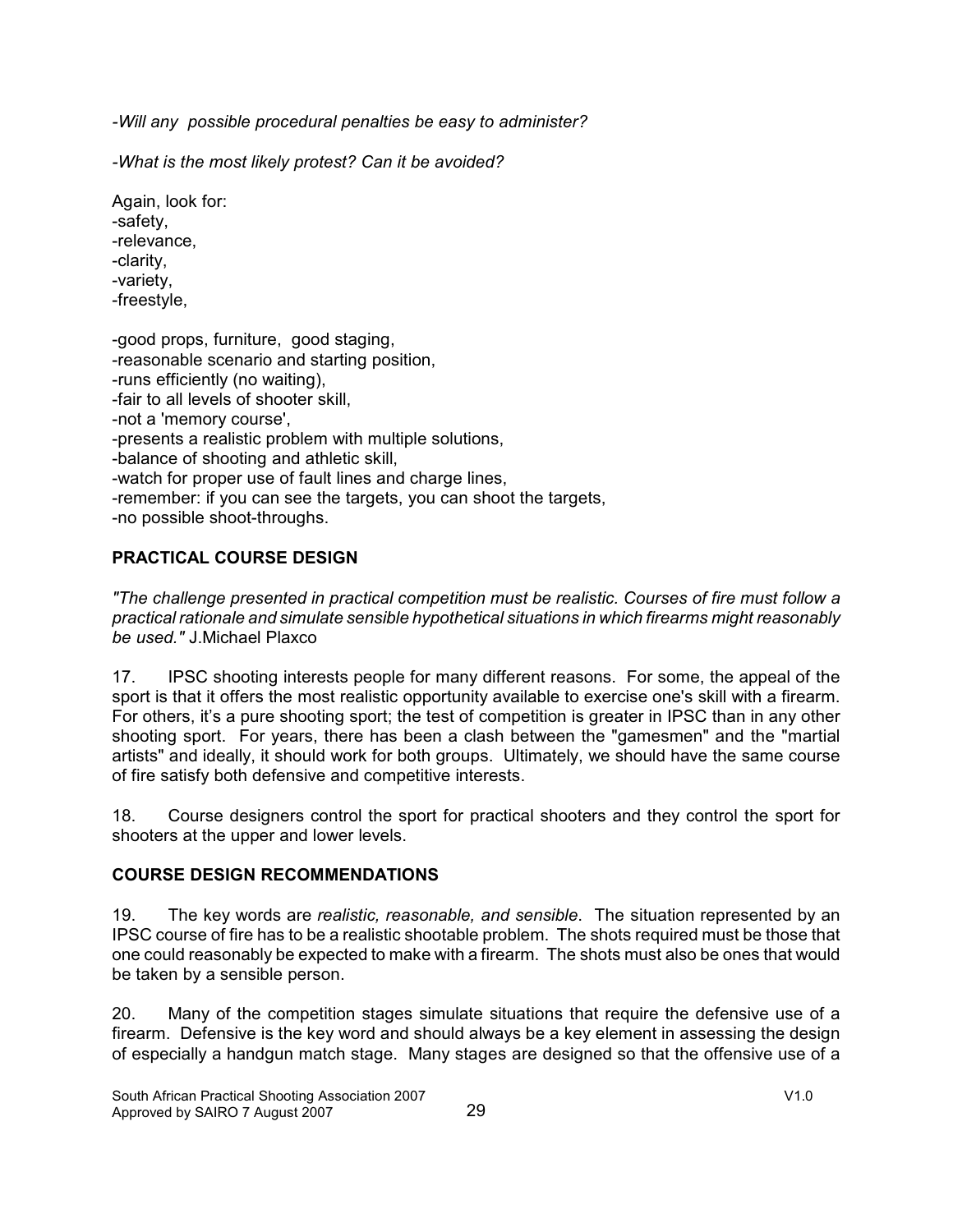firearm becomes the scenario. Having numerous hostage targets, especially those demanding pinpoint precision incorporated into a stage, turns the scenario into a SWAT task, not for the average handgun user.

21. Targets past 25 m should be full targets. Any time we shoot a target beyond 25 m in distance, the full target surface should be available for score.

22. Pepper poppers beyond 15 m distance should be full Poppers. We see the same thing with poppers as with paper targets; half-poppers at 25 m to represent a shoot/no-shoot target. That shot would never be taken in a true hostage situation.

23. Any time an upper box shot is required, the target should be at a maximum of 15 m distance. An upper box shot needs to be possible with a pistol and it should never happen past 15 m.

24. All targets should have at least half the full target available for score with the full A-zone showing. We see some scenarios where there is only 1/3 of the target's shoulder area available and just a corner of the A-zone open. With a rifle it would be an iffy shot. It shouldn't be taken with a handgun.

25. On each stage at least half the targets available for score should be full targets.

26. No more than 15% of the combined total number of targets for the entire match should be no-shoots or less than full targets. There is no way a person would go into a situation with 6-8 hostages and shoot it out. This is not a true defensive situation.

27. Windows should be 60 cm high, beginning 1.2 m from the ground. Windows when used as integral part of a course of fire, are designed to make the shooter come to a certain spot to engage targets. They should be both low enough and high enough so that both short and tall people can shoot through them with no handicap.

28. Low windows that are intended to make a competitor get down and shoot from an awkward position should begin a ground level, with a maximum allowable height of 1 m. If the idea is to have the shooter go down to shoot, both short and tall people should have to go all the way down to the ground.

29. The maximum running distance without shooting should be no more than 15 m. Some of the courses of fire place more emphasis on moving than shooting. An IPSC competition is first and foremost a shooting match, the match winner should be the one who can shoot best, not the one who can run fastest or jump highest.

30. The maximum height for any obstacle that needs to be jumped over, crawled over, vaulted, or scaled, should be 1 m.

31. Course designers should be aware of the stage factor potential of the course they're laying out. We derive stage factors based on what the time is that a course can be done and the number of points possible. The factor is derived by Comstock calculation (points divided by time). For instance, if a time on a stage is 6 seconds and the points possible is 30, that's a 5 factor stage.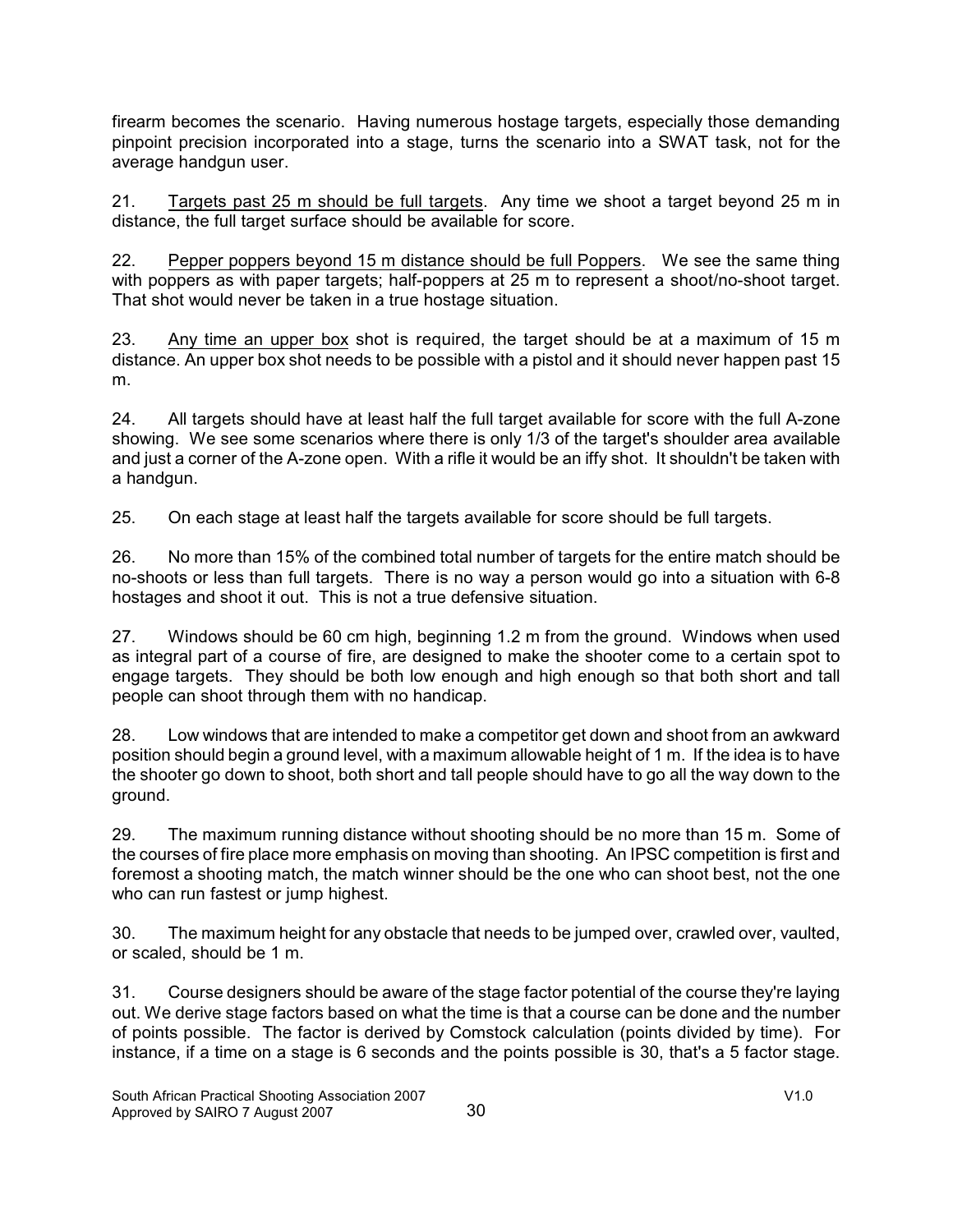If we put a 1 over the factor number to make it a fraction, then that tells us, in seconds, what one point is worth. In a 5 factor stage, for example, you have .20 seconds to shoot an A instead of a C for the same score; vice-versa, you must be .20 faster with the C hit rather than an A hit for the same score. We feel that the optimal stage factor is between 4 and 6. A "push stage" is one that factors to 5, which is the best blend of accuracy and speed. A stage that factors higher than 8 is too speed-oriented; a stage that factors below 3 is too accuracy oriented. It should be noted that stage factors will vary greatly with shooter's skill levels; the factors stated above are based on an A class shooter's ability.

# **THE EFFECTS OF BAD DESIGN**

32. Cause of Bad Design. A course can be bad for a number of reasons. It can be one that is not really shootable, or it can be a circus-type match with a carnival atmosphere, or it can come from a designer who just wants to put something out there to induce as many mistakes from as many shooters as possible. If their premise is that if they make a stage really hard that the good shooters won't be able to do as well on it, they're just kidding themselves. There will be a bigger separation in skill levels when a stage is made complex and hard to shoot. The really good shooters will always win, and the more difficult a stage is, the larger the gap will be between the Super Squad and the other shooters.

33. Target Distance/Size. Extending the distance of the targets on a stage and giving the shooter a smaller target area available for score hurts the lower level shooters much more than the top shooters. Over and over again we see the separation of skills comes from distance. For instance, in IPSC standards the difference between Master and A class will be pretty small. If the time limits are tough to make, then there's more separation. On typical long courses and short courses with shots under 15 m it's common to see A-class shooters beat Masters. Again, the separation of skill is distance.

34. Surprise Course. The idea of surprise courses results in another backfire in that course designers think that an unknown quantity will hurt the good shooters. They act on the premise that good shooters have the time and inclination to set up the stages and practice them, and that's the reason they do better. These course designers don't realize that there are very few things they can set up on a shooting range that world class shooters haven't seen or done before.

35. Circus Stages. In general terms, stay away from circus stages. A lot of things can be done with stages to make them difficult that don't have to be complex and involved that they turn into a carnival shooting gallery. Some stages we see at championship matches are like stepping into a video game where they are really testing who has the best memory or who had the chance do rehearse the stage most times.

# **DISPOSABLE STAGES**

36. We see stages get thrown out of competition every year. When a stage is thrown out, that means it doesn't factor in the overall match results. Poor course design is the root of this problem. Some of the stages just allow too much grey area for applying the rules. Every stage should be so designed so that it's clearly evident as to how the rules apply.

37. At major events we are all experienced competitors. Then it becomes the shooter's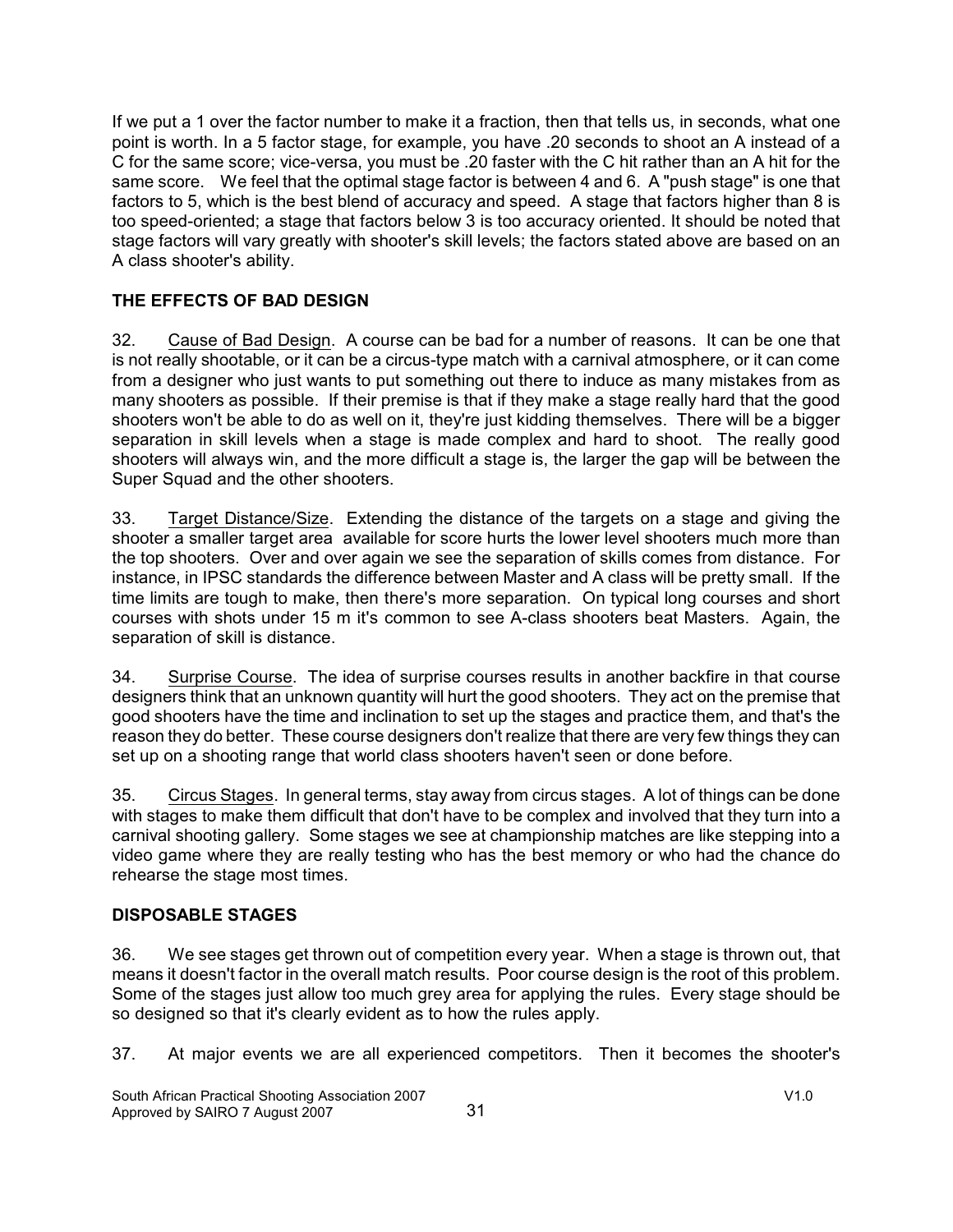responsibility to know the course of fire. Because everyone gets a chance to read the course of fire, this helps eliminate the possibility that one RO will make a mistake or that a competitor will make a mistake - and that the stage will be thrown out.

# **EFFECTS OF GOOD DESIGN**

38. When a competitor walks away from shooting a stage, you want to hear him telling how well he did, not how poorly he did, or how many shots he dropped, and how many procedural penalties he had. As well as realism, the course designer has to keep in mind that we want people to have fun. That's the bottom line. A shooter should have a good experience on the stage. How good is it? It should be relative: good, better, best.

39. A course of fire should be designed so that it shows a competitor his weaknesses and his strengths. If someone had a dissatisfying performance, he needs to walk off the line thinking constructive thoughts or reflecting on an appraisal of his skills - "I need to work on my strong-hand or weak-hand or reloading...." and the course of fire showed him that.

40. Another way to think about this: a poor performance should be the shooter's fault and the shooter should know that. Poor performance should never be blamed on the stage design. Blaming the stage leads to frustration, which leads to unhappiness with the sport, which leads a shooter away from the sport of Practical Shooting. A bad performance should always be the one the shooter can learn from, not the frustration of just saying "I don't need this".

41. This course of fire must:

-include all the correct elements, -use the standard stage format, -be fully documented with a scale drawing, -include Range Officer information, -include written out Range Officer's briefing (walk-through), -include the score sheet, -include a work order and list of materials needed, -include a list of items need to run the stage, i.e., staple gun and staples, etc.

42. Remember to check your final design:

-from the shooter's point of view ... is it clear what is expected of the shooter?

-from the RO's point of view ... can I run this stage without getting trapped? Do I understand the scenario and how the props relate to it? Can I run a shooter through in four minutes or less?

-stage crew ... can we set this stage up with a minimum of problems?

-stats office ... will it be clear how this is scored? Will special penalties, conditions, times, hits, misses, etc be clear to me? Is the score sheet clear enough that the score keeper can fill it out correctly? Have I made arrangements to get the completed score sheets to the stats personnel in a timely manner?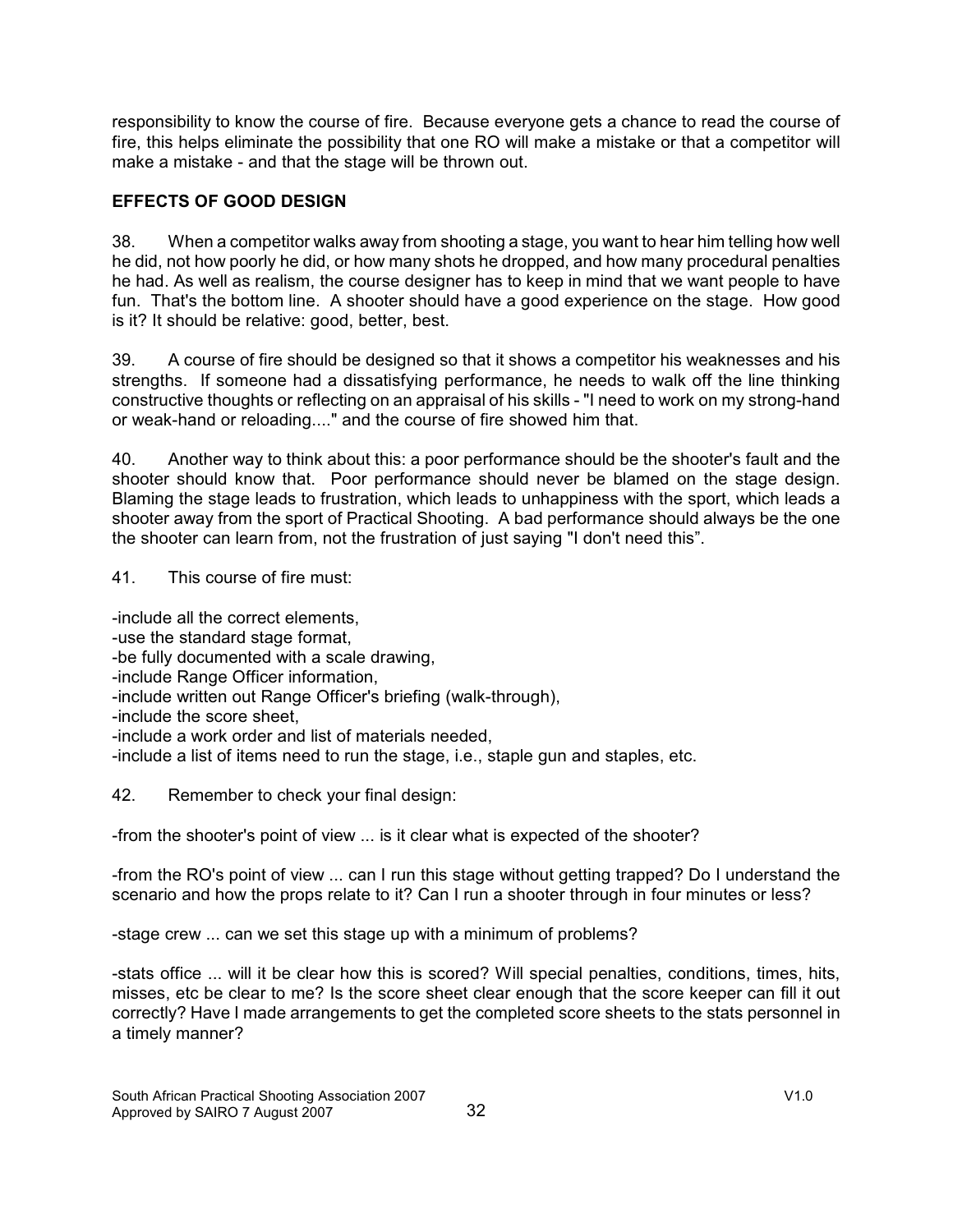Remember! Safety, Relevance, Clarity, and Variety

### **RANGE EQUIPMENT AND USE**

43. Range equipment refers to all the barriers, walls, barrels, timer, lights, bells & whistles we use to create the stage for the production. As designers, that is exactly what we are doing, creating the production of an event.

44. The more realistic and different the event, the more fun the competitors are going to have. Remember that in working with range equipment, your goal is to recreate a small part of the real world where a "hypothetical situation in which a firearm might reasonably be used" takes place.

### **Challenging, but fair**

45. The shooting problem should be straightforward. We are not in the business of trying to trick competitors into procedurals or disqualifications. If your design produces a large number of either, you have forgotten some of the basics.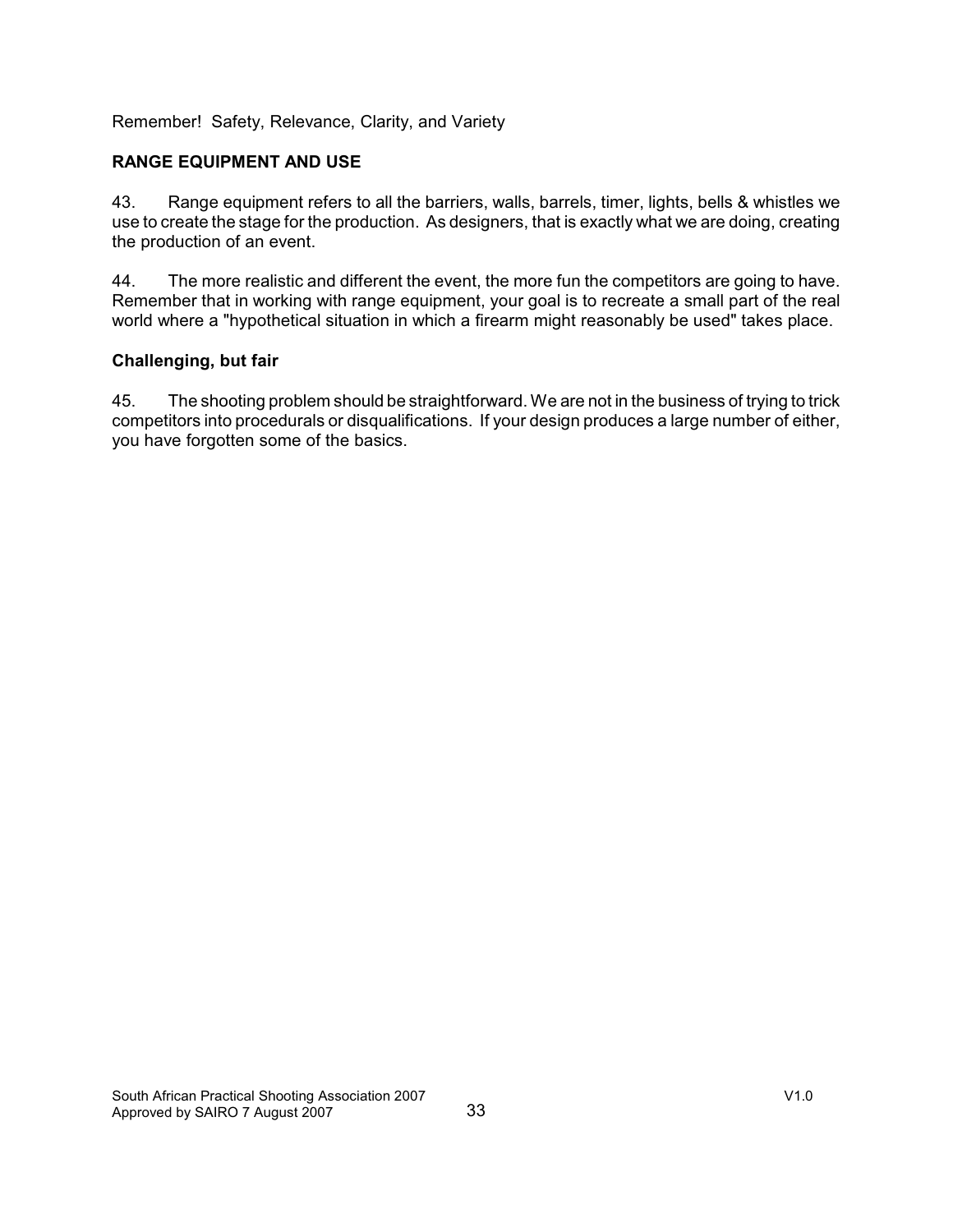### **CHAPTER 7: ARBITRATION/PROTEST PROCEEDINGS**

1. Arbitration requires that there be an arbitration request or appeal. It is much more preferable to use your Chief Range Officers, Range Master, or Match Director to settle disputes before they escalate to a formal request.

Rule 11.1.3 Appeals – the Range Officer makes decisions initially. If the appellant disagrees with a decision, the Chief Range Officer for the stage or area in question should be asked to rule. If a disagreement still exists, the Range Master must be asked to rule.

2. In this escalation of appeal it is entirely possible for the CRO or RM to re-instate a competitor. In the case of the competitor wishing to appeal...

Rule 11.1.4 Appeal to Committee – Should the appellant continue to disagree with the decision he may appeal to the Arbitration Committee by submitting a first party appeal.

3. How to handle arbitration.

Make certain that you follow the Rules scrupulously. The main actors in this are the MD and the arbitration committee. Once you have handed this over to the MD you can carry on with your work.

#### RULES

Rule 11.2.1 Arbitration Committee – At Level III or higher matches the composition of the Arbitration Committee will be subject to the following rules:

11.2.1.1 The IPSC President, or his delegate [ie the Regional Director], or a certified Range Official appointed by the Match Director, (in that order) will serve as Chairman of the committee with no vote. [This usually the Regional Director]

11.2.1.2 Three arbitrators will be appointed by the IPSC President, or his delegate, or by the Match Director, (in that order), with one vote each.

11.2.1.3 When possible arbitrators should be competitors in the match and should be certified Range Officials.

11.2.1.4 Under no circumstances must the Chairman or any member of an Arbitration Committee be a party to the original decision or subsequent appeals, which led to the arbitration.

Rule 11.2.2 Arbitration Committee – For Level I and II matches the Match Director can appoint an Arbitration Committee of three experienced shooters who are not parties to the appeal and who do not have a direct conflict of interest in the outcome of the case. The arbitrators should be certified Range Officials if possible. All committee members will vote. The senior Range Official, or the senior shooter if there are no Range Officials, will be the chairman.

11.1.2 Access – Appeals may be submitted to arbitration in accordance with the following rules for any matter except where specifically denied by another rule. Appeals arising from a disqualification for a safety infraction will only be accepted to determine whether exceptional circumstances warrant reconsideration of the match disqualification. However, the commission of the infraction as described by the Range Official is not subject to challenge or appeal.

11.1.5 Retain Evidence – An appellant is required to inform the Range Master of his wish to present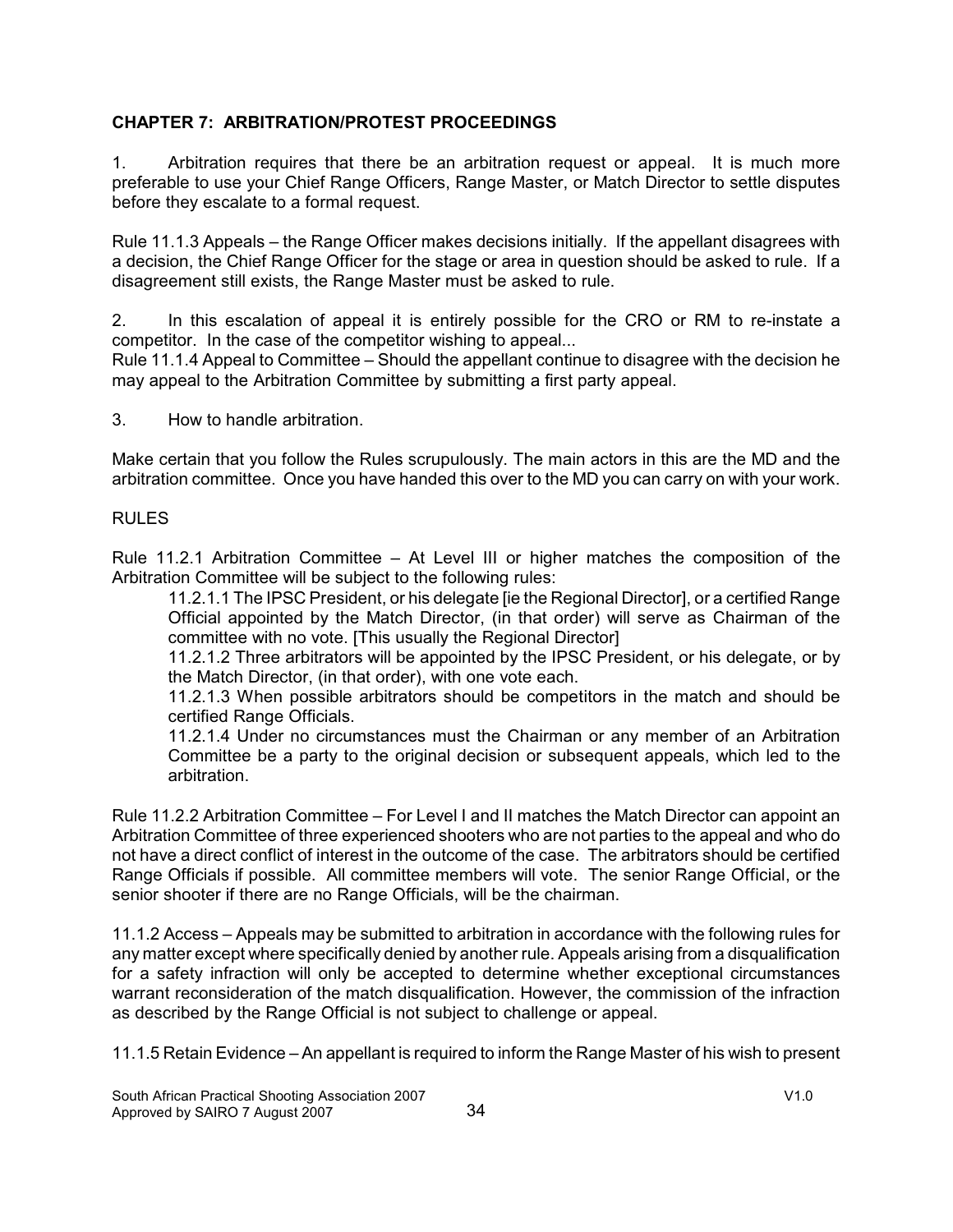his appeal to the Arbitration Committee and may request that the officials retain any and all relevant documentary or other evidence pending the hearing. Audio and/or video recordings will not be accepted as evidence.

11.1.6 Preparing the Appeal – The appellant is responsible for the preparation and delivery of the written submission, together with the appropriate fee. Both must be submitted to the Range Master within the specified period of time.

11.1.7 Match Official's Duty – Any Match Official in receipt of a request for arbitration must, without delay, inform the Range Master and must note the identities of all witnesses and officials involved and pass this information on to the Range Master.

11.1.8 Match Director's Duty – Upon receiving the appeal from the Range Master, the Match Director must convene the Arbitration Committee in a place of privacy as soon as possible.

### **11.3 Time Limits and Sequences**

11.3.1 Time Limit for Arbitration Request – Written requests for arbitration must be submitted to the Range Master within one hour of the disputed incident or occurrence. Failure to present the required documentation within the time specified will render the request invalid and no further action will be taken.

11.3.2 Decision Time Limit – The Committee must reach a decision within 24 hours of the request for arbitration or before the results have been declared final by the Match Director, which ever comes first. If the Committee fails to render a decision within the prescribed period, both a first and third party appellant (see Section 11.7) will automatically succeed in their appeal, and the fee will be returned.

# **11.4 Fees**

11.4.1 Amount – For Level III or higher matches, the appeal fee to enable an appellant to appeal to arbitration will be US\$100.00 or the equivalent of the maximum individual match entry fee (whichever is lower), in local currency. The appeal fee for other matches may be set by the Match Organizers, but must not exceed US\$100 or equivalent in local currency. An appeal brought by the Range Master in respect of a match issue will not incur a fee.

11.4.2 Disbursement – If the Committee's decision is to uphold the appeal, the fee paid will be returned. If the Committee's decision is to deny the appeal, the appeal fee and the decision must be forwarded to the Regional or National Range Officers Institute (RROI or NROI) in respect of Level I and II matches, and to the International Range Officers Association (IROA) in respect of Level III and higher matches.

### **11.5 Rules of Procedure**

11.5.1 Committee's Duty and Procedure – The Committee will study the written submission and retain on behalf of the organizers the monies paid by the appellant until a decision has been reached.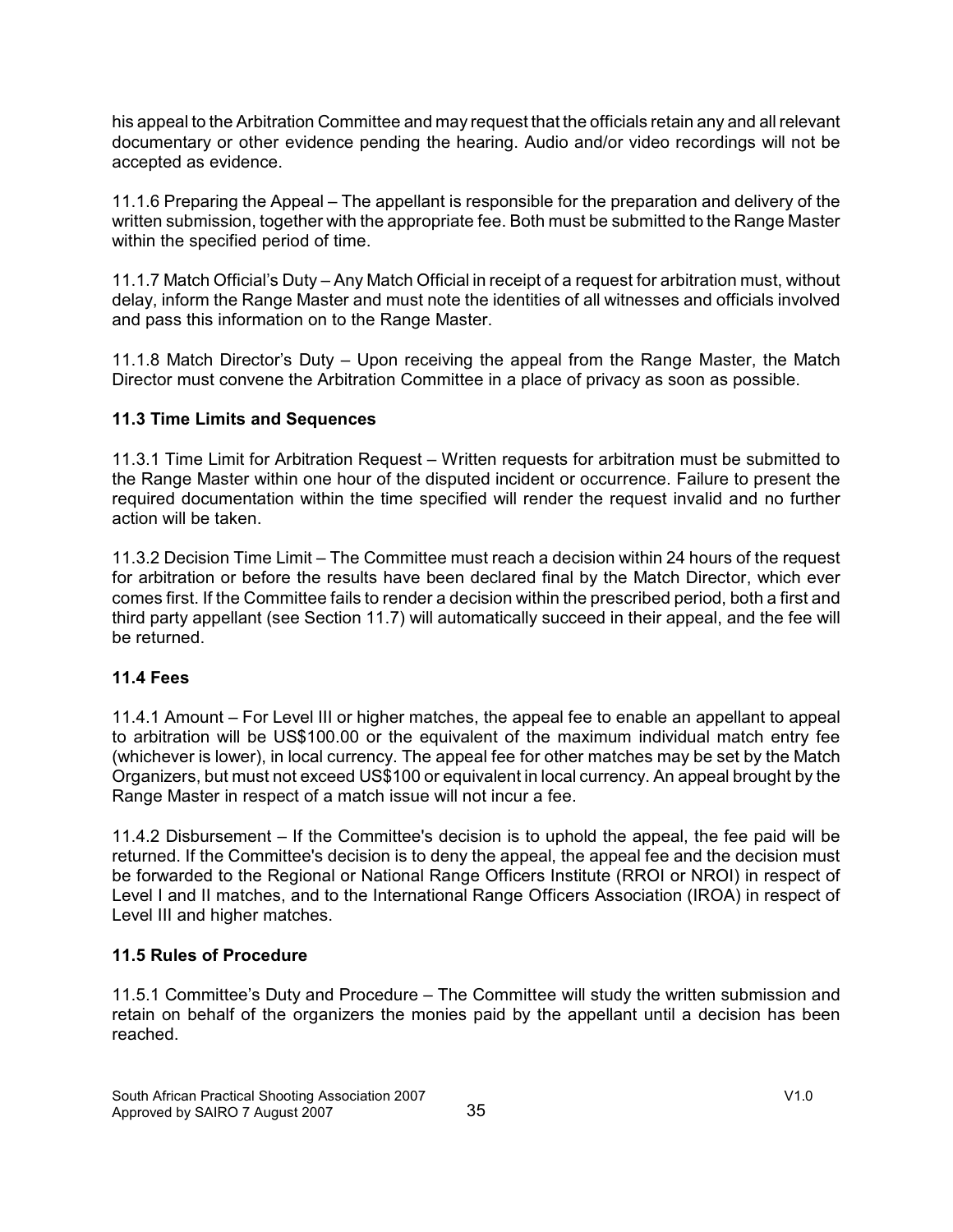11.5.2 Submissions – The Committee may require the appellant to personally give further details of the submission and may question him on any point relevant to the appeal.

11.5.4 Witnesses – The Committee may hear Match Officials as well as any other witnesses involved in the appeal. The Committee will examine all evidence submitted.

11.5.5 Questions – The Committee may question witnesses and officials on any point relevant to the appeal.

11.5.7 Inspect Area – The Committee may inspect any range or area related to the appeal and require any person or official they regard as useful to the process to accompany them.

### **11.6 Verdict and Subsequent Action**

11.6.1 Committee Decision – When a decision is reached by the Committee, they will summon the appellant, the official and the Range Master to present their judgement.

11.6.2 Implement Decision – It will be the responsibility of the Range Master to implement the Committee's decision. The Range Master will advise the appropriate match personnel who will post the decision in a place available to all competitors. The decision is not retroactive and will not affect any incidents prior to the decision.

11.6.3 Decision is Final – The decision of the Committee is final and may not be appealed unless, in the opinion of the Range Master, new evidence received after the decision warrants reconsideration.

11.6.4 Minutes – Decisions of the Arbitration Committee will be recorded and will provide precedent for any similar and subsequent incident during that match.

### **11.7 Third Party Appeals**

11.7.1 Appeals may also be submitted by other persons on a "third party appeal" basis. In such cases, all provisions of this Chapter will otherwise remain in force.

### EFFECT OF COMMITTEE DECISION

4. The committee's decisions are final and affect only the complainant and any subsequent similar incident. Decisions are not retroactive.

5. Decisions may set a precedent for the future and could result in rule changes.

6. The committee's decisions must be recorded (minuted) and posted.

### COMMITTEE GUIDANCE

7. The only guidance required are the newest versions of the IPSC Rules, the IPSC Principles, the stage briefing, and *Common Sense*.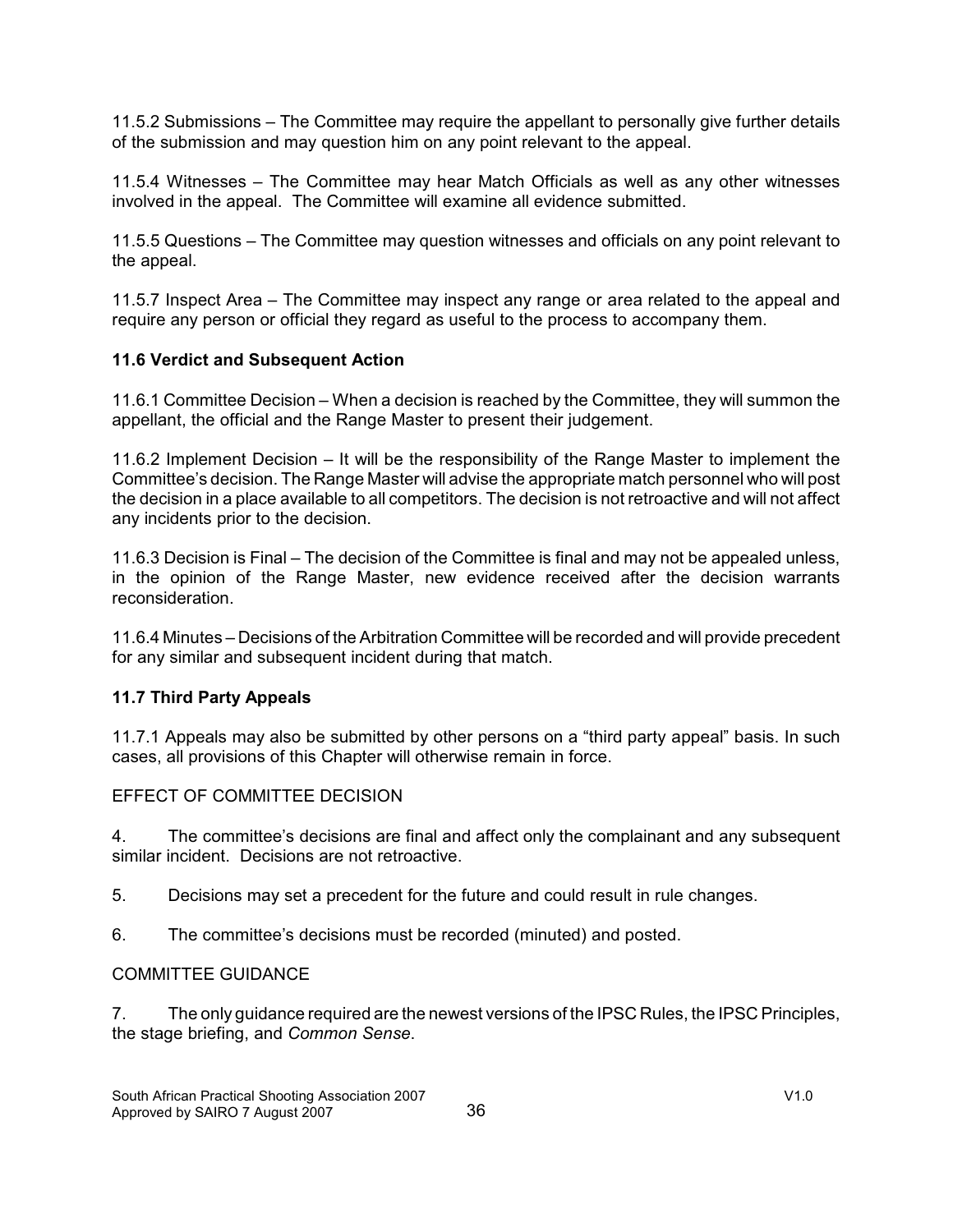#### COMMITTEE PROCEDURES

- 8. Validity. The chairman must first verify the validity of the protest as follows:
	- a. Check the time. Was it submitted within the required time frame?
	- b. Fees. Was the required fee attached?
	- c. Is the protest an issue that can be arbitrated? Does it fall within the rules and definitions?
	- d. Is there a solution? Is there a remedy if the arbitration is upheld?

If the answer to any of these points is no, do not proceed with the arbitration.

- 9. Procedure. If the protest is valid, the arbitration proceeds as follows:
	- a. The committee will convene the arbitration proceedings in an appropriate place which provides complete privacy and adequate seating and tables for the committee's use. The chairman will insure those necessary items such as pens and paper as well as rule books are available.
	- b. The chairman oversees the proceedings without a vote.
	- c. Each member then reads the protest without comment or discussion.
	- d. The committee's goal is to work without limitation to reach an **Unanimous Decision.**
	- e. The committee will interview any witnesses and view the site or location of the protest if necessary.
	- f. The order for the witnesses:
		- Complainant.
		- Range Officer or officials involved.
		- Any other relevant witnesses.
	- g. There will be no discussion until all the evidence has been given.
	- h. Each witness must be allowed to present their evidence in their own words, following which each member in turn will be allowed to ask questions. After each member is finished, the chairman will call for any follow-up questions.
	- i. A member will take the minutes of the proceedings and to summarize the decision for posting.
- 10. Witness Procedure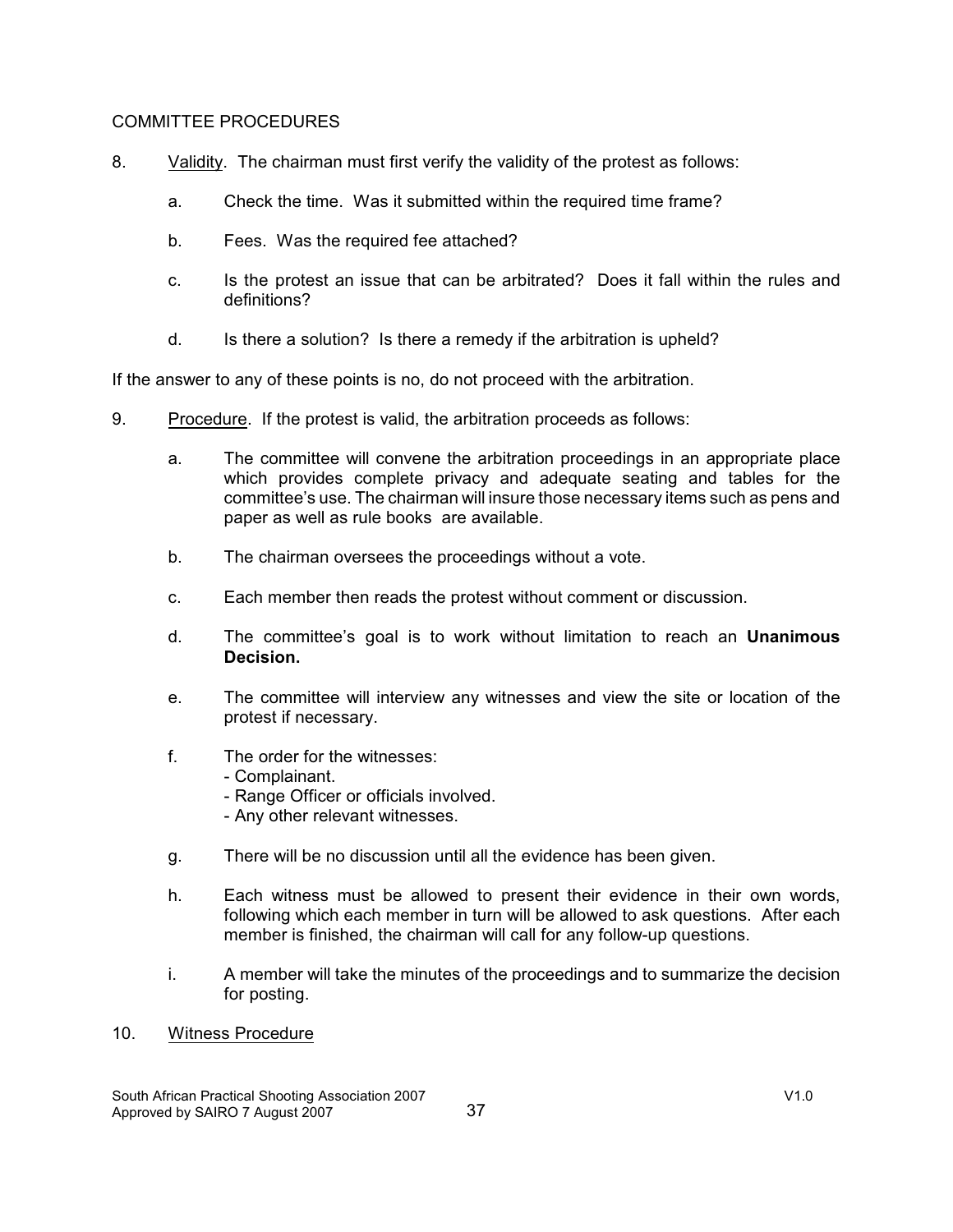- a. Proceed to call the witnesses in order as above.
- b. The chairman will welcome the witness and formally introduce each of the committee members.
- c. The chairman will then define the protest under consideration and confirm that the witness is involved in the issue in question.
- d. The chairman will ask the witness to describe what happened in their own words and without any committee interruptions.
- e. The chairman then calls for questions from the members, one at a time and in order as well as any follow-up questions. The chairman will ask each member in order if they are finished and move to next.
- f. When all the members have had a chance to question the witness, the chairman will thank the witness, excuse them and advise them that they may be recalled for further questions or to be advised of the committee's decision if appropriate.

### 11. Decision Procedure

- a. When all witnesses have been processed, the chairman will assist and direct the committee through the process of deliberation. Once an unanimous decision has been reached, the chairman will recall the complainant and the Range Master and possibly the official involved and advise them of the decision before it is posted. This takes the form of a brief description of the decision. Committee members should be silent during this process and discussion will be limited.
- b. The Range Master will then ensure that the decision is posted in a place available to the competitors and implement any action resulting from the decision.

12. The Arbitration process must be conducted in a formal but a friendly manner. When the decision is reached, it is final. Further discussion should be discouraged. The decision will stand in all cases unless the Range Master receives new and compelling evidence which he believes supports reconsideration of the issue.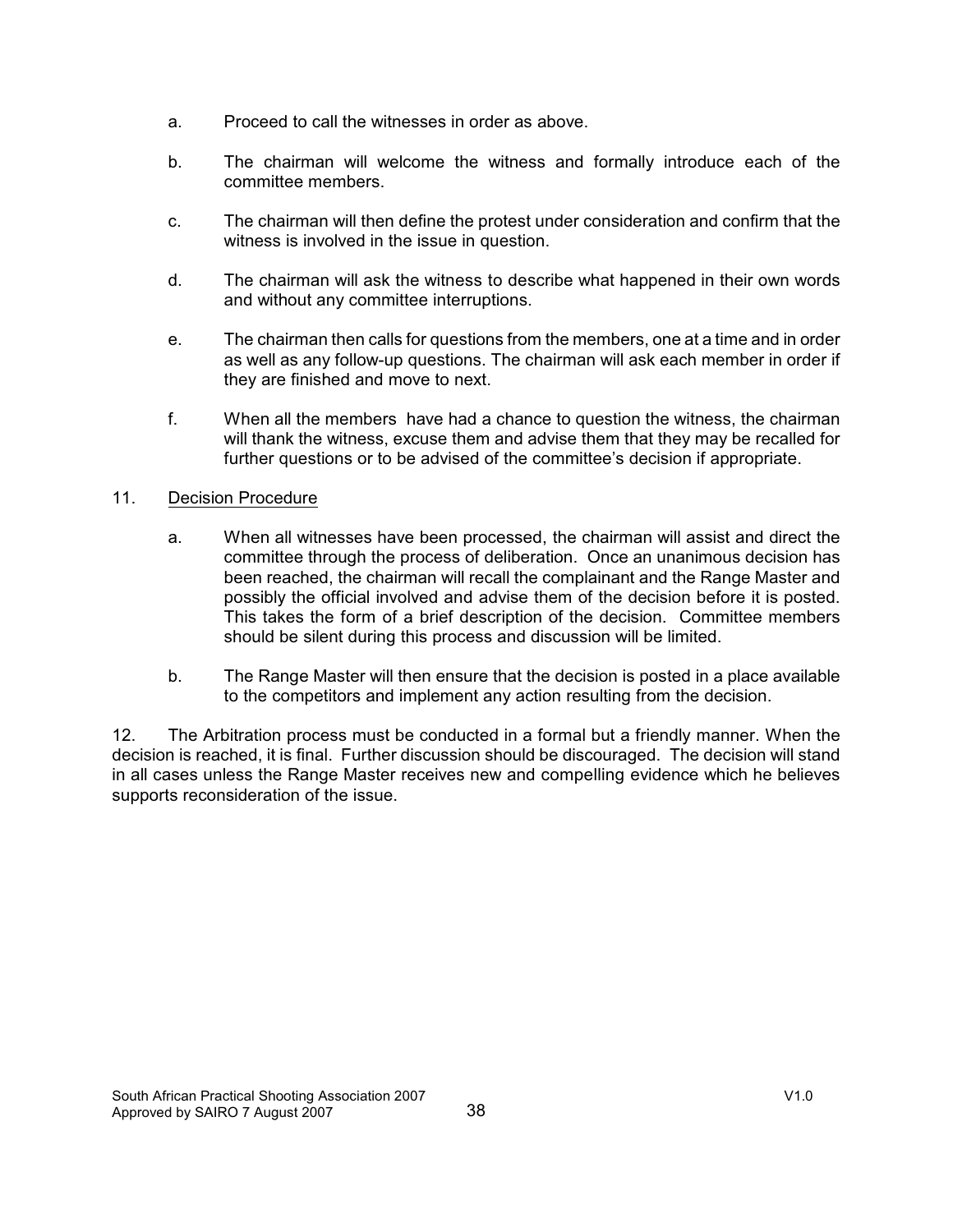# APPENDIXES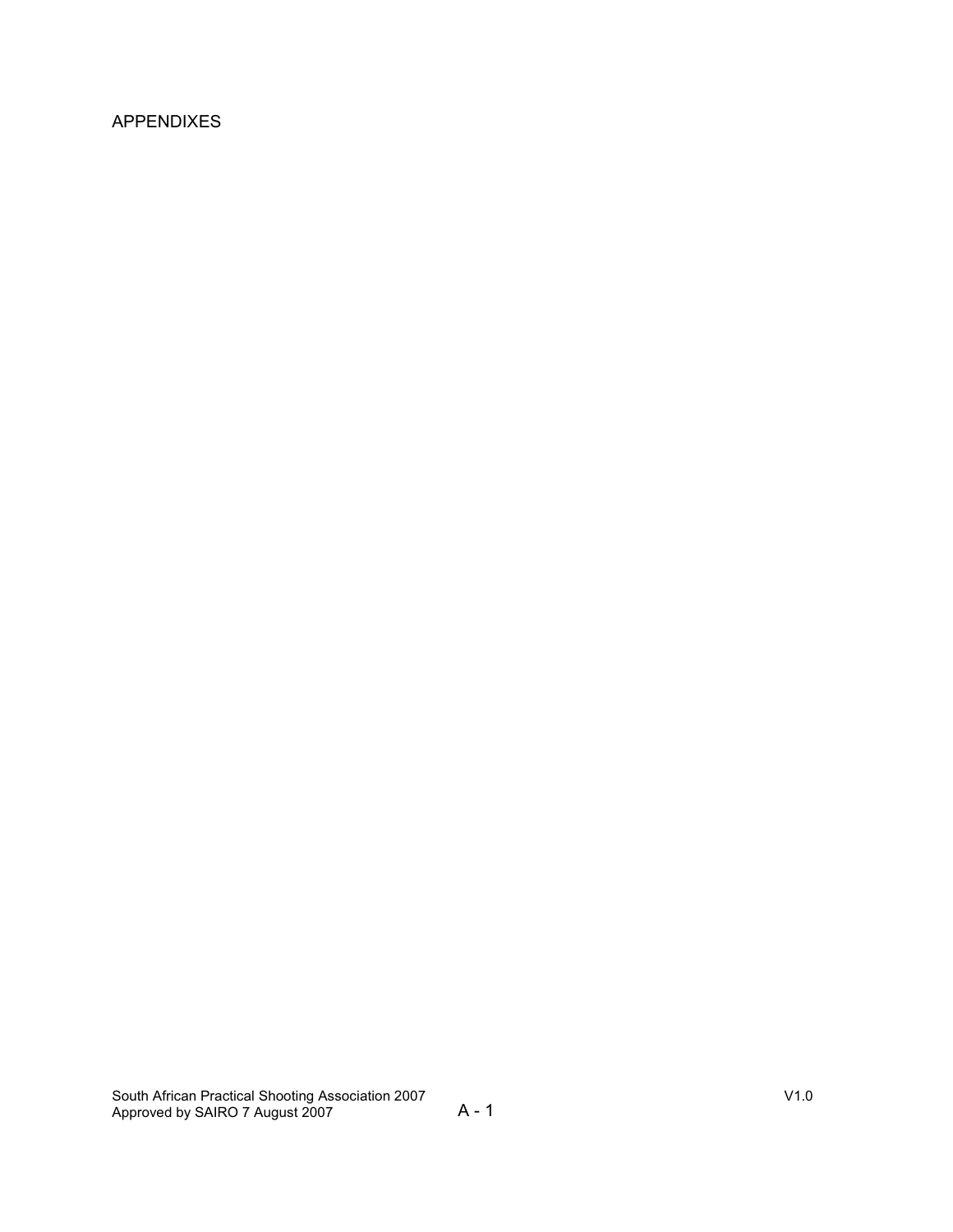### APPENDIX A

### **CHEPIT'S TIPS FOR STAGE PLANNING AND CONSTRUCTION**

- 1. Cover your stage briefing with clear plastic and tape behind one of the clipboards. They'll normally last till next year's match, and if you're lucky enough, just change the stage title and you can use it again (hmmmm...). You don't want to keep unfolding and folding them in your pocket per squad as if you're running a daily-double number racket in your stage.
- 2. To the RMs, don't be satisfied with 2 extra tackers just to find out only 8 tackers are working for a 14 stage match. Also, give ample tacker staples not just enough for 6 targets to tack on. Likewise, don't give out unreliable or non-working timers. Also, please give each stage, `The Box'. And hey, don't forget to smile always, everyone needs it.
- 3. Use wire cables only as activator lines. Never use nylon or guy wires. Nylon stretches and delays `reaction time' specially during in the early afternoon. Guy wires get bent and get you easily agitated. Always have the cable lines run in a straight line as much as possible from the activator to the releasing device.
- 4. Grease up all the line area in the wire cable that will pass through a pulley or corner, make sure the pulley is on a proper angle. Putting connections on the ground is better having them on top of the activating door but make sure you cover the lines with PVC pipes and don't tangle the shooter.
- 5. Don't put a low stiff barrier like a piece of wood lower than the hip as a fault/charge line behind a door where the shooter would still have forward momentum while opening it. This causes shooters to fall forward because of the forward momentum yet they can't brake themselves because of the barrier. Just put a big prop behind the door to visually remind them. Fault lines on doors are not needed unless for safety reasons.
- 6. Doors are better off and safer being opened towards the shooter rather than being pushed thru. I have seen a shooter that smashed to the door because it didn't open and subsequently broke 180.
- 7. Only have a maximum of 2 activator lines attached to an activator be it a popper, door, window, etc. More than 2 creates big problems and unwanted delays, not to mention irritation.
- 8. If you want a shooter to shoot through a window make sure it is wide enough for widies to take a peep, tall enough so that a 2 m shooter won't have a backache, and low enough for Chepit to hang his arm over it. This also avoids brushed elbows and shoulders.
- 9. Never put targets close enough where a shooter can almost kick them. This creates powder and wax blast that can sometimes blast the entire A zone away not to mention all the patches. The minimum distance a close target can get is 5 metres, anything closer you might as well give the shooter a sharp knife.
- 10. Avoid putting targets immediately behind and below a window wherein you can even spit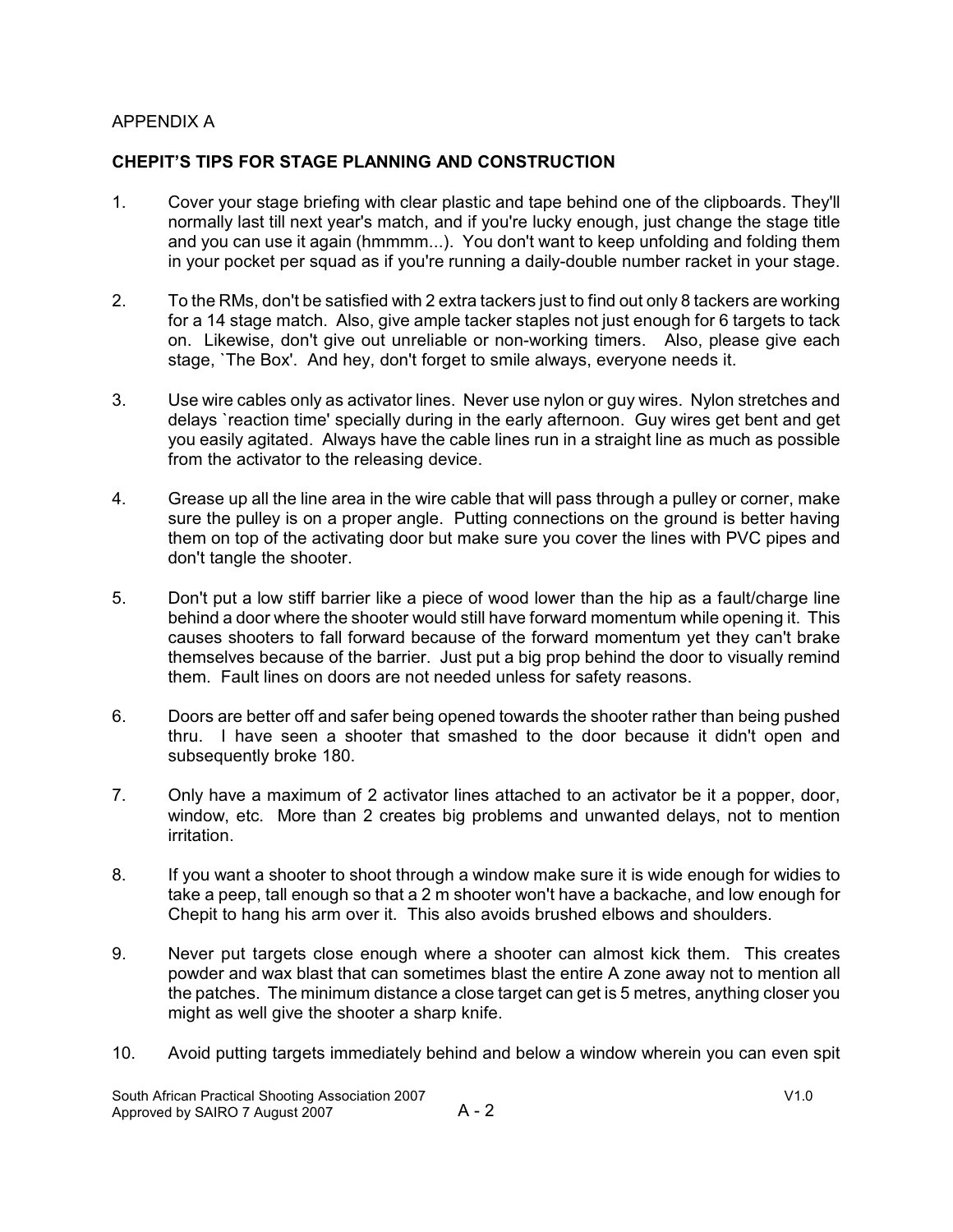at them. At that point, if he was a real person, he could have bitten your arm already.

- 11. If you have a prop partially covering a target make sure yoe have a hardcover mark on the area of the target that is covered by the prop. This clearly delineates the scoring against the non-scoring specific portion.
- 12. If you do have low targets make sure you put sandbags immediately behind it. No matter how soft the ground is, the bullet will still find its way to a kitchen window, rooftop, or car windshield.
- 13. Steps and ladders must be covered so that the foot can never go through the steps thus breaking his leg. Likewise, the steps must also be wide enough to allow some traction.
- 14. Don't use see through materials such as screens as hard cover when you have a swinging target behind it. A hit on the wall in front of the swinging target must be very visible so that it may not be counted as a hit.
- 15. Put metal plates behind a wall or prop that intends to cover a swinging target. This way there won't be any shoot-through.
- 16. Wooden platforms and planks must have very rough surfaces so that even if it rains it doesn't get slippery. You can either put upside down nailed bottle caps for ultra traction, nailed down small pieces of wood, serrate the surface, etc.
- 17. Have wide doors for wide people, don't skimp on its width just to save wood. Have at least another 10 inches of space between shoulders. Remember these shooters are running 127 kph while opening it. Some 180s have been caused by narrow doorways.
- 18. Avoid having vertical or horizontal slots to close to each another as it already hampers the shooting performance of a good shooter, if he can shoot it at least 2 feet away from the prop. You don't want a stuck front sight in your prop nor having to change slots per shooter because the slide can't even pass through.
- 19. Make sure the boundaries of the safety area are very defined and small in parameter. Have festive crowd control lines, not the yellow ones with the `police' marking on it, unless it's for real. Make sure you put charge lines where you don't want shooters to pass through a `wall' as its intended design.
- 20. Make sure you have the big clear plastic wrappers for the targets in case of rain. Once you have the targets placed ready for the first shooter, cover all targets including no-shoots so that the next day you'll be more relaxed and have more time to make last minute debugging if needed.
- 21. Whenever possible, have moving targets rather than disappearing. Modify disappearing targets in such way that at least the head part still appears when it settles down or stops moving. You eliminate big problems with it.
- 22. Always have 2 more targets that can be engaged while the activator is still activating the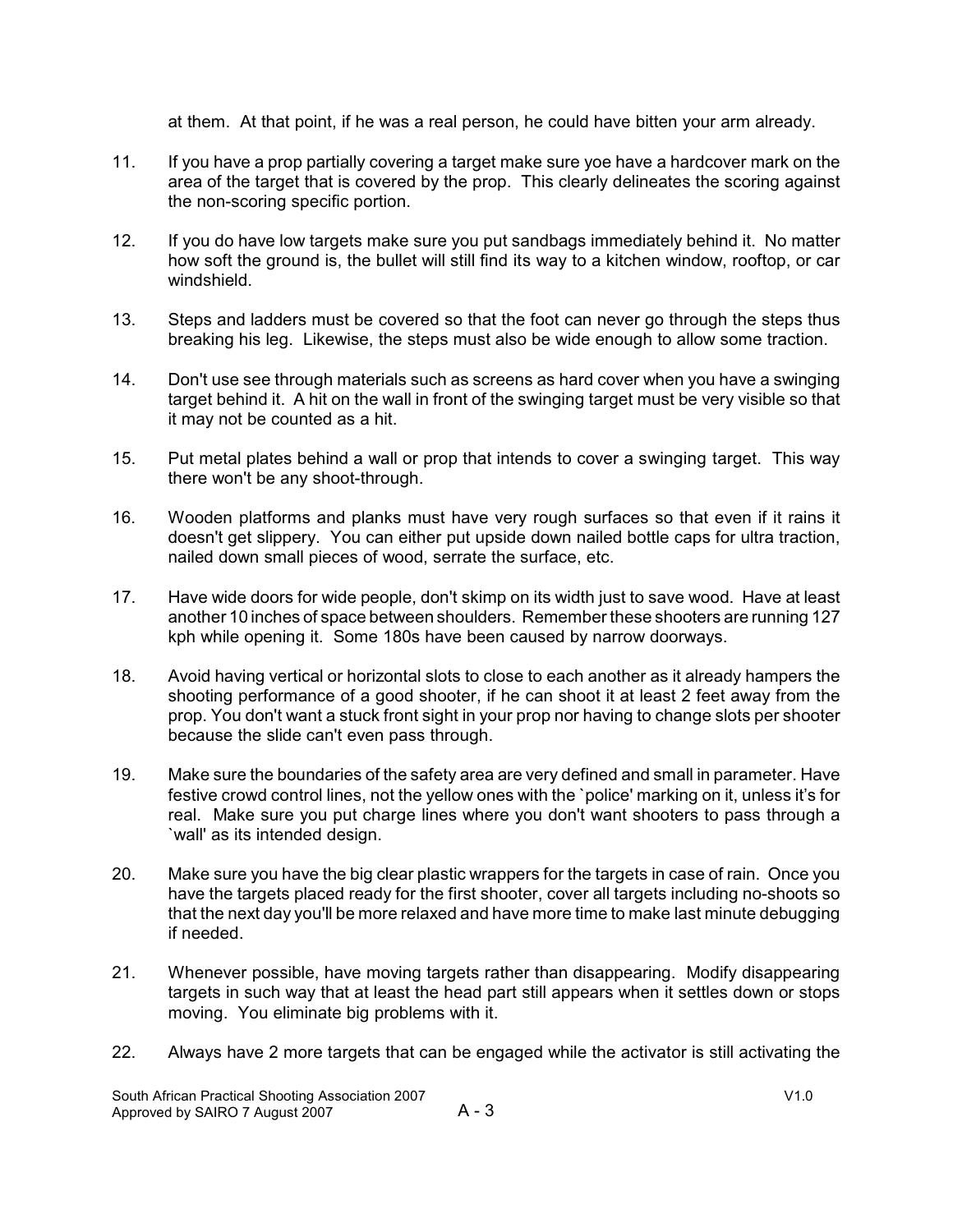swinging target. This will cater to the better shooters that do not have to wait.

- 23. On swinging and running targets, attached plywood shaped into an IPSC target behind the target. This will make it more stable with less breakage and not folding the target board.
- 24. Don't put boxes on windows, doors, or on ports. They are going to shoot through there anyway. Boxes are only to be seen in a starting position or if not at all.
- 25. Angle targets with a hardcover/prop where if the shooter did break 180 while engaging the target, the prop will be hit, then you have a stronger evidence on your call. Position the prop and target so that the shooter will not be able to see the target while breaking 180. The lip of tyre rims and drum have been notoriously reported to have spun a bullet back up range. Try to deform it halfway so that it will break the centrifugal action.
- 26. Put a popper in front and ahead of an IPSC target if they are to be placed close to one another. This will eliminate splatters piercing the target board. Space them at least 8 feet apart.
- 27. Use a lot of sponsor streamers, banners, billboards, etc. They make the range festive in ambiance and your sponsors happy. Drink sponsors usually have a bunch of them readily available if you ask.
- 28. Always have 2 carpenters ready in case there is anything to be done like a broken door, window, detached wire connections, etc. You don't want any unnecessary delays in your match.
- 29. Make sure that all the cut targets, hard covers, and no shoots have already been done with enough supply at least 3 days before the RO match. A reasonably large portion of the A in each targets must at least be exposed to the shooter if it covered by a prop, hardcover, or no shoot. The shooter must be given that opportunity to score the maximum stage points.
- 30. To the RMs, when you give the stage supplies to the CRO, make sure you give him everything he needs so that you don't want to see his face for supplies till he closes his stage in the afternoon. You'd like to see and ask him if he needs anything or making sure the stage is running fine. That way you keep everybody smiling and happy.

Range Master Chepit Dulay of IPSC Philippines, as posted on the Global Village.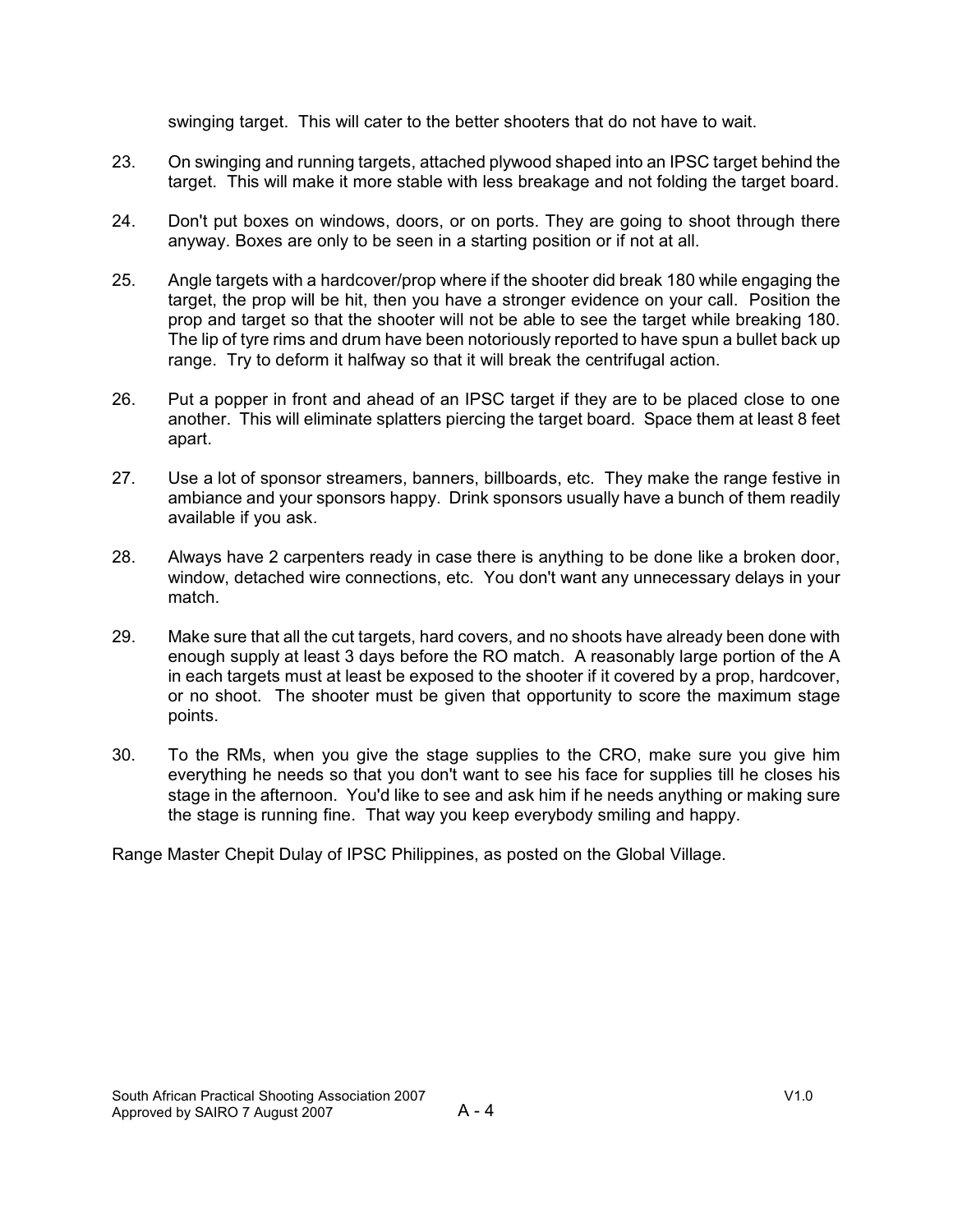### **RESHOOTS**

There seems to be many incorrect reasons given in order to justify appeals for reshoots. The following list, as authorised by the rule book, might be useful:

1. Modified Course of Fire. Depends on RM's decision under Rule 2.3.3.1. and Rule 2.3.3.2.

2. Range Equipment Failure. Depends on RO decision under Rule 4.3.1.6, mandatory under Rule 4.6.2, Rule 9.1.5.2 and Rule 9.1.6.2

- 3. Loss of Eye or Ear Protection Mandatory if Rule 5.4.3 applies
- 4. Suspected Squib. Mandatory if Rule 5.7.6.2 applies.
- 5. Interference. Depends on RO decision under Rule 8.6.3.
- 6. Target Issues. Depends on RO decision under Rule 9.1.3 and Rule 9.1.4.
- 7. Scoresheet Issues. Depends on RM's decision under Rule 9.7.5 (also see Rule 9.7.6).
- 8. Faulty Timer. Depends on RO decision under Rule 9.10.1 or Arbitration decision under Rule 9.10.2.
- 9. Arbitration Decision . Mandatory if so ordered under Rule 11.6.1.
- 10. Calibration Issues . See Rules Appendix C1, Points 6c, 7b and 7c.

Range Master Vince Pinto of Hong Kong, as posted on the Global Village.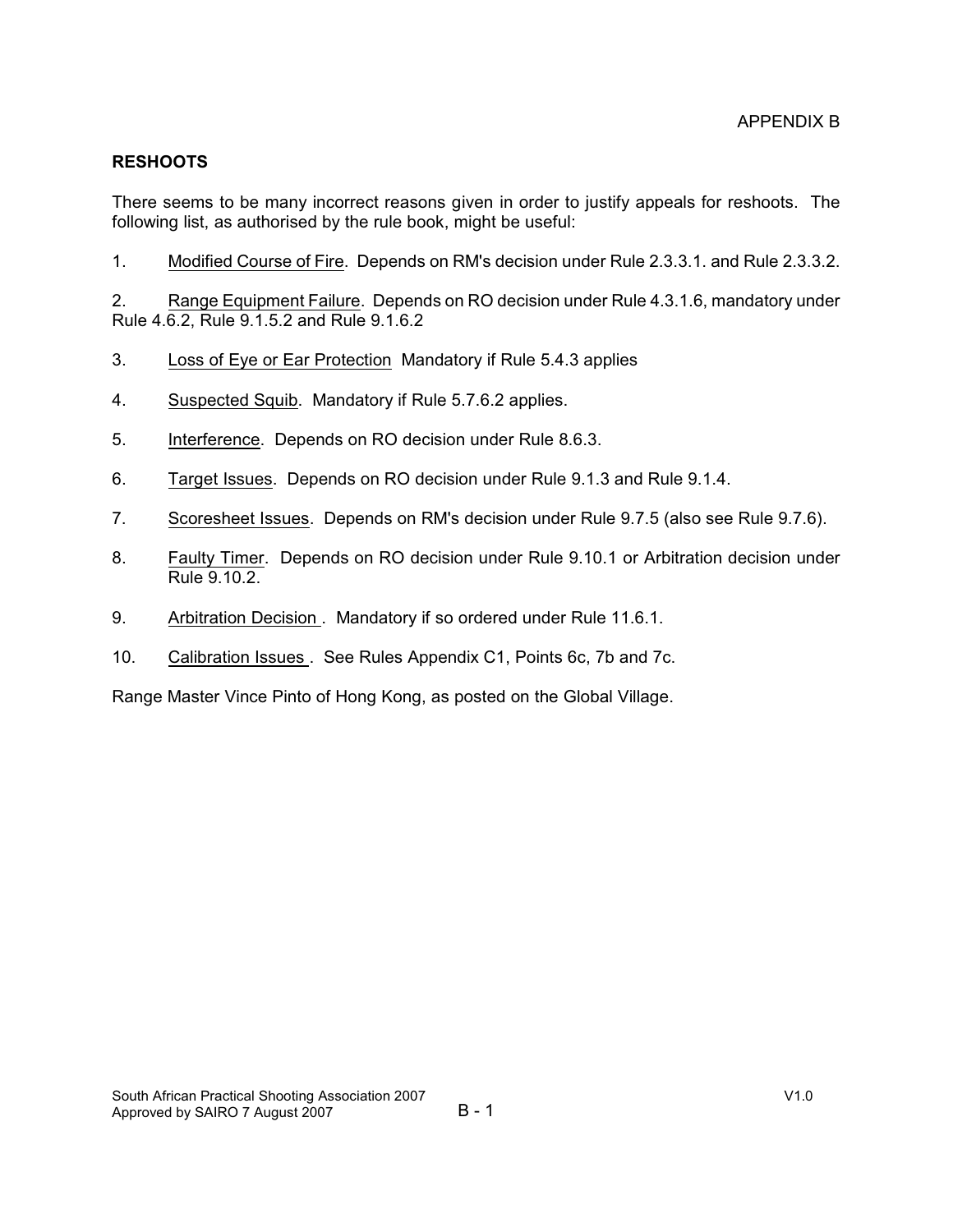### COURSE OF FIRE CONSTRUCTION AND VETTING CHECKLIST

1. Briefing. Rule 3.2

Scoring method. Targets (Type & Number). Minimum number of rounds. The firearm ready condition. Start position. Time starts. Procedure. Moving targets: remain visible or not?

- 2. Type of Course. Rule 1.2.1. This is different for rifle, shotgun and handgun. The principles, however, remain the same.
- 3. Safe angles of fire

Safe angles of fire should be taken into account, including possible ricochets. DQ traps (like 90 degrees)? Can all the competitors shoot the course safely?

- 4. Minimum distances for Metal Targets. This differs between rifle, shotgun and handgun. Check to see that it is adhered to for the specific discipline.
- 5. Target placement

Prevention of shoot-through.

Target type and placement marked on stands, stands fixed or marked.

Paper targets at not more than 90 degrees from the vertical.

Hardboard, wood or plywood backing for close shotgun slug/buckshot targets.

6. Charge and Fault lines

Charge and fault lines should rise at least 2 cm above the ground level.

Charge and fault lines should be fixed firmly in place.

Fault lines should be a minimum of 1 metre in length.

- 7. Alternatives?
- 8. See only the targets to be engaged from each shooting position?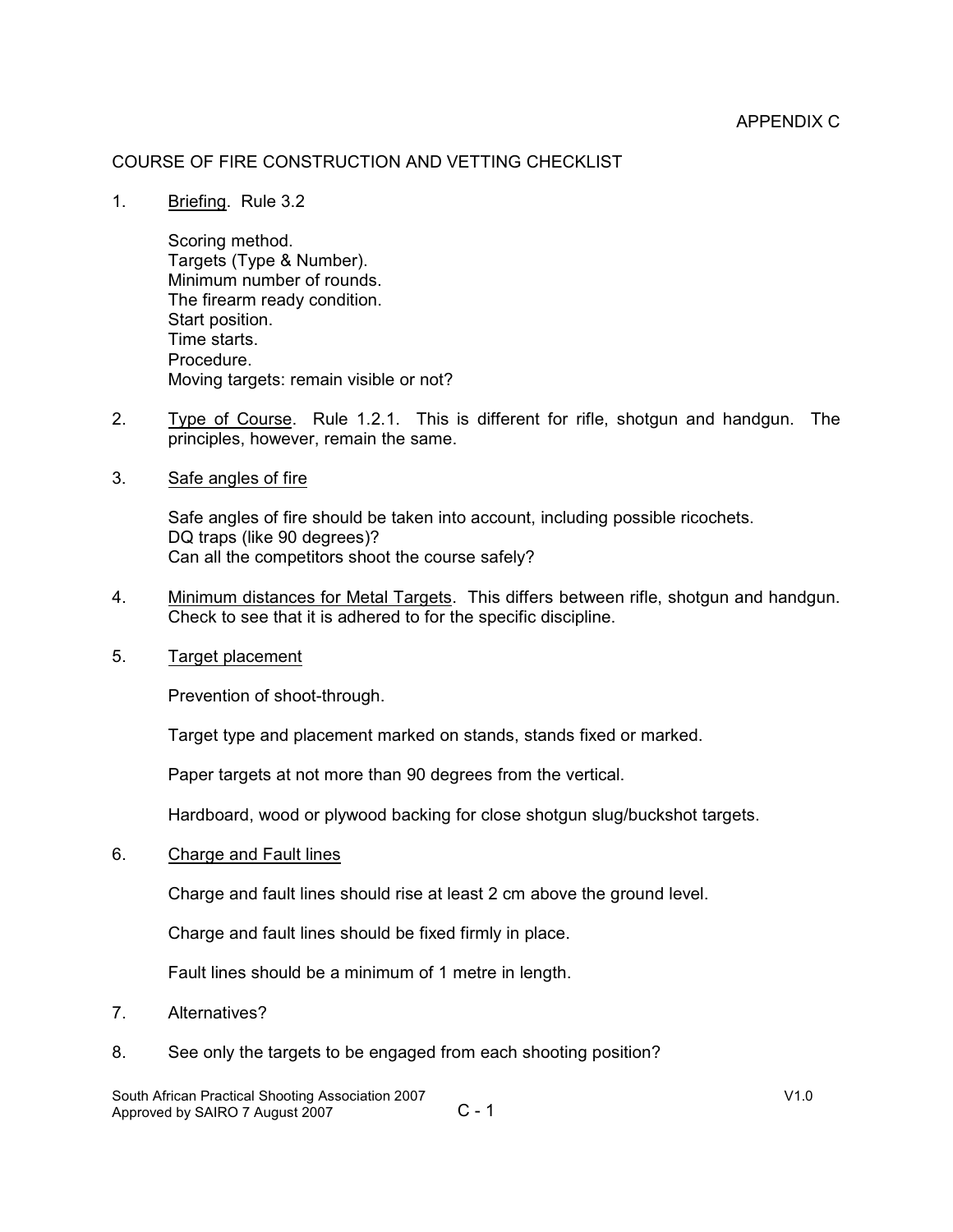- 9. Is there a way to short circuit the intention?
- 10. Are the shooter's movements controlled with props, charge and fault lines.
- 11. Are procedural penalties easy to administer?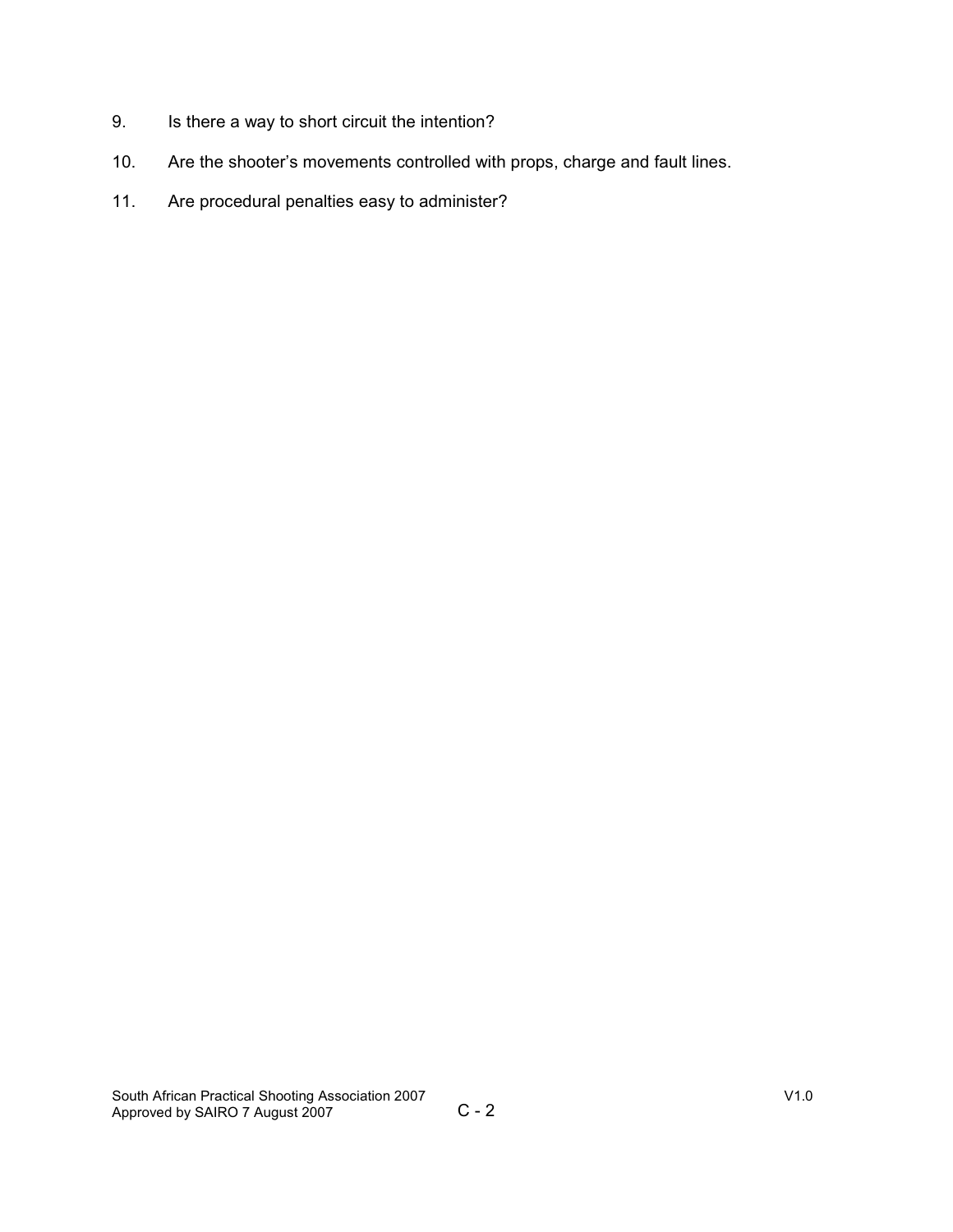#### RANGE MASTER'S REPORT

The following are the headings to be used for the Range Master's report after any match or tournament. Use appendices for any lengthy contents. Add any other information that might be relevant.

List of ROs at the match as an appendix.

Short report on ROs if necessary.

Number of stages and shots.

Number of competitors. Breakdown open, mod, std, prod.

Check-in done and results.

Problems with competitors.

Problems with the stages, props, range and facilities.

Working of chrono.

DQs and why.

Any arbitration.

Feedback about the stages and in general, after the match. Include stats in the feedback.

Climate, weather if necessary.